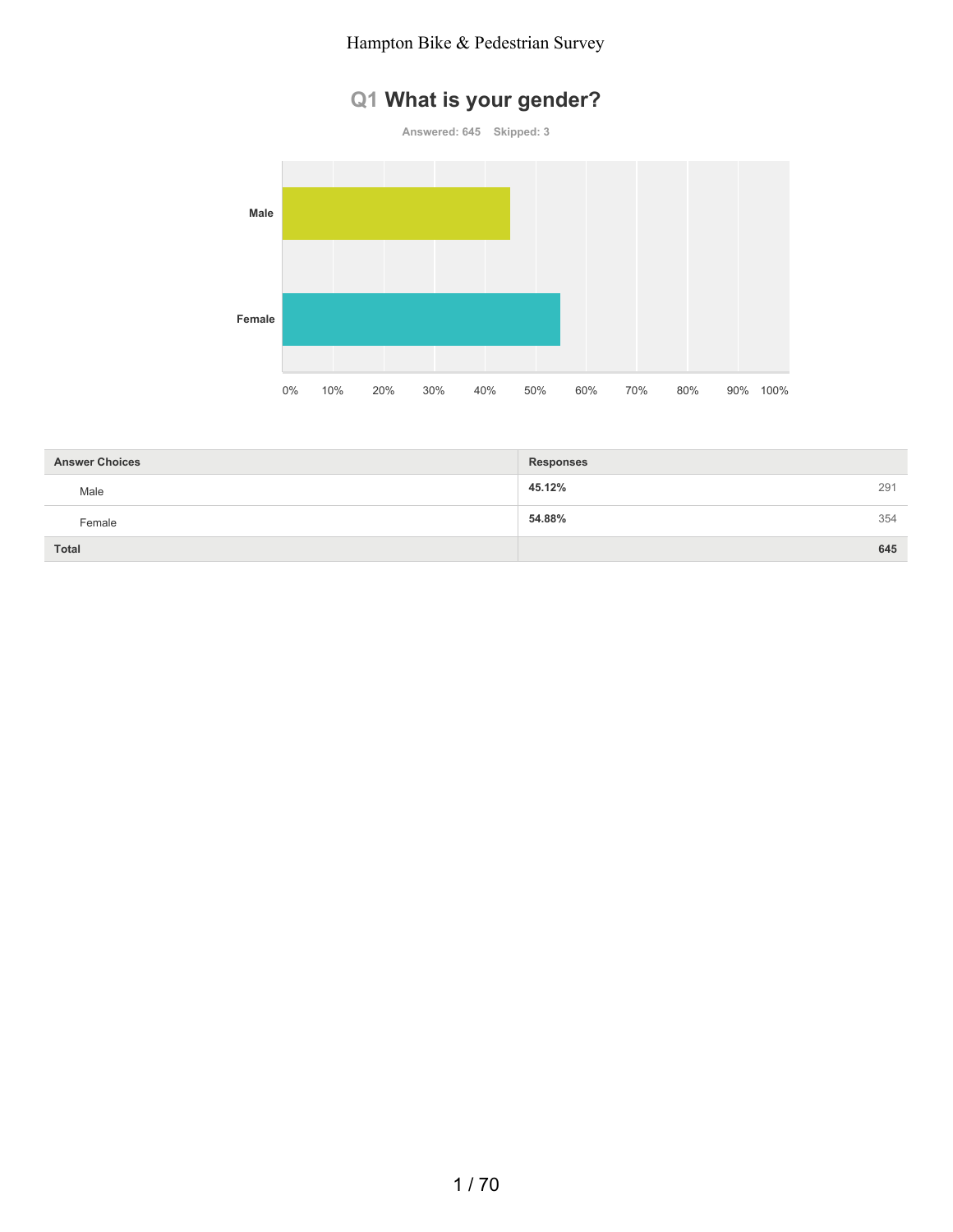

| Q2 What is your age? |
|----------------------|
|----------------------|

**Answered: 646 Skipped: 2**

| <b>Answer Choices</b> | <b>Responses</b>        |
|-----------------------|-------------------------|
| 15 or under           | 0.31%<br>$\overline{2}$ |
| 16-24                 | 19<br>2.94%             |
| 25-34                 | 95<br>14.71%            |
| 35-44                 | 16.25%<br>105           |
| 45-54                 | 23.37%<br>151           |
| 55-64                 | 30.96%<br>200           |
| 65 or over            | 11.46%<br>74            |
| <b>Total</b>          | 646                     |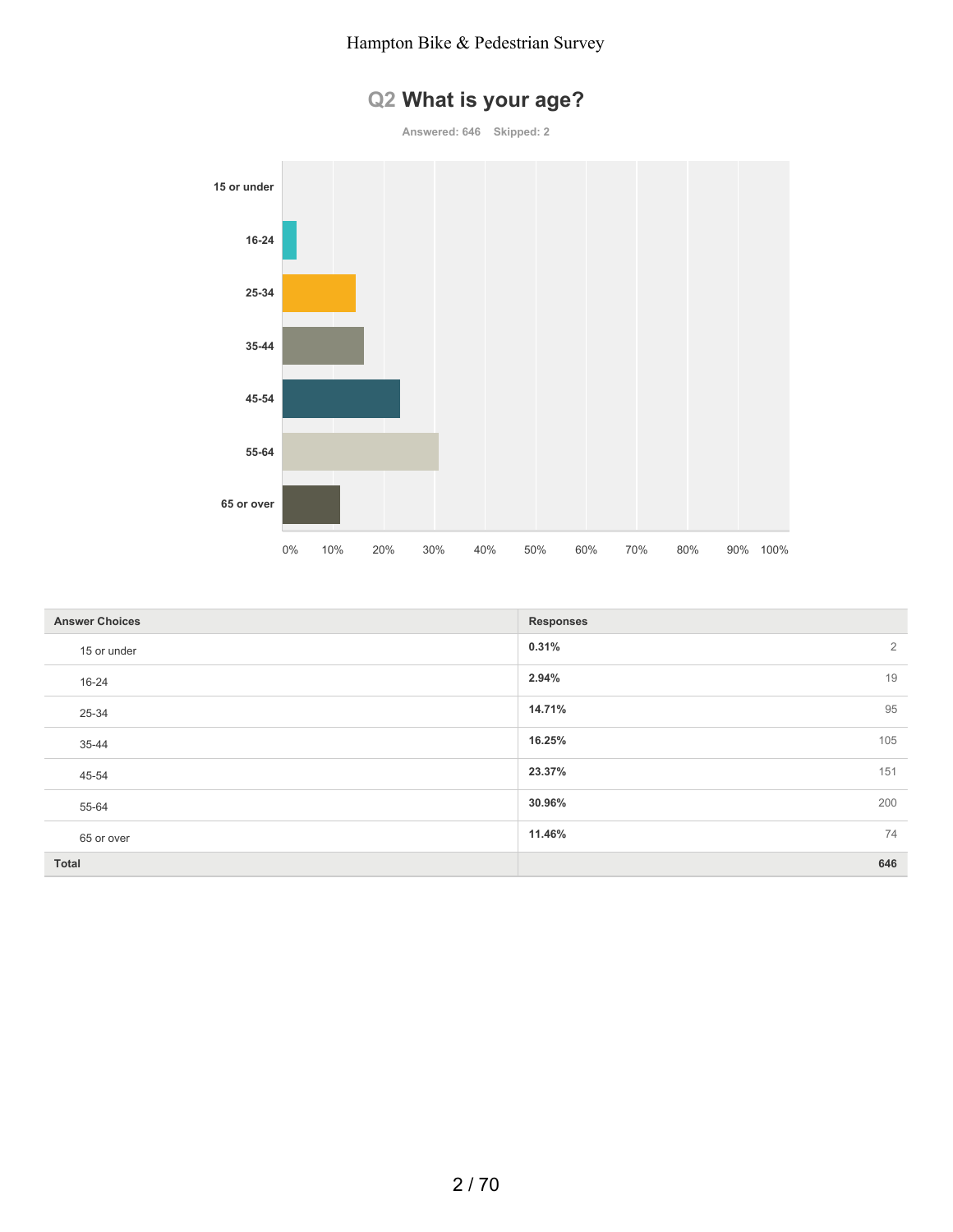# **Q3 What is your home zip code?**

**Answered: 645 Skipped: 3**

| #              | <b>Responses</b> | Date               |
|----------------|------------------|--------------------|
| $\mathbf{1}$   | 23666            | 4/15/2016 12:42 PM |
| $\overline{2}$ | 23669            | 4/15/2016 11:23 AM |
| 3              | 23666            | 4/15/2016 10:19 AM |
| 4              | 23664            | 4/15/2016 9:45 AM  |
| 5              | 23601            | 4/15/2016 9:43 AM  |
| 6              | 23666            | 4/15/2016 9:18 AM  |
| $\overline{7}$ | 23661            | 4/15/2016 9:18 AM  |
| 8              | 23664            | 4/15/2016 9:14 AM  |
| 9              | 23605            | 4/15/2016 8:58 AM  |
| 10             | 23664            | 4/15/2016 8:36 AM  |
| 11             | 23669            | 4/15/2016 8:28 AM  |
| 12             | 23669            | 4/15/2016 6:59 AM  |
| 13             | 23669            | 4/15/2016 6:28 AM  |
| 14             | 23605            | 4/14/2016 11:57 PM |
| 15             | 23605            | 4/14/2016 10:20 PM |
| 16             | 23668            | 4/14/2016 9:24 PM  |
| 17             | 23664            | 4/14/2016 9:04 PM  |
| 18             | 23661            | 4/14/2016 8:35 PM  |
| 19             | 23606            | 4/14/2016 7:12 PM  |
| 20             | 23669            | 4/14/2016 6:44 PM  |
| 21             | 23669            | 4/14/2016 6:36 PM  |
| 22             | 23666            | 4/14/2016 6:29 PM  |
| 23             | 23661            | 4/14/2016 6:28 PM  |
| 24             | 23663            | 4/14/2016 6:13 PM  |
| 25             | 23663            | 4/14/2016 5:53 PM  |
| 26             | 23601            | 4/14/2016 5:41 PM  |
| 27             | 23663            | 4/14/2016 5:13 PM  |
| 28             | 23666            | 4/14/2016 4:50 PM  |
| 29             | 23669            | 4/14/2016 4:25 PM  |
| 30             | 23669            | 4/14/2016 4:15 PM  |
| 31             | 23669            | 4/14/2016 4:15 PM  |
| 32             | 23664            | 4/14/2016 4:02 PM  |
| 33             | 23669            | 4/14/2016 3:58 PM  |
| 34             | 23669            | 4/14/2016 3:57 PM  |
| 35             | 23669            | 4/14/2016 3:54 PM  |
|                |                  |                    |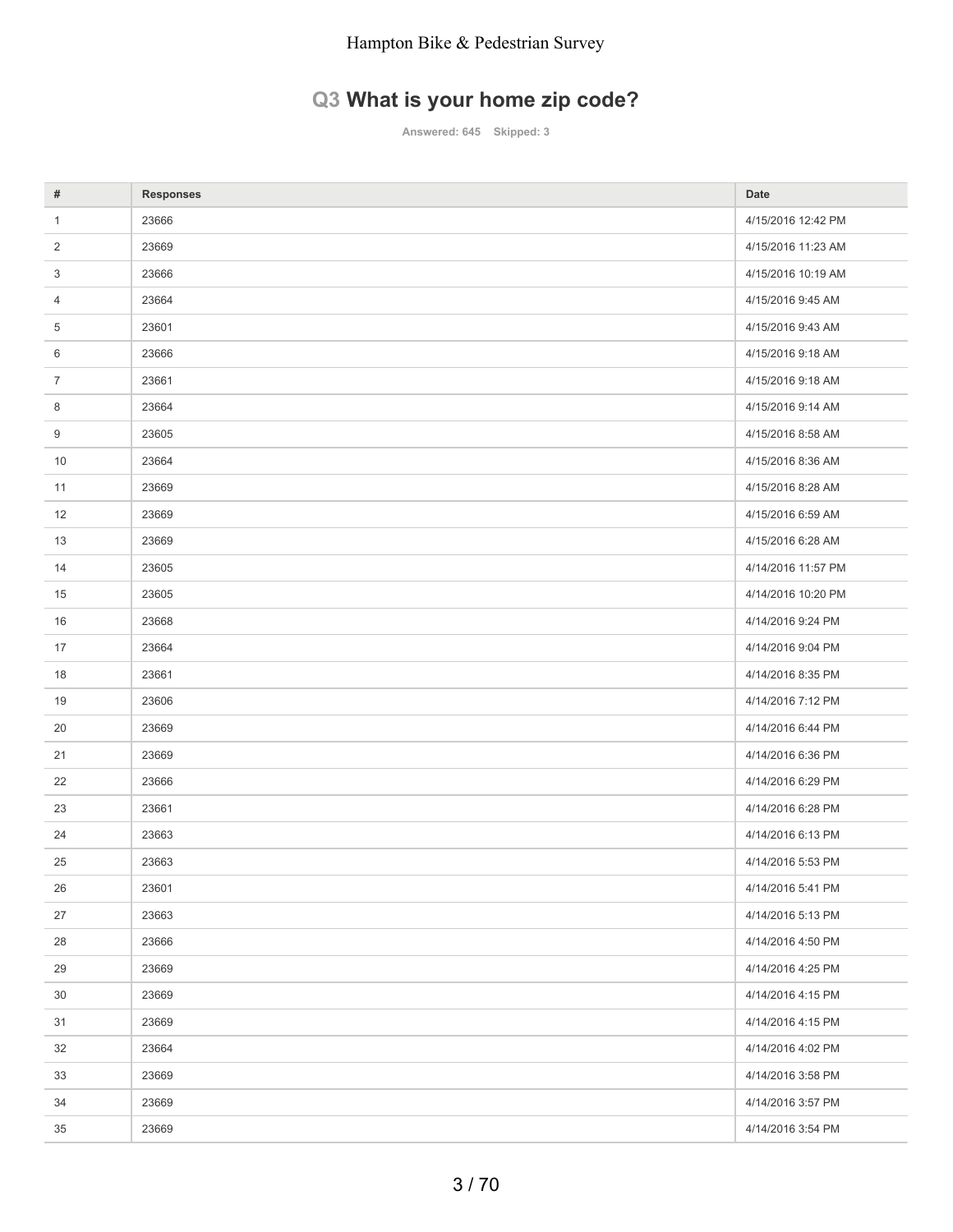| 36 | 23606 | 4/14/2016 3:45 PM  |
|----|-------|--------------------|
| 37 | 23669 | 4/14/2016 3:42 PM  |
| 38 | 23669 | 4/14/2016 3:41 PM  |
| 39 | 23692 | 4/14/2016 3:27 PM  |
| 40 | 23669 | 4/14/2016 3:13 PM  |
| 41 | 23607 | 4/14/2016 3:03 PM  |
| 42 | 23669 | 4/14/2016 2:48 PM  |
| 43 | 23601 | 4/14/2016 2:31 PM  |
| 44 | 23669 | 4/14/2016 2:30 PM  |
| 45 | 23666 | 4/14/2016 2:21 PM  |
| 46 | 23664 | 4/14/2016 2:16 PM  |
| 47 | 23669 | 4/14/2016 2:01 PM  |
| 48 | 23669 | 4/14/2016 1:58 PM  |
| 49 | 23669 | 4/14/2016 1:58 PM  |
| 50 | 23523 | 4/14/2016 1:56 PM  |
| 51 | 23601 | 4/14/2016 1:33 PM  |
| 52 | 23661 | 4/14/2016 8:36 AM  |
| 53 | 23661 | 4/14/2016 8:32 AM  |
| 54 | 23669 | 4/14/2016 6:58 AM  |
| 55 | 23608 | 4/14/2016 6:43 AM  |
| 56 | 23669 | 4/13/2016 10:05 PM |
| 57 | 23666 | 4/13/2016 9:18 PM  |
| 58 | 23669 | 4/13/2016 7:47 PM  |
| 59 | 23661 | 4/13/2016 6:03 PM  |
| 60 | 23669 | 4/13/2016 5:30 PM  |
| 61 | 23661 | 4/13/2016 5:20 PM  |
| 62 | 23666 | 4/13/2016 5:19 PM  |
| 63 | 23666 | 4/13/2016 5:19 PM  |
| 64 | 23666 | 4/13/2016 3:01 PM  |
| 65 | 23664 | 4/13/2016 2:19 PM  |
| 66 | 23666 | 4/13/2016 12:25 PM |
| 67 | 23666 | 4/13/2016 10:45 AM |
| 68 | 23669 | 4/13/2016 10:10 AM |
| 69 | 23669 | 4/13/2016 8:41 AM  |
| 70 | 23669 | 4/13/2016 7:55 AM  |
| 71 | 23669 | 4/13/2016 7:07 AM  |
| 72 | 23664 | 4/13/2016 12:02 AM |
| 73 | 23664 | 4/12/2016 9:15 PM  |
| 74 | 23669 | 4/12/2016 6:38 PM  |
| 75 | 23666 | 4/12/2016 5:05 PM  |
| 76 | 23661 | 4/12/2016 3:01 PM  |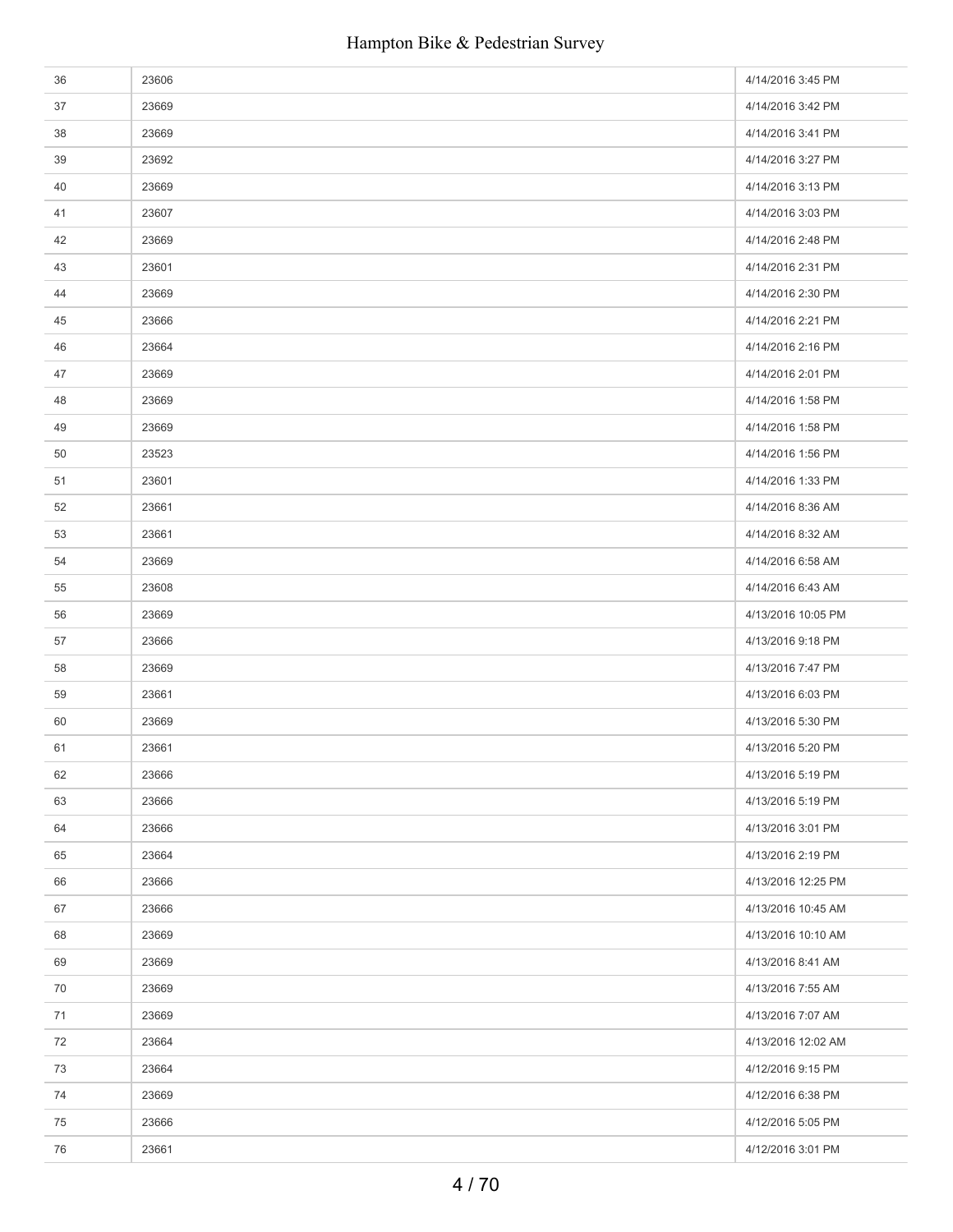| 77  | 23322 | 4/12/2016 11:47 AM |
|-----|-------|--------------------|
| 78  | 23666 | 4/12/2016 11:23 AM |
| 79  | 23666 | 4/12/2016 11:18 AM |
| 80  | 23666 | 4/12/2016 11:14 AM |
| 81  | 23664 | 4/12/2016 10:58 AM |
| 82  | 23663 | 4/12/2016 9:33 AM  |
| 83  | 23664 | 4/12/2016 9:16 AM  |
| 84  | 23666 | 4/12/2016 8:49 AM  |
| 85  | 23664 | 4/12/2016 8:37 AM  |
| 86  | 23669 | 4/12/2016 8:00 AM  |
| 87  | 23669 | 4/12/2016 5:16 AM  |
| 88  | 23661 | 4/12/2016 4:11 AM  |
| 89  | 23666 | 4/11/2016 11:56 PM |
| 90  | 23666 | 4/11/2016 10:58 PM |
| 91  | 23664 | 4/11/2016 10:46 PM |
| 92  | 23666 | 4/11/2016 8:27 PM  |
| 93  | 23666 | 4/11/2016 7:39 PM  |
| 94  | 23666 | 4/11/2016 6:36 PM  |
| 95  | 23666 | 4/11/2016 4:55 PM  |
| 96  | 23669 | 4/11/2016 4:55 PM  |
| 97  | 23666 | 4/11/2016 4:43 PM  |
| 98  | 23669 | 4/11/2016 4:31 PM  |
| 99  | 23664 | 4/11/2016 4:27 PM  |
| 100 | 23601 | 4/11/2016 4:25 PM  |
| 101 | 23663 | 4/11/2016 4:21 PM  |
| 102 | 23666 | 4/11/2016 4:20 PM  |
| 103 | 23669 | 4/11/2016 4:02 PM  |
| 104 | 23661 | 4/11/2016 4:00 PM  |
| 105 | 23669 | 4/11/2016 3:52 PM  |
| 106 | 23669 | 4/11/2016 3:35 PM  |
| 107 | 23675 | 4/11/2016 3:19 PM  |
| 108 | 23666 | 4/11/2016 3:19 PM  |
| 109 | 23666 | 4/11/2016 3:15 PM  |
| 110 | 23661 | 4/11/2016 3:04 PM  |
| 111 | 23666 | 4/11/2016 2:46 PM  |
| 112 | 23664 | 4/11/2016 2:22 PM  |
| 113 | 23666 | 4/11/2016 2:13 PM  |
| 114 | 23666 | 4/11/2016 2:12 PM  |
| 115 | 23661 | 4/11/2016 2:06 PM  |
| 116 | 23692 | 4/11/2016 2:06 PM  |
| 117 | 23602 | 4/11/2016 2:04 PM  |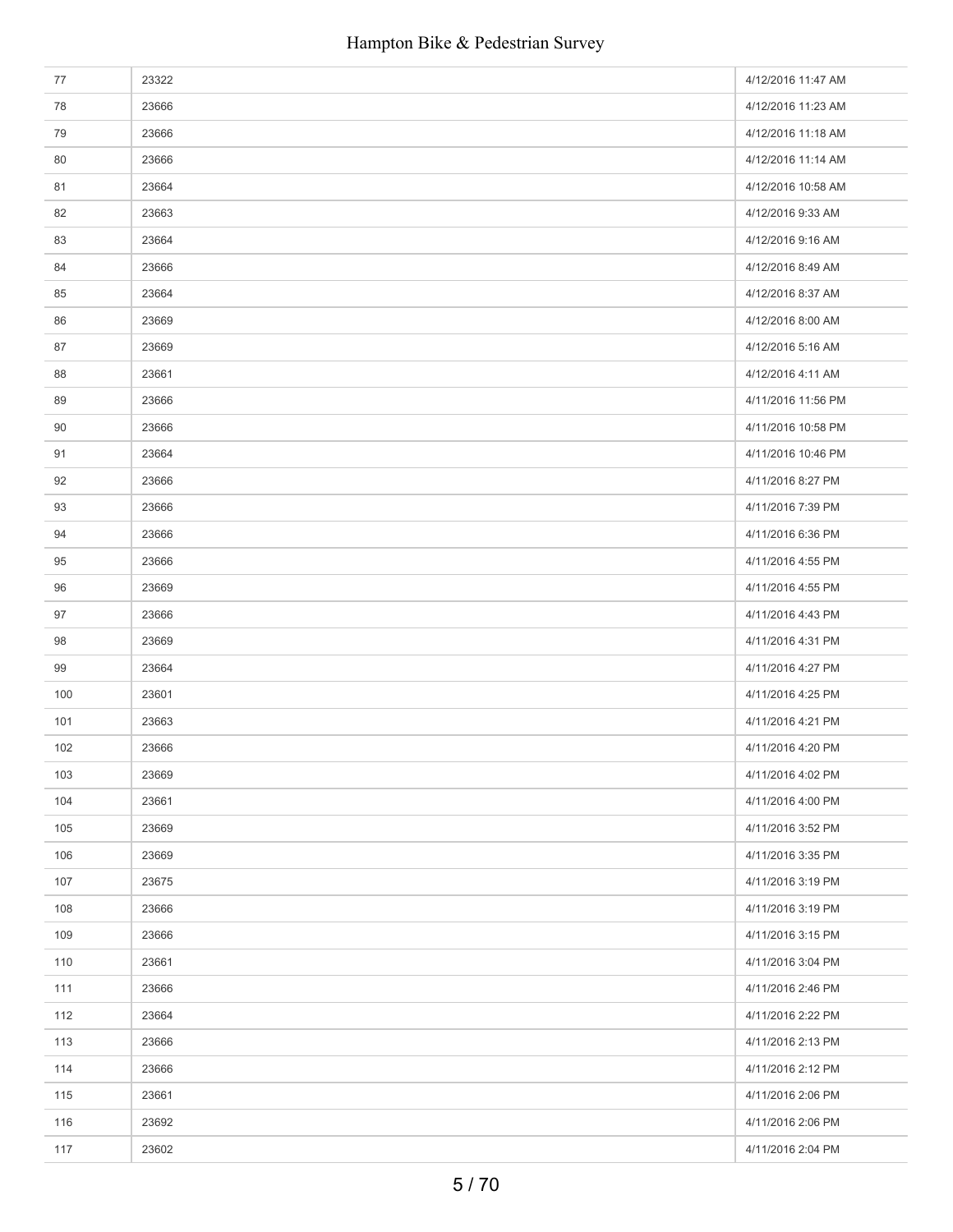| 118 | 23669 | 4/11/2016 12:47 PM |
|-----|-------|--------------------|
| 119 | 23666 | 4/11/2016 10:22 AM |
| 120 | 23692 | 4/11/2016 7:57 AM  |
| 121 | 23664 | 4/10/2016 11:32 PM |
| 122 | 23505 | 4/8/2016 5:07 AM   |
| 123 | 23666 | 4/7/2016 11:25 PM  |
| 124 | 23669 | 4/7/2016 2:54 PM   |
| 125 | 23606 | 4/6/2016 2:38 PM   |
| 126 | 23669 | 4/5/2016 11:51 AM  |
| 127 | 23669 | 4/4/2016 3:38 PM   |
| 128 | 23666 | 4/3/2016 3:35 PM   |
| 129 | 23666 | 4/3/2016 3:08 PM   |
| 130 | 23669 | 4/2/2016 7:24 PM   |
| 131 | 23666 | 4/2/2016 6:17 PM   |
| 132 | 23661 | 4/2/2016 12:09 PM  |
| 133 | 23188 | 4/2/2016 11:39 AM  |
| 134 | 23669 | 4/2/2016 10:14 AM  |
| 135 | 23669 | 4/2/2016 10:09 AM  |
| 136 | 23454 | 4/1/2016 9:07 PM   |
| 137 | 23669 | 4/1/2016 11:59 AM  |
| 138 | 23669 | 4/1/2016 10:05 AM  |
| 139 | 23651 | 4/1/2016 5:28 AM   |
| 140 | 23453 | 3/31/2016 3:59 PM  |
| 141 | 35811 | 3/31/2016 1:05 PM  |
| 142 | 23605 | 3/31/2016 9:12 AM  |
| 143 | 23666 | 3/31/2016 8:34 AM  |
| 144 | 23669 | 3/30/2016 10:01 PM |
| 145 | 23666 | 3/30/2016 7:24 PM  |
| 146 | 23669 | 3/30/2016 2:25 PM  |
| 147 | 23666 | 3/30/2016 9:58 AM  |
| 148 | 23669 | 3/29/2016 8:34 PM  |
| 149 | 23664 | 3/29/2016 7:16 PM  |
| 150 | 23664 | 3/29/2016 3:34 PM  |
| 151 | 23664 | 3/28/2016 8:40 PM  |
| 152 | 23669 | 3/28/2016 4:03 PM  |
| 153 | 23666 | 3/28/2016 2:36 PM  |
| 154 | 23666 | 3/28/2016 1:44 PM  |
| 155 | 23669 | 3/28/2016 9:50 AM  |
| 156 | 23669 | 3/25/2016 10:18 PM |
| 157 | 23669 | 3/25/2016 6:07 PM  |
| 158 | 23661 | 3/24/2016 8:11 PM  |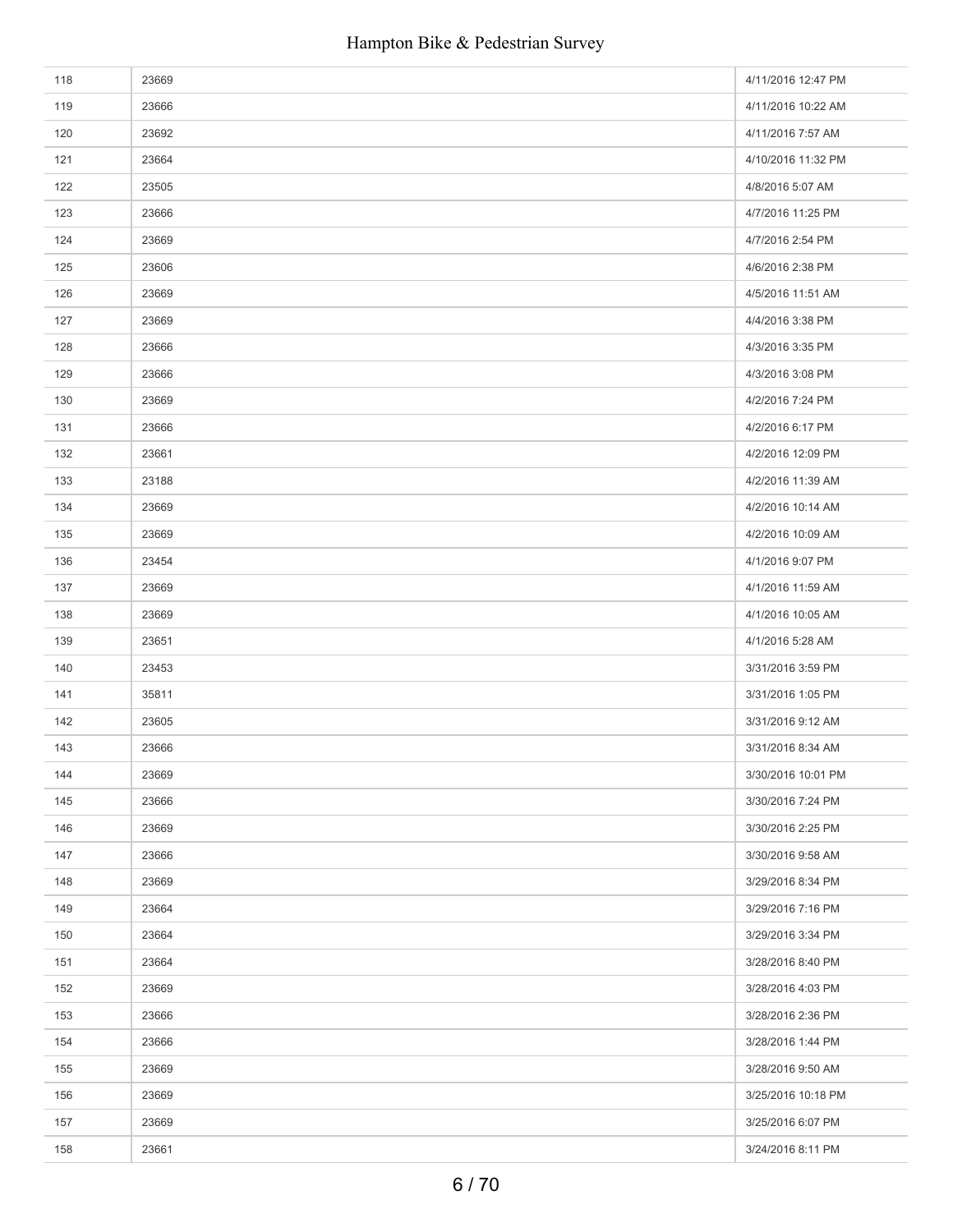| 159 | 23669  | 3/24/2016 3:59 PM  |
|-----|--------|--------------------|
| 160 | 23666  | 3/24/2016 3:42 PM  |
| 161 | 23185  | 3/24/2016 11:52 AM |
| 162 | 23666  | 3/23/2016 4:46 PM  |
| 163 | 23664  | 3/22/2016 7:39 PM  |
| 164 | 23664  | 3/22/2016 3:15 PM  |
| 165 | 23664  | 3/22/2016 8:33 AM  |
| 166 | 23666  | 3/22/2016 8:31 AM  |
| 167 | 23661  | 3/21/2016 6:54 PM  |
| 168 | 23693  | 3/21/2016 3:48 PM  |
| 169 | 23664  | 3/21/2016 3:14 PM  |
| 170 | 23669  | 3/21/2016 2:26 PM  |
| 171 | 23664  | 3/21/2016 9:37 AM  |
| 172 | 23664  | 3/21/2016 9:20 AM  |
| 173 | 23664  | 3/21/2016 8:35 AM  |
| 174 | 23669  | 3/21/2016 8:33 AM  |
| 175 | 23661  | 3/20/2016 9:50 PM  |
| 176 | 23664  | 3/20/2016 8:19 PM  |
| 177 | 23666  | 3/20/2016 7:20 PM  |
| 178 | 23664  | 3/20/2016 4:32 PM  |
| 179 | 23669  | 3/20/2016 4:10 PM  |
| 180 | 23663  | 3/20/2016 3:31 PM  |
| 181 | 23666  | 3/20/2016 2:41 PM  |
| 182 | 23661  | 3/20/2016 1:35 PM  |
| 183 | 23663  | 3/20/2016 8:46 AM  |
| 184 | 23661  | 3/19/2016 3:56 PM  |
| 185 | 23669  | 3/19/2016 3:05 PM  |
| 186 | 23666  | 3/19/2016 8:50 AM  |
| 187 | 23669  | 3/18/2016 10:19 PM |
| 188 | 23669  | 3/18/2016 7:53 PM  |
| 189 | 23663  | 3/18/2016 7:52 PM  |
| 190 | A23666 | 3/18/2016 7:26 PM  |
| 191 | 23669  | 3/18/2016 6:39 PM  |
| 192 | 23669  | 3/18/2016 5:45 PM  |
| 193 | Z23669 | 3/18/2016 5:29 PM  |
| 194 | 23669  | 3/18/2016 5:23 PM  |
| 195 | 23669  | 3/18/2016 5:07 PM  |
| 196 | 23663  | 3/18/2016 4:16 PM  |
| 197 | 23669  | 3/18/2016 3:42 PM  |
| 198 | 23666  | 3/18/2016 2:55 PM  |
| 199 | 23669  | 3/18/2016 1:54 PM  |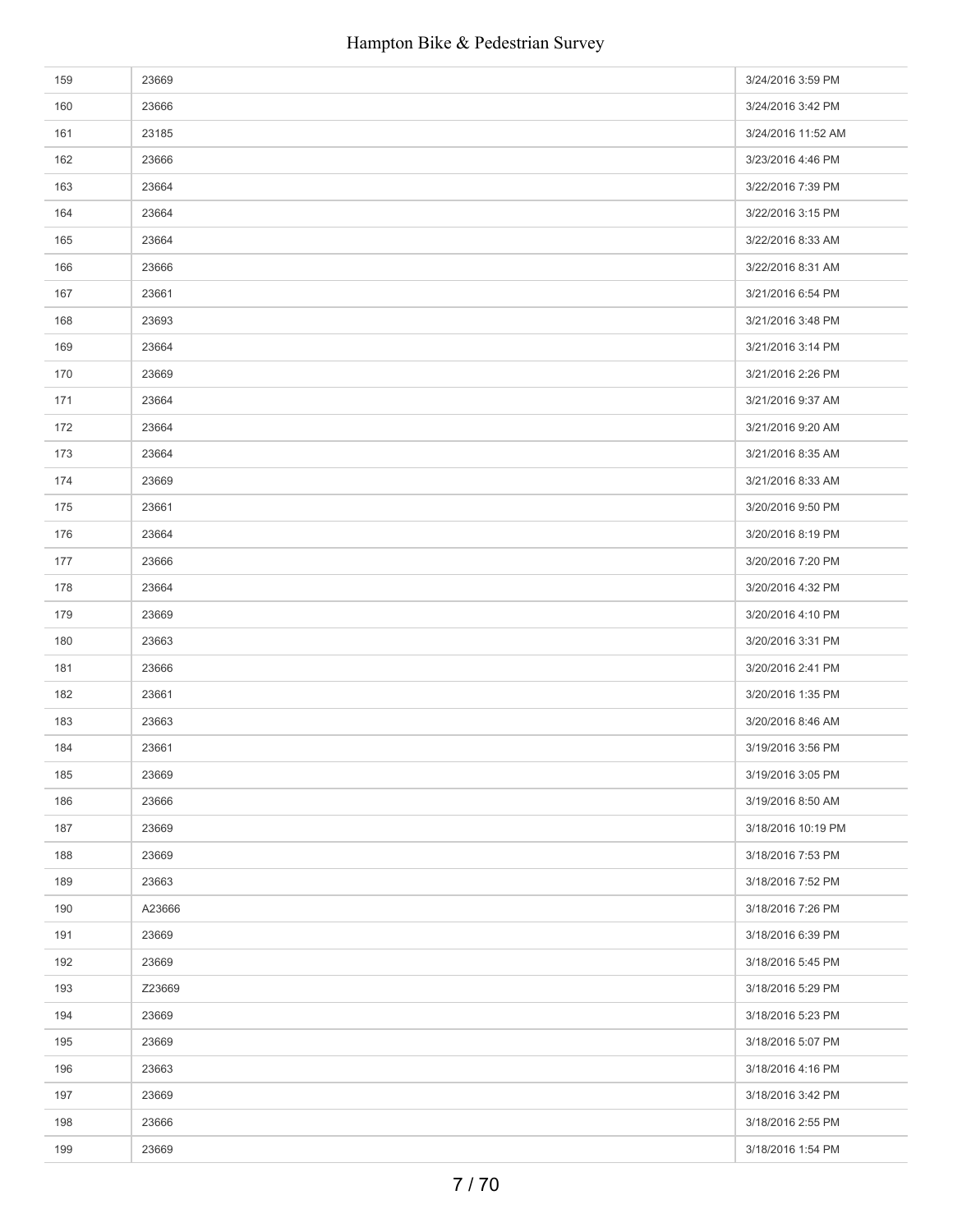| 200 | 23669 | 3/18/2016 1:50 PM  |
|-----|-------|--------------------|
| 201 | 23669 | 3/18/2016 12:52 PM |
| 202 | 23454 | 3/18/2016 12:37 PM |
| 203 | 23664 | 3/18/2016 12:35 PM |
| 204 | 23669 | 3/18/2016 12:26 PM |
| 205 | 23669 | 3/18/2016 12:20 PM |
| 206 | 23661 | 3/18/2016 12:20 PM |
| 207 | 23669 | 3/18/2016 11:30 AM |
| 208 | 23669 | 3/18/2016 10:47 AM |
| 209 | 23703 | 3/18/2016 10:25 AM |
| 210 | 23430 | 3/18/2016 9:04 AM  |
| 211 | 23664 | 3/18/2016 8:22 AM  |
| 212 | 23666 | 3/18/2016 7:50 AM  |
| 213 | 23602 | 3/18/2016 7:38 AM  |
| 214 | 23669 | 3/18/2016 5:16 AM  |
| 215 | 23693 | 3/17/2016 10:18 PM |
| 216 | 23669 | 3/17/2016 10:04 PM |
| 217 | 23669 | 3/17/2016 9:39 PM  |
| 218 | /3766 | 3/17/2016 8:32 PM  |
| 219 | 23666 | 3/17/2016 8:28 PM  |
| 220 | 23669 | 3/17/2016 6:06 PM  |
| 221 | 23669 | 3/17/2016 5:27 PM  |
| 222 | 23669 | 3/17/2016 5:16 PM  |
| 223 | 23669 | 3/17/2016 4:25 PM  |
| 224 | 23666 | 3/17/2016 11:19 AM |
| 225 | 23669 | 3/17/2016 8:07 AM  |
| 226 | 23666 | 3/16/2016 6:51 PM  |
| 227 | 23662 | 3/16/2016 3:36 PM  |
| 228 | 23502 | 3/16/2016 3:07 PM  |
| 229 | 23666 | 3/16/2016 2:05 PM  |
| 230 | 23663 | 3/16/2016 1:03 PM  |
| 231 | 23664 | 3/16/2016 12:16 PM |
| 232 | 23185 | 3/16/2016 10:47 AM |
| 233 | 23434 | 3/16/2016 10:01 AM |
| 234 | 23666 | 3/16/2016 8:26 AM  |
| 235 | 23601 | 3/15/2016 11:26 PM |
| 236 | 23430 | 3/15/2016 9:53 PM  |
| 237 | 23602 | 3/15/2016 9:24 PM  |
| 238 | 23664 | 3/15/2016 8:56 PM  |
| 239 | 23602 | 3/15/2016 7:04 PM  |
| 240 | 23669 | 3/15/2016 5:54 PM  |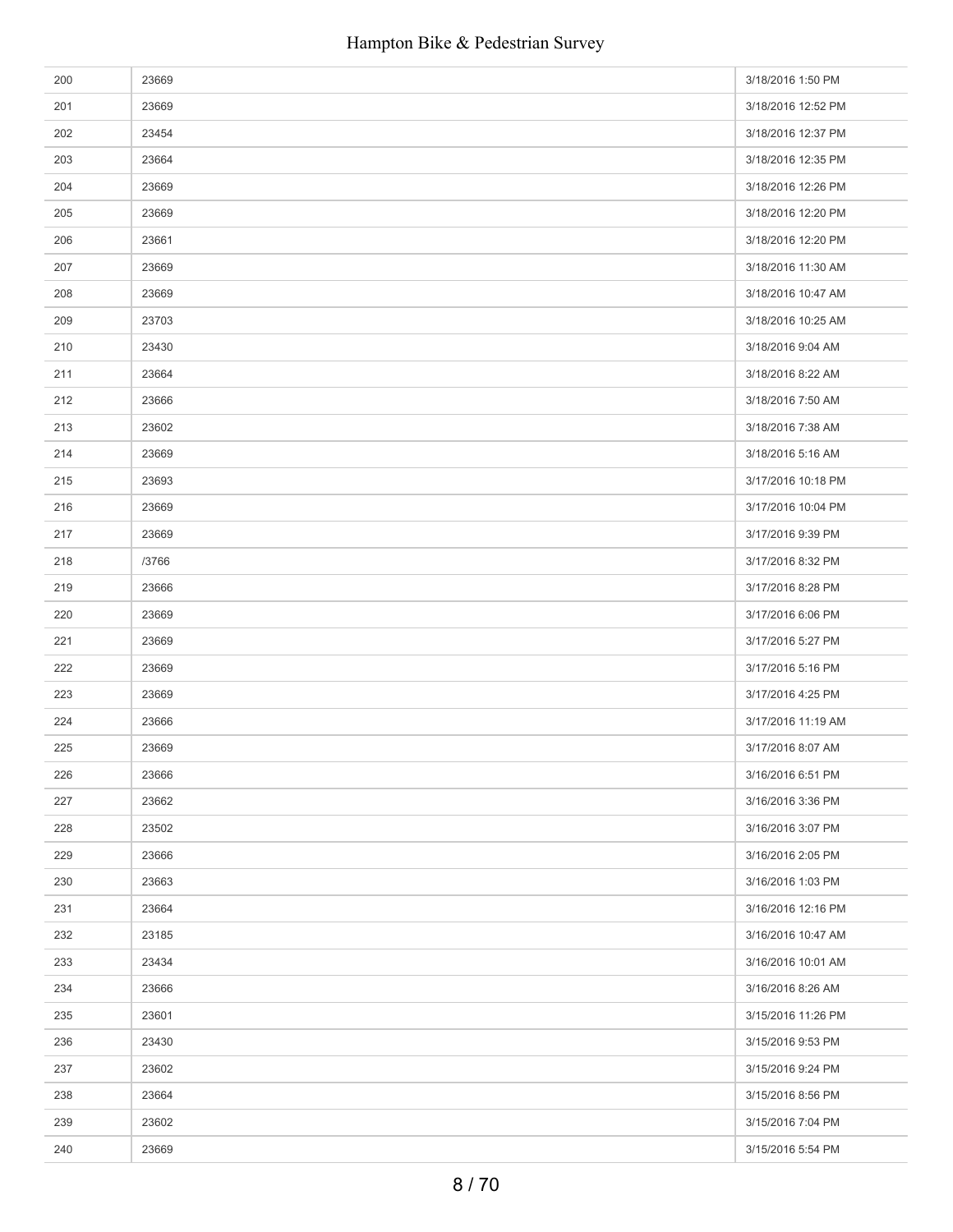| 241 | 23664      | 3/15/2016 5:19 PM  |
|-----|------------|--------------------|
| 242 | 23669      | 3/15/2016 5:02 PM  |
| 243 | 23693      | 3/15/2016 4:41 PM  |
| 244 | 23061      | 3/15/2016 2:44 PM  |
| 245 | 23607      | 3/15/2016 1:53 PM  |
| 246 | 23692      | 3/15/2016 1:32 PM  |
| 247 | 23072      | 3/15/2016 1:14 PM  |
| 248 | 23602      | 3/15/2016 12:58 PM |
| 249 | 23607      | 3/15/2016 12:50 PM |
| 250 | 23669      | 3/15/2016 12:48 PM |
| 251 | 23602      | 3/15/2016 12:44 PM |
| 252 | 23669      | 3/15/2016 10:16 AM |
| 253 | 23666      | 3/15/2016 9:56 AM  |
| 254 | 23703      | 3/15/2016 9:31 AM  |
| 255 | 23666      | 3/15/2016 9:24 AM  |
| 256 | 23661      | 3/15/2016 9:13 AM  |
| 257 | 23666      | 3/15/2016 9:05 AM  |
| 258 | 23669      | 3/15/2016 8:57 AM  |
| 259 | 23669      | 3/15/2016 8:07 AM  |
| 260 | 23666      | 3/15/2016 7:48 AM  |
| 261 | 23661      | 3/15/2016 7:10 AM  |
| 262 | 23666      | 3/14/2016 10:44 PM |
| 263 | 23666      | 3/14/2016 10:39 PM |
| 264 | 23669      | 3/14/2016 10:34 PM |
| 265 | 23661      | 3/14/2016 10:18 PM |
| 266 | 23669-3215 | 3/14/2016 9:52 PM  |
| 267 | 23664      | 3/14/2016 9:39 PM  |
| 268 | 23662      | 3/14/2016 9:22 PM  |
| 269 | 23669      | 3/14/2016 9:05 PM  |
| 270 | 23669      | 3/14/2016 9:03 PM  |
| 271 | 23669      | 3/14/2016 8:45 PM  |
| 272 | 23669      | 3/14/2016 8:45 PM  |
| 273 | 23664      | 3/14/2016 8:19 PM  |
| 274 | 23669      | 3/14/2016 8:15 PM  |
| 275 | 23664      | 3/14/2016 7:47 PM  |
| 276 | 23669      | 3/14/2016 7:43 PM  |
| 277 | 23669      | 3/14/2016 7:33 PM  |
| 278 | 23669      | 3/14/2016 7:31 PM  |
| 279 | 23669      | 3/14/2016 7:21 PM  |
| 280 | 23669      | 3/14/2016 6:38 PM  |
| 281 | 23664      | 3/14/2016 6:24 PM  |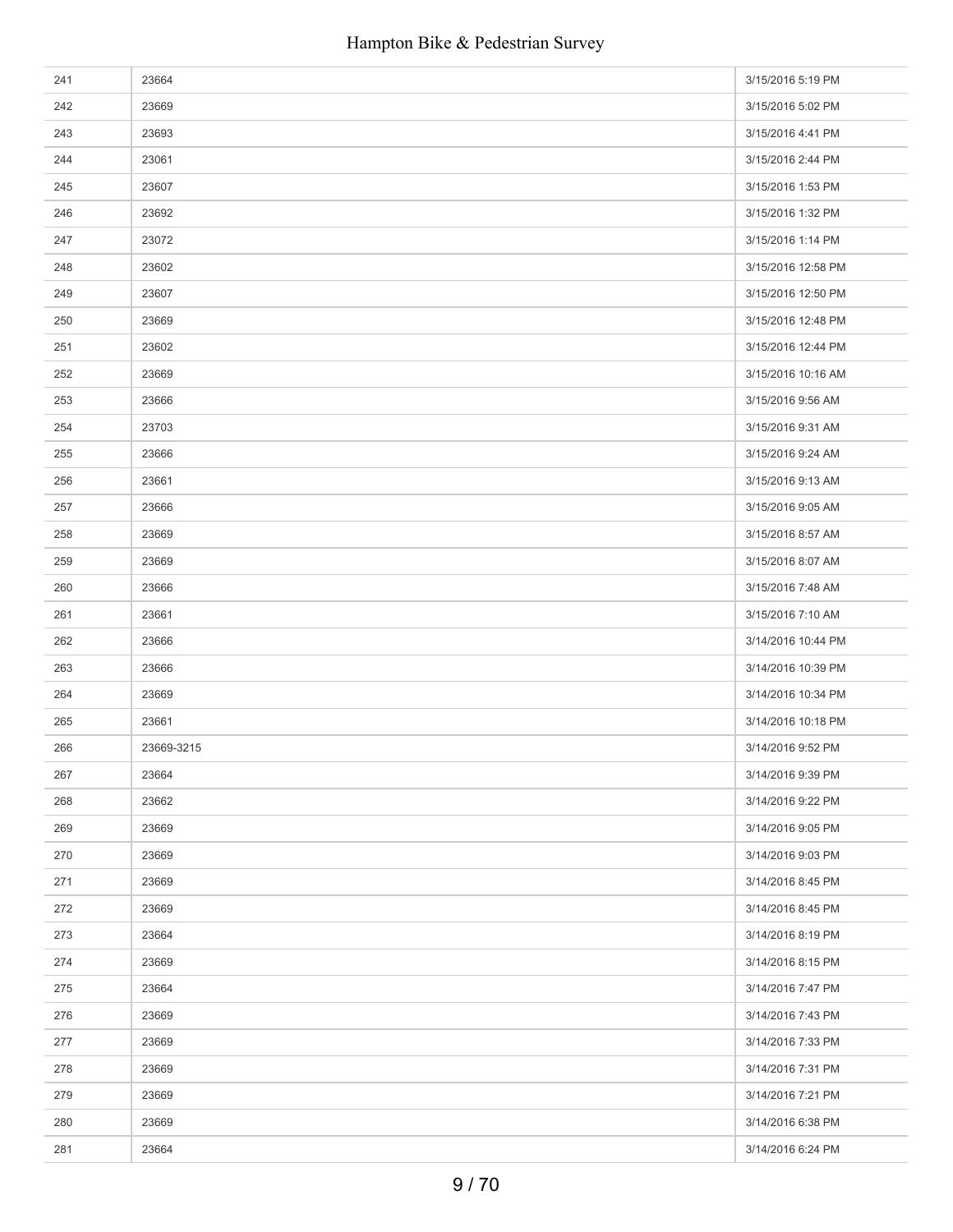| 282 | 23669 | 3/14/2016 6:15 PM  |
|-----|-------|--------------------|
| 283 | 23666 | 3/14/2016 6:00 PM  |
| 284 | 23664 | 3/14/2016 5:36 PM  |
| 285 | 23669 | 3/14/2016 5:28 PM  |
| 286 | 23664 | 3/14/2016 5:04 PM  |
| 287 | 23666 | 3/14/2016 5:03 PM  |
| 288 | 23669 | 3/14/2016 4:57 PM  |
| 289 | 23502 | 3/14/2016 4:54 PM  |
| 290 | 23669 | 3/14/2016 4:49 PM  |
| 291 | 23666 | 3/14/2016 4:44 PM  |
| 292 | 23664 | 3/14/2016 4:43 PM  |
| 293 | 23664 | 3/14/2016 4:40 PM  |
| 294 | 23669 | 3/14/2016 4:32 PM  |
| 295 | 23669 | 3/14/2016 4:29 PM  |
| 296 | 23666 | 3/14/2016 2:55 PM  |
| 297 | 23669 | 3/14/2016 2:41 PM  |
| 298 | 23669 | 3/14/2016 8:59 AM  |
| 299 | 23669 | 3/14/2016 7:19 AM  |
| 300 | 23669 | 3/13/2016 9:25 AM  |
| 301 | 23669 | 3/13/2016 8:58 AM  |
| 302 | 23666 | 3/12/2016 2:25 PM  |
| 303 | 23669 | 3/12/2016 7:08 AM  |
| 304 | 23669 | 3/11/2016 10:15 AM |
| 305 | 23664 | 3/10/2016 7:28 PM  |
| 306 | 23454 | 3/10/2016 6:20 PM  |
| 307 | 23669 | 3/9/2016 11:33 AM  |
| 308 | 23661 | 3/8/2016 10:06 PM  |
| 309 | 23693 | 3/8/2016 6:43 PM   |
| 310 | 23666 | 3/8/2016 5:19 PM   |
| 311 | 23693 | 3/8/2016 4:58 PM   |
| 312 | 23693 | 3/8/2016 3:57 PM   |
| 313 | 23669 | 3/8/2016 10:13 AM  |
| 314 | 23664 | 3/7/2016 10:38 PM  |
| 315 | 23669 | 3/7/2016 7:17 PM   |
| 316 | 23669 | 3/7/2016 3:02 PM   |
| 317 | 23432 | 3/7/2016 9:12 AM   |
| 318 | 23663 | 3/7/2016 9:12 AM   |
| 319 | 23508 | 3/6/2016 11:33 PM  |
| 320 | 23651 | 3/6/2016 10:27 PM  |
| 321 | 23661 | 3/6/2016 5:49 PM   |
| 322 | 23664 | 3/6/2016 1:44 PM   |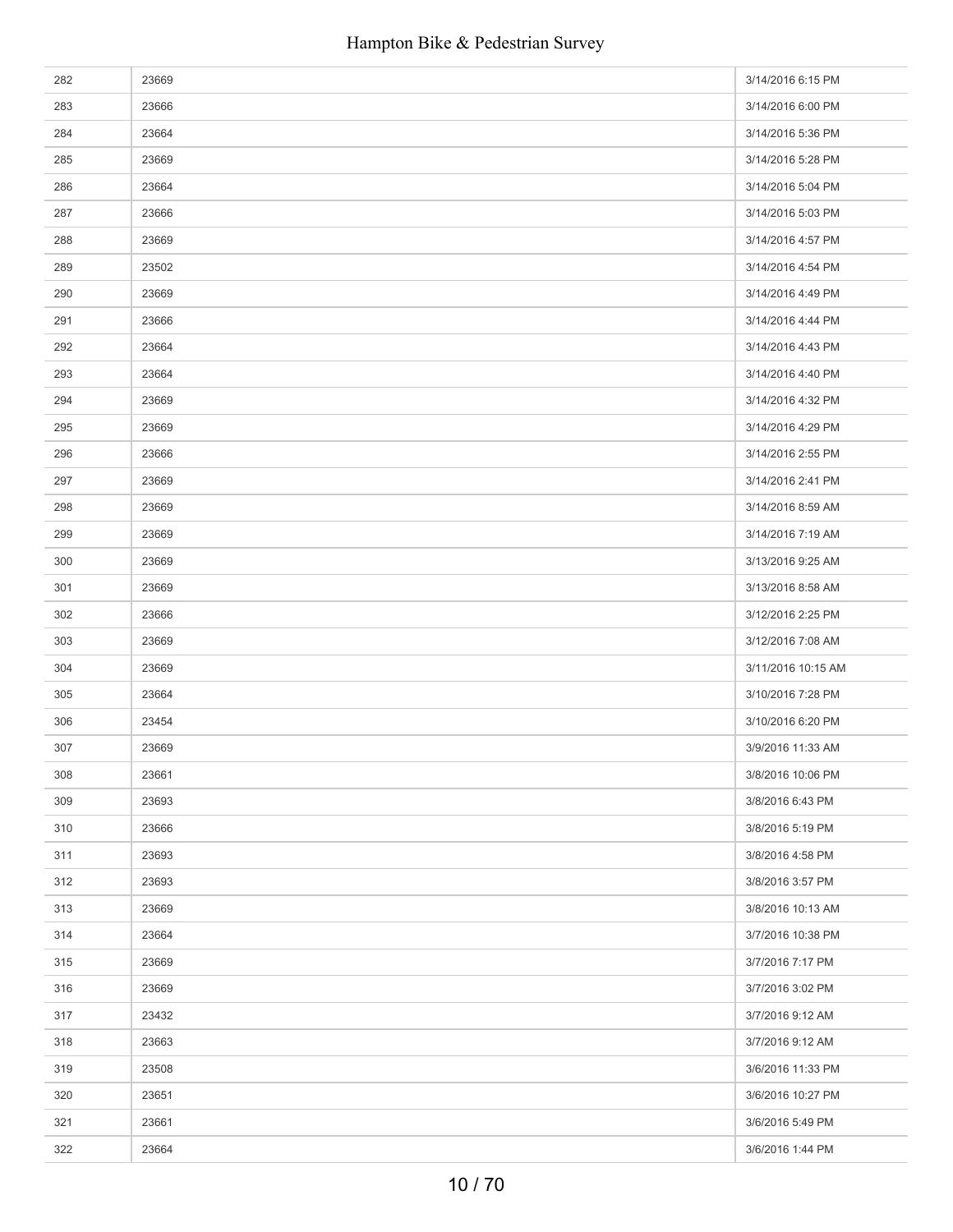| 323 | 23666 | 3/5/2016 5:29 PM   |
|-----|-------|--------------------|
| 324 | 23664 | 3/5/2016 9:48 AM   |
| 325 | 23669 | 3/4/2016 2:42 PM   |
| 326 | 23669 | 3/4/2016 11:43 AM  |
| 327 | 23669 | 3/3/2016 11:09 AM  |
| 328 | 23661 | 3/2/2016 4:30 PM   |
| 329 | 23666 | 3/2/2016 2:12 PM   |
| 330 | 23661 | 3/2/2016 7:51 AM   |
| 331 | 23669 | 3/1/2016 2:19 PM   |
| 332 | 23601 | 3/1/2016 12:27 PM  |
| 333 | 23664 | 3/1/2016 10:29 AM  |
| 334 | 23602 | 2/29/2016 1:47 PM  |
| 335 | 23669 | 2/29/2016 12:58 PM |
| 336 | 23664 | 2/29/2016 11:26 AM |
| 337 | 23669 | 2/29/2016 11:24 AM |
| 338 | 23669 | 2/29/2016 10:06 AM |
| 339 | 23669 | 2/29/2016 9:54 AM  |
| 340 | 23666 | 2/29/2016 9:51 AM  |
| 341 | 23664 | 2/29/2016 9:47 AM  |
| 342 | 23663 | 2/28/2016 2:13 PM  |
| 343 | 23666 | 2/28/2016 10:43 AM |
| 344 | 23669 | 2/28/2016 10:34 AM |
| 345 | 23664 | 2/28/2016 10:12 AM |
| 346 | 2366  | 2/28/2016 9:56 AM  |
| 347 | 23664 | 2/27/2016 6:34 PM  |
| 348 | 23663 | 2/27/2016 5:33 PM  |
| 349 | 23430 | 2/27/2016 3:59 PM  |
| 350 | 23664 | 2/27/2016 2:49 PM  |
| 351 | 23666 | 2/27/2016 2:34 PM  |
| 352 | 23661 | 2/27/2016 2:12 PM  |
| 353 | 23601 | 2/27/2016 11:47 AM |
| 354 | 23661 | 2/27/2016 11:21 AM |
| 355 | 23602 | 2/27/2016 10:05 AM |
| 356 | 23693 | 2/26/2016 9:04 PM  |
| 357 | 23669 | 2/26/2016 7:31 PM  |
| 358 | 23669 | 2/26/2016 5:05 PM  |
| 359 | 23669 | 2/26/2016 5:00 PM  |
| 360 | 23664 | 2/26/2016 4:11 PM  |
| 361 | 23693 | 2/26/2016 1:43 PM  |
| 362 | 23669 | 2/26/2016 12:45 PM |
| 363 | 23663 | 2/26/2016 12:17 PM |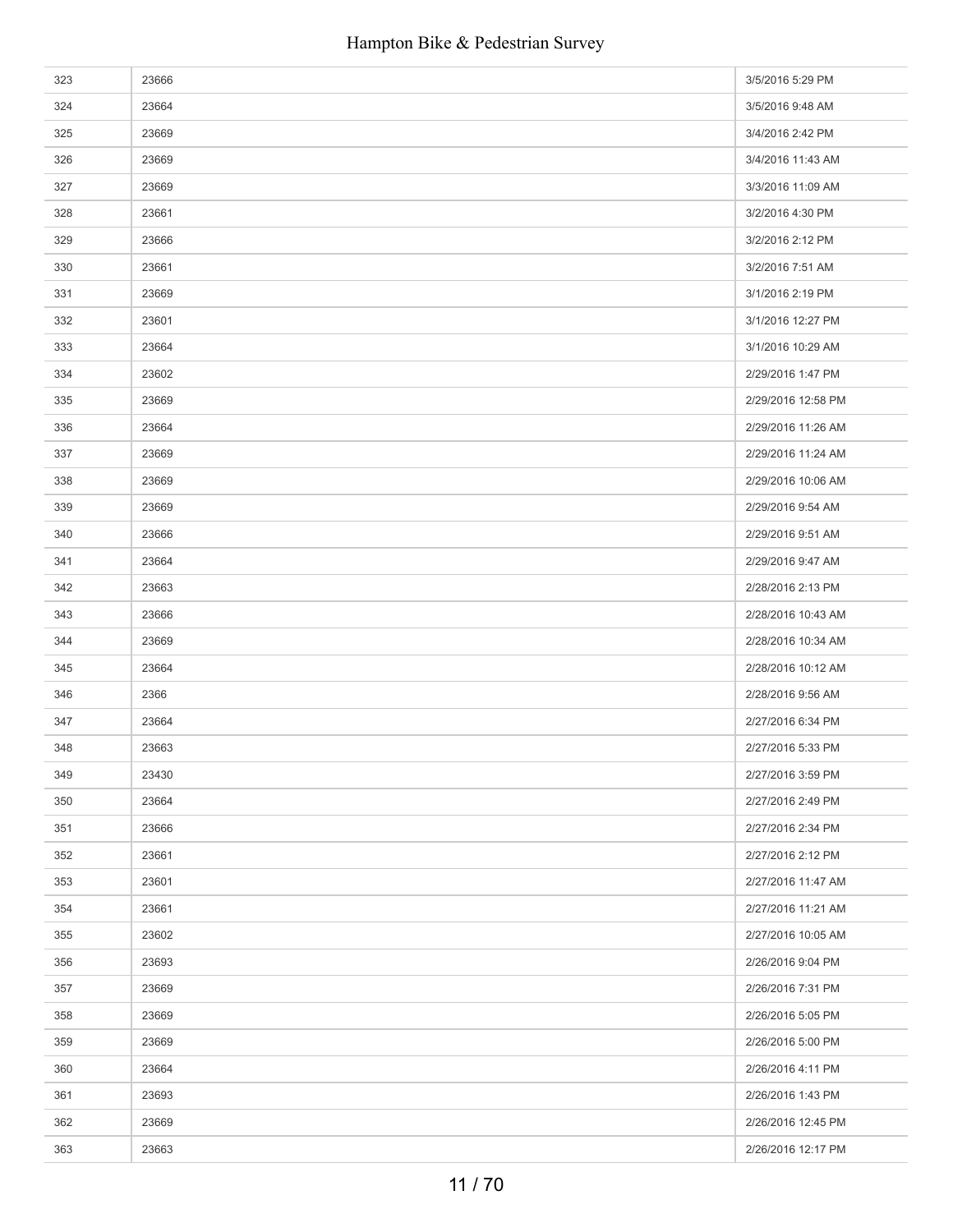| 364 | 23669      | 2/26/2016 10:34 AM |
|-----|------------|--------------------|
| 365 | 23663      | 2/26/2016 10:06 AM |
| 366 | 23669      | 2/26/2016 8:43 AM  |
| 367 | 23666      | 2/26/2016 8:13 AM  |
| 368 | 23669      | 2/26/2016 8:05 AM  |
| 369 | 23661      | 2/26/2016 7:21 AM  |
| 370 | 23666      | 2/26/2016 6:10 AM  |
| 371 | 23666      | 2/26/2016 5:05 AM  |
| 372 | 23669      | 2/25/2016 11:38 PM |
| 373 | 23669      | 2/25/2016 11:31 PM |
| 374 | 23666      | 2/25/2016 9:23 PM  |
| 375 | 23669      | 2/25/2016 8:14 PM  |
| 376 | 23669      | 2/25/2016 7:50 PM  |
| 377 | 23669      | 2/25/2016 7:35 PM  |
| 378 | 23663      | 2/25/2016 7:33 PM  |
| 379 | 23666      | 2/25/2016 7:31 PM  |
| 380 | 23664      | 2/25/2016 6:05 PM  |
| 381 | 23605-1626 | 2/25/2016 5:33 PM  |
| 382 | 23661      | 2/25/2016 5:19 PM  |
| 383 | 23666      | 2/25/2016 5:17 PM  |
| 384 | 23669      | 2/25/2016 5:11 PM  |
| 385 | 23669      | 2/25/2016 4:53 PM  |
| 386 | 23669      | 2/25/2016 4:40 PM  |
| 387 | 23693      | 2/25/2016 4:29 PM  |
| 388 | 23666      | 2/25/2016 4:25 PM  |
| 389 | 23664      | 2/25/2016 4:18 PM  |
| 390 | 23669      | 2/25/2016 4:06 PM  |
| 391 | 23651      | 2/25/2016 3:57 PM  |
| 392 | 23669      | 2/25/2016 3:50 PM  |
| 393 | 23669      | 2/25/2016 3:44 PM  |
| 394 | 23669      | 2/25/2016 3:33 PM  |
| 395 | 23664      | 2/25/2016 3:33 PM  |
| 396 | 23664      | 2/25/2016 3:22 PM  |
| 397 | 23666      | 2/25/2016 3:03 PM  |
| 398 | 23663      | 2/25/2016 3:02 PM  |
| 399 | 23664      | 2/25/2016 2:50 PM  |
| 400 | 23669      | 2/25/2016 2:49 PM  |
| 401 | 23661      | 2/25/2016 2:43 PM  |
| 402 | 23664      | 2/25/2016 2:43 PM  |
| 403 | 23661      | 2/25/2016 2:39 PM  |
| 404 | 23669      | 2/25/2016 2:39 PM  |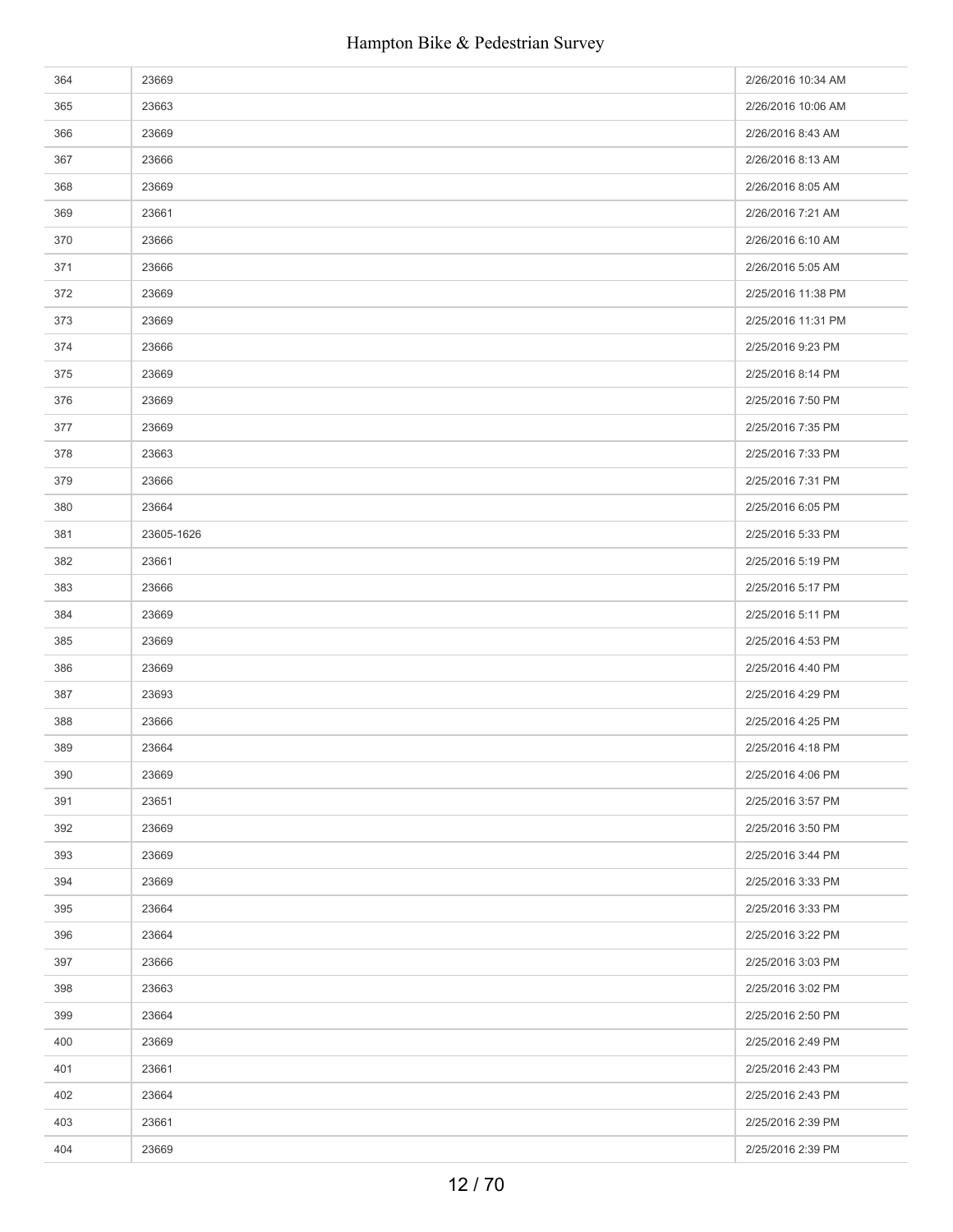| 405 | 23664 | 2/25/2016 2:35 PM  |
|-----|-------|--------------------|
| 406 | 23666 | 2/25/2016 2:31 PM  |
| 407 | 23661 | 2/25/2016 2:09 PM  |
| 408 | 23669 | 2/25/2016 1:56 PM  |
| 409 | 23669 | 2/25/2016 11:48 AM |
| 410 | 23669 | 2/25/2016 11:44 AM |
| 411 | 23666 | 2/25/2016 10:59 AM |
| 412 | 23664 | 2/25/2016 10:34 AM |
| 413 | 23664 | 2/25/2016 10:17 AM |
| 414 | 23661 | 2/25/2016 10:00 AM |
| 415 | 23664 | 2/25/2016 7:36 AM  |
| 416 | 23664 | 2/24/2016 9:34 PM  |
| 417 | 23666 | 2/24/2016 8:48 PM  |
| 418 | 23665 | 2/24/2016 8:42 PM  |
| 419 | 23666 | 2/24/2016 8:37 PM  |
| 420 | 23606 | 2/24/2016 8:18 PM  |
| 421 | 23669 | 2/24/2016 7:58 PM  |
| 422 | 23664 | 2/24/2016 7:49 PM  |
| 423 | 23665 | 2/24/2016 7:47 PM  |
| 424 | 23061 | 2/24/2016 7:42 PM  |
| 425 | 23693 | 2/24/2016 7:28 PM  |
| 426 | 23666 | 2/24/2016 7:10 PM  |
| 427 | 23669 | 2/24/2016 7:04 PM  |
| 428 | 23607 | 2/24/2016 6:47 PM  |
| 429 | 23508 | 2/24/2016 5:58 PM  |
| 430 | 23661 | 2/24/2016 4:39 PM  |
| 431 | 23665 | 2/24/2016 4:38 PM  |
| 432 | 23666 | 2/24/2016 4:24 PM  |
| 433 | 23661 | 2/24/2016 4:19 PM  |
| 434 | 23661 | 2/24/2016 4:08 PM  |
| 435 | 23669 | 2/24/2016 3:31 PM  |
| 436 | 23188 | 2/24/2016 3:22 PM  |
| 437 | 23608 | 2/24/2016 2:44 PM  |
| 438 | 23664 | 2/24/2016 2:37 PM  |
| 439 | 23663 | 2/24/2016 2:12 PM  |
| 440 | 23669 | 2/24/2016 2:08 PM  |
| 441 | 23651 | 2/24/2016 1:54 PM  |
| 442 | 23669 | 2/24/2016 1:38 PM  |
| 443 | 23661 | 2/24/2016 1:36 PM  |
| 444 | 23661 | 2/24/2016 1:20 PM  |
| 445 | 23666 | 2/24/2016 1:15 PM  |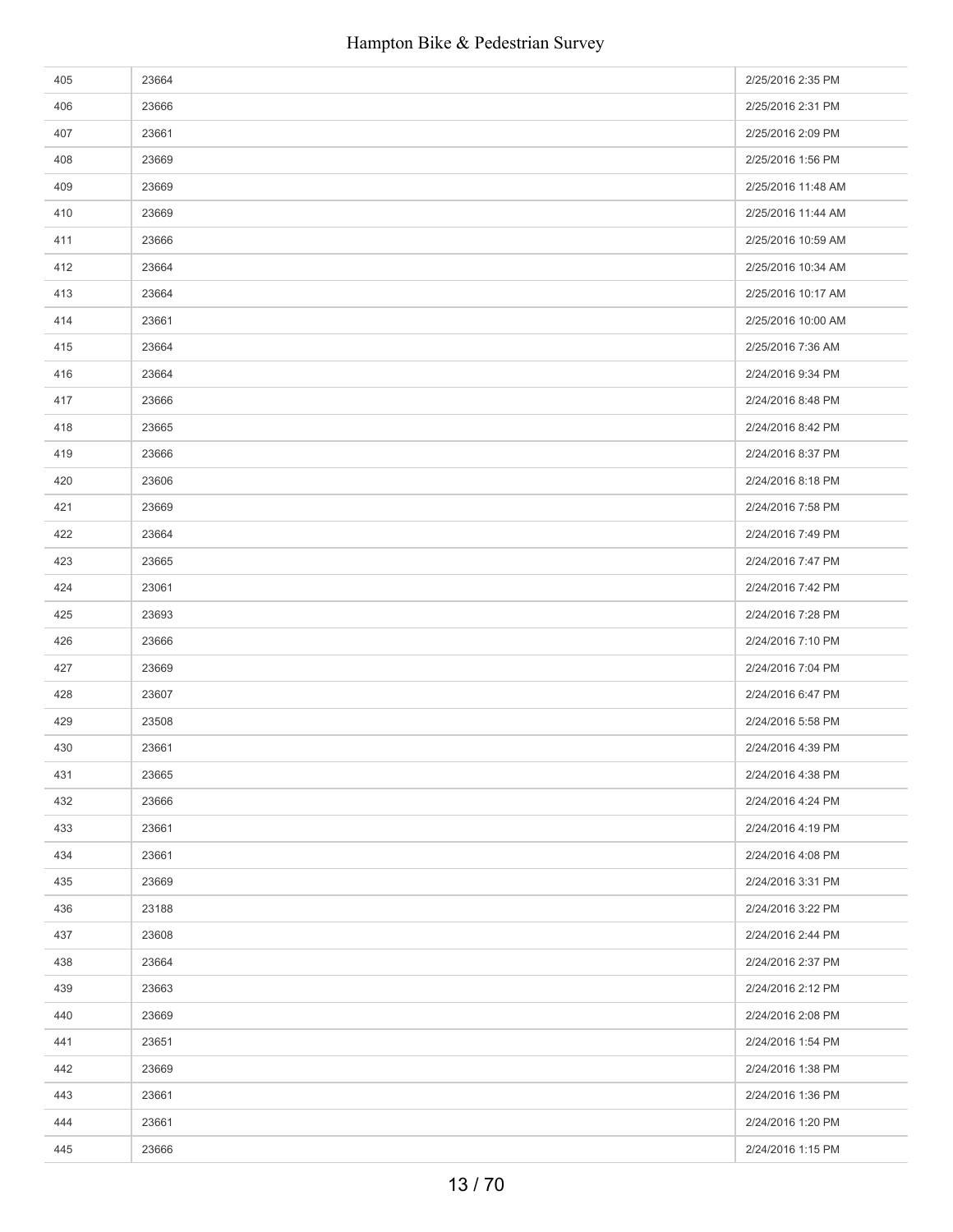| 446 | 23693  | 2/24/2016 1:10 PM  |
|-----|--------|--------------------|
| 447 | 23664  | 2/24/2016 12:53 PM |
| 448 | 23664  | 2/24/2016 12:43 PM |
| 449 | 23666  | 2/24/2016 12:43 PM |
| 450 | 23669  | 2/24/2016 12:38 PM |
| 451 | 23693  | 2/24/2016 12:37 PM |
| 452 | 23662  | 2/24/2016 12:34 PM |
| 453 | 23669  | 2/24/2016 12:18 PM |
| 454 | 23666  | 2/24/2016 12:12 PM |
| 455 | 23666  | 2/24/2016 12:11 PM |
| 456 | 23651  | 2/24/2016 12:04 PM |
| 457 | 23669  | 2/24/2016 12:01 PM |
| 458 | 23669  | 2/24/2016 11:59 AM |
| 459 | 23663  | 2/24/2016 11:55 AM |
| 460 | 23666  | 2/24/2016 11:55 AM |
| 461 | 23663  | 2/24/2016 11:55 AM |
| 462 | 23669  | 2/24/2016 11:53 AM |
| 463 | 23663  | 2/24/2016 11:52 AM |
| 464 | 23663  | 2/24/2016 11:51 AM |
| 465 | 23663  | 2/24/2016 11:49 AM |
| 466 | 23666  | 2/24/2016 11:45 AM |
| 467 | 23608  | 2/24/2016 11:43 AM |
| 468 | 23669  | 2/24/2016 11:27 AM |
| 469 | 23608  | 2/24/2016 11:22 AM |
| 470 | 23851  | 2/24/2016 11:15 AM |
| 471 | 23664  | 2/24/2016 11:15 AM |
| 472 | 23669  | 2/24/2016 11:10 AM |
| 473 | 23602  | 2/24/2016 11:04 AM |
| 474 | 23664  | 2/24/2016 10:59 AM |
| 475 | 23669  | 2/24/2016 10:44 AM |
| 476 | 23072  | 2/24/2016 10:41 AM |
| 477 | 23430  | 2/24/2016 10:39 AM |
| 478 | 23602  | 2/24/2016 10:32 AM |
| 479 | 23666  | 2/24/2016 10:25 AM |
| 480 | 23669  | 2/24/2016 10:08 AM |
| 481 | 23669  | 2/24/2016 9:59 AM  |
| 482 | W23692 | 2/24/2016 9:50 AM  |
| 483 | 23601  | 2/24/2016 9:45 AM  |
| 484 | 23693  | 2/24/2016 9:41 AM  |
| 485 | 23185  | 2/24/2016 9:40 AM  |
| 486 | 23669  | 2/24/2016 9:34 AM  |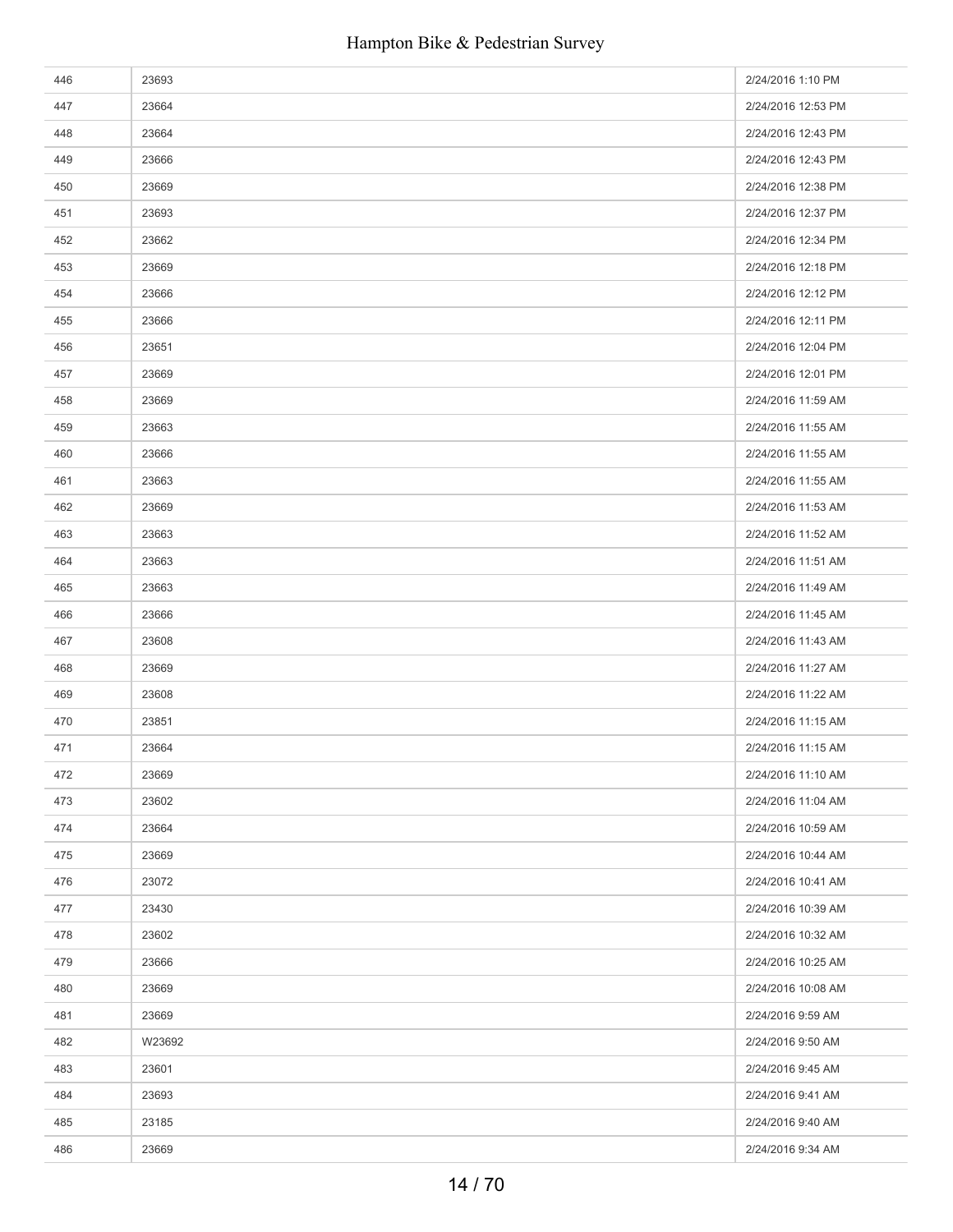| 487 | 23664 | 2/24/2016 9:14 AM  |
|-----|-------|--------------------|
| 488 | 23606 | 2/24/2016 9:13 AM  |
| 489 | 23664 | 2/24/2016 8:12 AM  |
| 490 | 23661 | 2/24/2016 7:53 AM  |
| 491 | 23669 | 2/24/2016 12:58 AM |
| 492 | 23692 | 2/23/2016 10:26 PM |
| 493 | 23605 | 2/23/2016 10:22 PM |
| 494 | 23666 | 2/23/2016 8:14 PM  |
| 495 | 23664 | 2/23/2016 7:13 PM  |
| 496 | 23664 | 2/23/2016 7:12 PM  |
| 497 | 23666 | 2/23/2016 5:15 PM  |
| 498 | 23669 | 2/23/2016 4:19 PM  |
| 499 | 23666 | 2/23/2016 4:04 PM  |
| 500 | 23669 | 2/23/2016 3:36 PM  |
| 501 | 23607 | 2/23/2016 3:11 PM  |
| 502 | 23661 | 2/23/2016 2:55 PM  |
| 503 | 23518 | 2/23/2016 2:41 PM  |
| 504 | 23651 | 2/23/2016 2:28 PM  |
| 505 | 23663 | 2/23/2016 1:51 PM  |
| 506 | 23666 | 2/23/2016 12:56 PM |
| 507 | 23661 | 2/23/2016 12:44 PM |
| 508 | 23508 | 2/23/2016 12:05 PM |
| 509 | 23669 | 2/23/2016 12:04 PM |
| 510 | 23607 | 2/23/2016 11:36 AM |
| 511 | 23664 | 2/23/2016 11:07 AM |
| 512 | 23664 | 2/23/2016 10:26 AM |
| 513 | 23669 | 2/23/2016 9:48 AM  |
| 514 | 23321 | 2/23/2016 9:03 AM  |
| 515 | 23669 | 2/23/2016 8:14 AM  |
| 516 | 23666 | 2/23/2016 8:07 AM  |
| 517 | 23661 | 2/22/2016 11:32 PM |
| 518 | 23669 | 2/22/2016 10:50 PM |
| 519 | 23666 | 2/22/2016 9:11 PM  |
| 520 | 23669 | 2/22/2016 8:52 PM  |
| 521 | 23666 | 2/22/2016 8:38 PM  |
| 522 | 23666 | 2/22/2016 8:22 PM  |
| 523 | 23663 | 2/22/2016 8:09 PM  |
| 524 | 23669 | 2/22/2016 7:56 PM  |
| 525 | 23669 | 2/22/2016 7:51 PM  |
| 526 | 23661 | 2/22/2016 7:35 PM  |
| 527 | 23666 | 2/22/2016 7:34 PM  |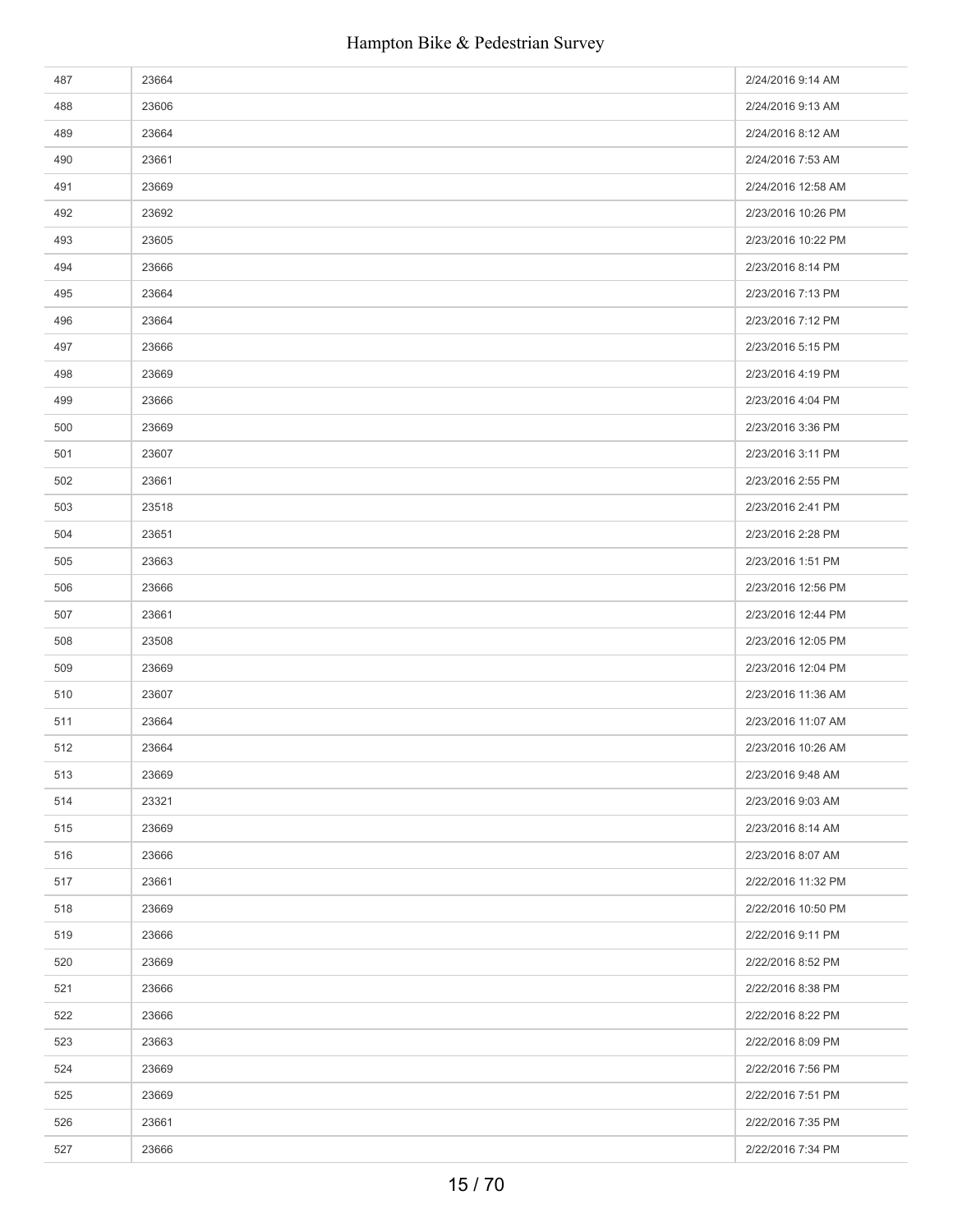| 528 | 23669 | 2/22/2016 7:31 PM  |
|-----|-------|--------------------|
| 529 | 23666 | 2/22/2016 7:10 PM  |
| 530 | 23666 | 2/22/2016 7:05 PM  |
| 531 | 23669 | 2/22/2016 4:43 PM  |
| 532 | 23664 | 2/22/2016 4:35 PM  |
| 533 | 23669 | 2/22/2016 3:29 PM  |
| 534 | 23663 | 2/22/2016 3:23 PM  |
| 535 | 23666 | 2/22/2016 3:14 PM  |
| 536 | 23666 | 2/22/2016 3:13 PM  |
| 537 | 23669 | 2/22/2016 3:09 PM  |
| 538 | 23669 | 2/22/2016 2:55 PM  |
| 539 | 23666 | 2/22/2016 2:48 PM  |
| 540 | 23666 | 2/22/2016 2:40 PM  |
| 541 | 23666 | 2/22/2016 2:38 PM  |
| 542 | 23669 | 2/22/2016 2:36 PM  |
| 543 | 23664 | 2/22/2016 2:29 PM  |
| 544 | 23666 | 2/22/2016 2:26 PM  |
| 545 | 23664 | 2/22/2016 2:24 PM  |
| 546 | 23669 | 2/22/2016 2:21 PM  |
| 547 | 23666 | 2/22/2016 2:16 PM  |
| 548 | 23661 | 2/22/2016 2:15 PM  |
| 549 | 23669 | 2/22/2016 2:13 PM  |
| 550 | 23669 | 2/22/2016 2:12 PM  |
| 551 | 23692 | 2/22/2016 2:09 PM  |
| 552 | 23664 | 2/22/2016 2:07 PM  |
| 553 | 23664 | 2/22/2016 2:06 PM  |
| 554 | 23669 | 2/22/2016 2:04 PM  |
| 555 | 23669 | 2/22/2016 1:56 PM  |
| 556 | 23663 | 2/22/2016 1:28 PM  |
| 557 | 23666 | 2/22/2016 1:16 PM  |
| 558 | 23666 | 2/22/2016 11:35 AM |
| 559 | 23693 | 2/22/2016 9:42 AM  |
| 560 | 23226 | 2/21/2016 5:19 PM  |
| 561 | 23663 | 2/21/2016 2:30 PM  |
| 562 | 23666 | 2/19/2016 2:30 PM  |
| 563 | 23669 | 2/18/2016 4:17 PM  |
| 564 | 23661 | 2/18/2016 10:35 AM |
| 565 | 23669 | 2/18/2016 9:16 AM  |
| 566 | 23666 | 2/18/2016 9:14 AM  |
| 567 | 23455 | 2/18/2016 8:17 AM  |
| 568 | 23666 | 2/18/2016 7:42 AM  |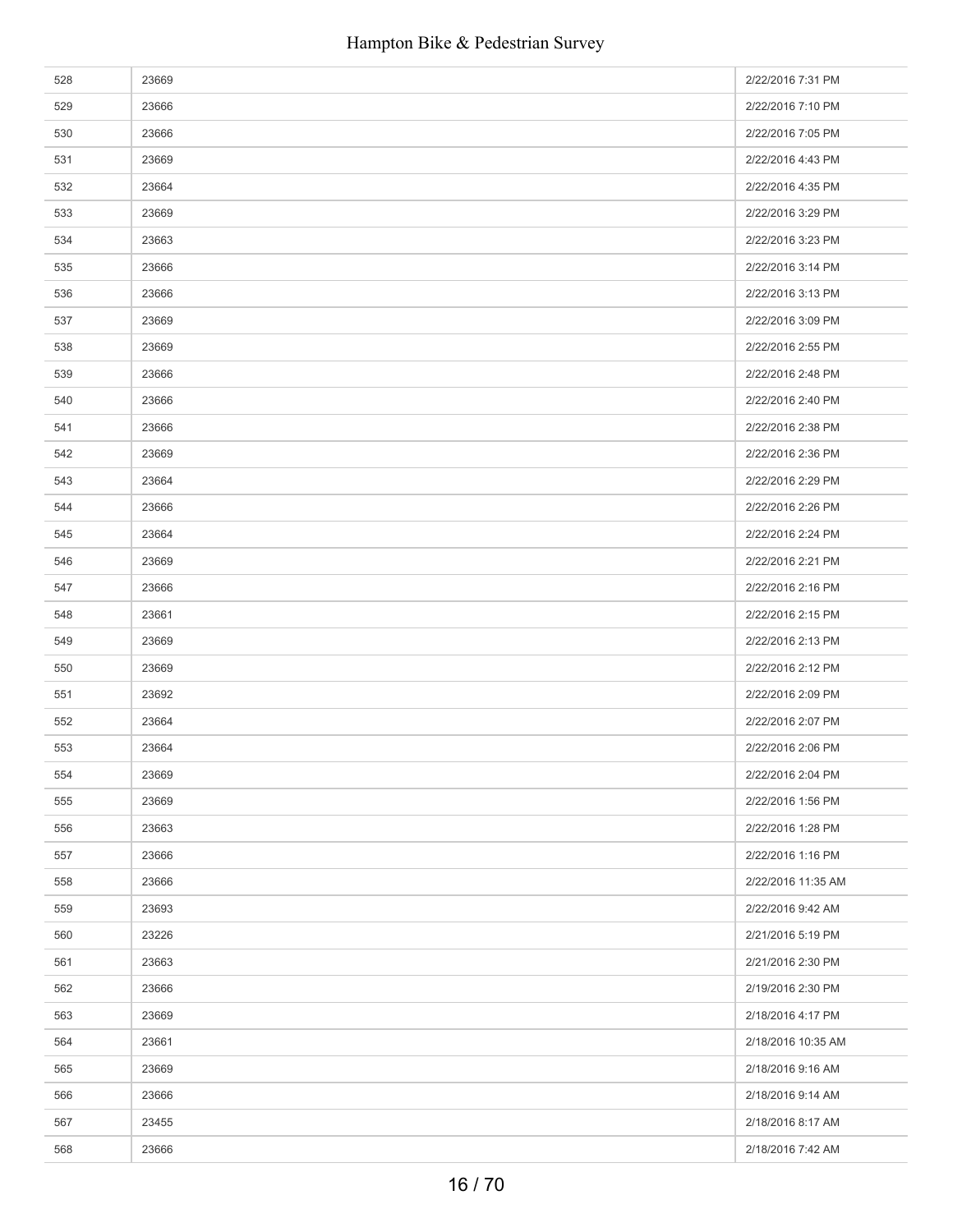| 569 | 23601 | 2/18/2016 5:43 AM  |
|-----|-------|--------------------|
| 570 | 23601 | 2/17/2016 9:39 PM  |
| 571 | 23661 | 2/17/2016 8:12 PM  |
| 572 | 23669 | 2/17/2016 8:11 PM  |
| 573 | 23669 | 2/17/2016 7:17 PM  |
| 574 | 23601 | 2/17/2016 6:12 PM  |
| 575 | 23606 | 2/17/2016 3:55 PM  |
| 576 | 23669 | 2/17/2016 2:43 PM  |
| 577 | 23669 | 2/17/2016 2:39 PM  |
| 578 | 23664 | 2/17/2016 1:49 PM  |
| 579 | 23669 | 2/17/2016 1:25 PM  |
| 580 | 23602 | 2/17/2016 12:12 PM |
| 581 | 23505 | 2/17/2016 11:32 AM |
| 582 | 23602 | 2/17/2016 10:53 AM |
| 583 | 23669 | 2/17/2016 10:14 AM |
| 584 | 23669 | 2/17/2016 9:17 AM  |
| 585 | 23510 | 2/17/2016 9:06 AM  |
| 586 | 23601 | 2/17/2016 8:58 AM  |
| 587 | 23669 | 2/17/2016 8:36 AM  |
| 588 | 23669 | 2/17/2016 8:24 AM  |
| 589 | 23510 | 2/17/2016 8:16 AM  |
| 590 | 23664 | 2/17/2016 8:04 AM  |
| 591 | 23664 | 2/17/2016 8:03 AM  |
| 592 | 23662 | 2/17/2016 7:59 AM  |
| 593 | 23664 | 2/17/2016 7:47 AM  |
| 594 | 23669 | 2/17/2016 7:18 AM  |
| 595 | 23662 | 2/17/2016 7:06 AM  |
| 596 | 23664 | 2/17/2016 12:07 AM |
| 597 | 23664 | 2/16/2016 10:51 PM |
| 598 | 23666 | 2/16/2016 10:32 PM |
| 599 | 23666 | 2/16/2016 10:11 PM |
| 600 | 23669 | 2/16/2016 9:38 PM  |
| 601 | 23664 | 2/16/2016 8:57 PM  |
| 602 | 23669 | 2/16/2016 8:32 PM  |
| 603 | 23669 | 2/16/2016 8:25 PM  |
| 604 | 23669 | 2/16/2016 8:14 PM  |
| 605 | 23664 | 2/16/2016 7:36 PM  |
| 606 | 23669 | 2/16/2016 7:35 PM  |
| 607 | 23664 | 2/16/2016 7:11 PM  |
| 608 | 23664 | 2/16/2016 6:59 PM  |
| 609 | 23664 | 2/16/2016 6:02 PM  |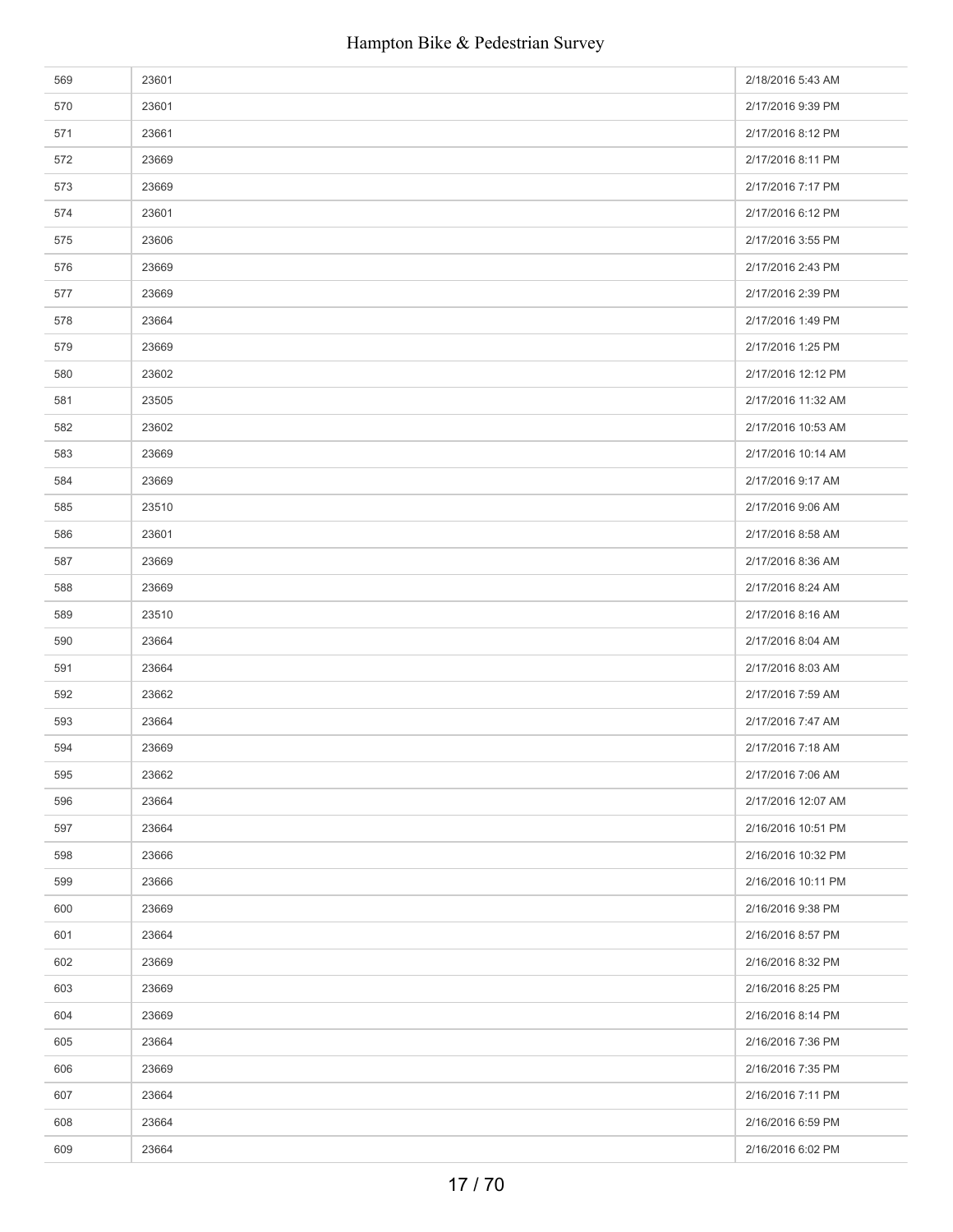| 610 | 23663 | 2/16/2016 5:37 PM  |
|-----|-------|--------------------|
| 611 | 23666 | 2/16/2016 5:27 PM  |
| 612 | 23669 | 2/16/2016 4:56 PM  |
| 613 | 23669 | 2/16/2016 4:55 PM  |
| 614 | 23661 | 2/16/2016 4:50 PM  |
| 615 | 23361 | 2/16/2016 4:38 PM  |
| 616 | 23669 | 2/16/2016 4:33 PM  |
| 617 | 23666 | 2/16/2016 3:38 PM  |
| 618 | 23664 | 2/16/2016 3:23 PM  |
| 619 | 23661 | 2/16/2016 3:20 PM  |
| 620 | 23669 | 2/16/2016 3:13 PM  |
| 621 | 23669 | 2/16/2016 3:12 PM  |
| 622 | 23669 | 2/16/2016 2:59 PM  |
| 623 | 23664 | 2/16/2016 2:47 PM  |
| 624 | 23669 | 2/16/2016 2:46 PM  |
| 625 | 23664 | 2/16/2016 2:43 PM  |
| 626 | 23661 | 2/16/2016 2:41 PM  |
| 627 | 23669 | 2/16/2016 2:40 PM  |
| 628 | 23669 | 2/16/2016 2:39 PM  |
| 629 | 23669 | 2/16/2016 2:33 PM  |
| 630 | 23669 | 2/16/2016 2:27 PM  |
| 631 | 23666 | 2/16/2016 2:26 PM  |
| 632 | 23669 | 2/16/2016 2:23 PM  |
| 633 | 23669 | 2/16/2016 2:13 PM  |
| 634 | 23669 | 2/16/2016 2:09 PM  |
| 635 | 23661 | 2/16/2016 2:06 PM  |
| 636 | 23669 | 2/16/2016 2:06 PM  |
| 637 | 23663 | 2/12/2016 8:14 AM  |
| 638 | 23664 | 2/11/2016 10:59 PM |
| 639 | 23669 | 2/11/2016 5:13 PM  |
| 640 | 23651 | 2/11/2016 10:36 AM |
| 641 | 23061 | 2/10/2016 3:37 PM  |
| 642 | 23663 | 2/10/2016 12:48 PM |
| 643 | 23510 | 2/10/2016 12:40 PM |
| 644 | 23602 | 2/10/2016 12:08 PM |
| 645 | 23651 | 2/10/2016 11:29 AM |
|     |       |                    |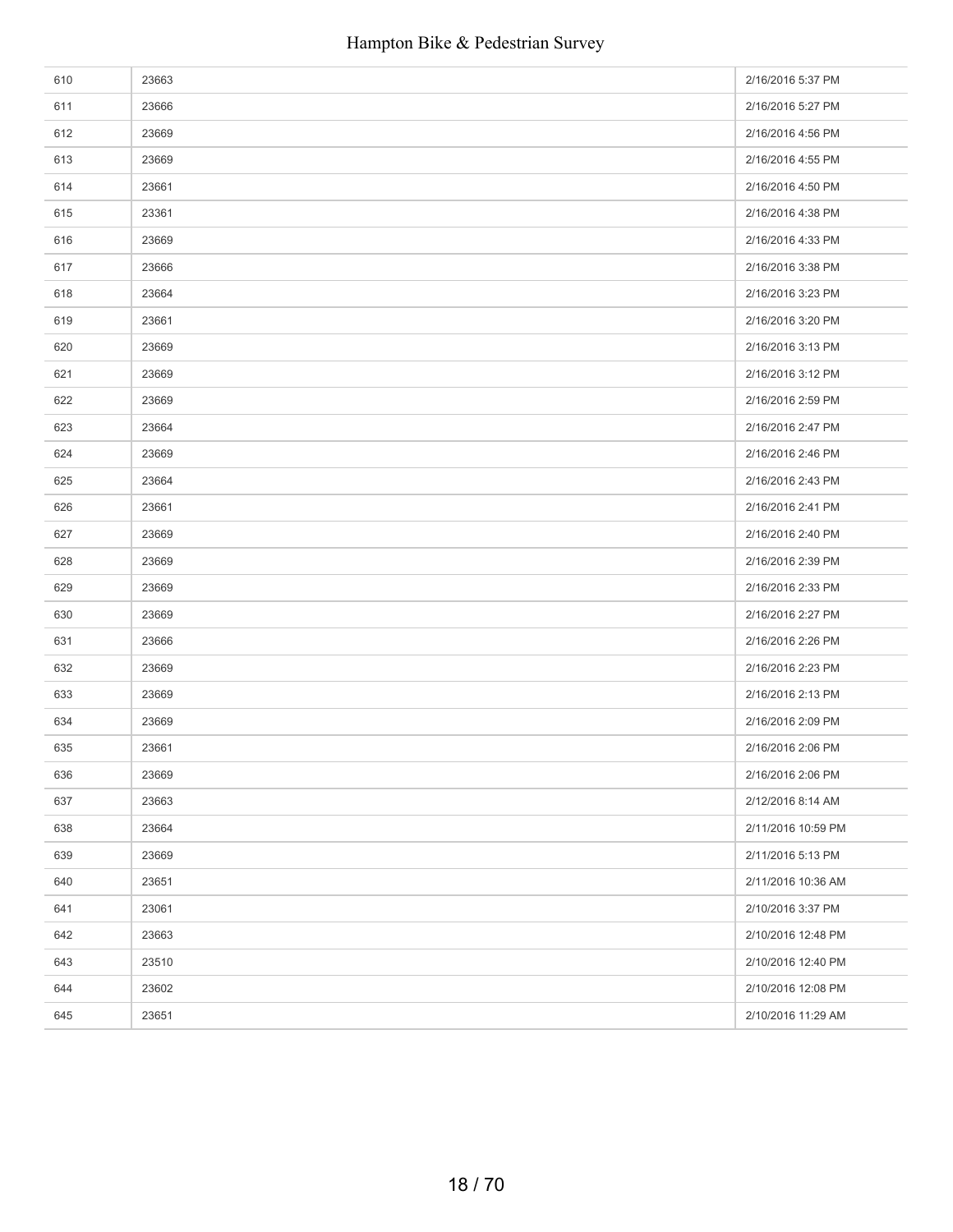# **Q4 If you are employed, in what zip code is your primary job located?**

**Answered: 516 Skipped: 132**

| #            | <b>Responses</b> | Date               |
|--------------|------------------|--------------------|
| $\mathbf{1}$ | retired          | 4/15/2016 12:42 PM |
| 2            | 23669            | 4/15/2016 11:23 AM |
| 3            | 23669            | 4/15/2016 10:19 AM |
| 4            | 23601            | 4/15/2016 9:45 AM  |
| 5            | 23666            | 4/15/2016 9:18 AM  |
| 6            | 23608            | 4/15/2016 9:18 AM  |
| 7            | 80007            | 4/15/2016 9:14 AM  |
| 8            | 23669            | 4/15/2016 8:58 AM  |
| 9            | 23510            | 4/15/2016 8:36 AM  |
| 10           | 23669            | 4/15/2016 8:28 AM  |
| 11           | 23607            | 4/15/2016 6:59 AM  |
| 12           | 23607            | 4/14/2016 10:20 PM |
| 13           | 23669            | 4/14/2016 9:24 PM  |
| 14           | 23669            | 4/14/2016 9:04 PM  |
| 15           | 23605            | 4/14/2016 7:12 PM  |
| 16           | 23603            | 4/14/2016 6:44 PM  |
| 17           | N/A              | 4/14/2016 6:36 PM  |
| 18           | 23666            | 4/14/2016 6:29 PM  |
| 19           | 23434            | 4/14/2016 6:28 PM  |
| 20           | 23606            | 4/14/2016 6:13 PM  |
| 21           | 23666            | 4/14/2016 5:53 PM  |
| 22           | 23691            | 4/14/2016 5:41 PM  |
| 23           | 23669            | 4/14/2016 4:50 PM  |
| 24           | 23669            | 4/14/2016 4:15 PM  |
| 25           | 23666            | 4/14/2016 4:15 PM  |
| 26           | 23601            | 4/14/2016 3:57 PM  |
| 27           | 23663            | 4/14/2016 3:54 PM  |
| 28           | 23320            | 4/14/2016 3:45 PM  |
| 29           | 23669            | 4/14/2016 3:42 PM  |
| 30           | 236936           | 4/14/2016 3:41 PM  |
| 31           | 23604            | 4/14/2016 3:27 PM  |
| 32           | 23691            | 4/14/2016 3:13 PM  |
| 33           | 23666            | 4/14/2016 3:03 PM  |
| 34           | 23669            | 4/14/2016 2:48 PM  |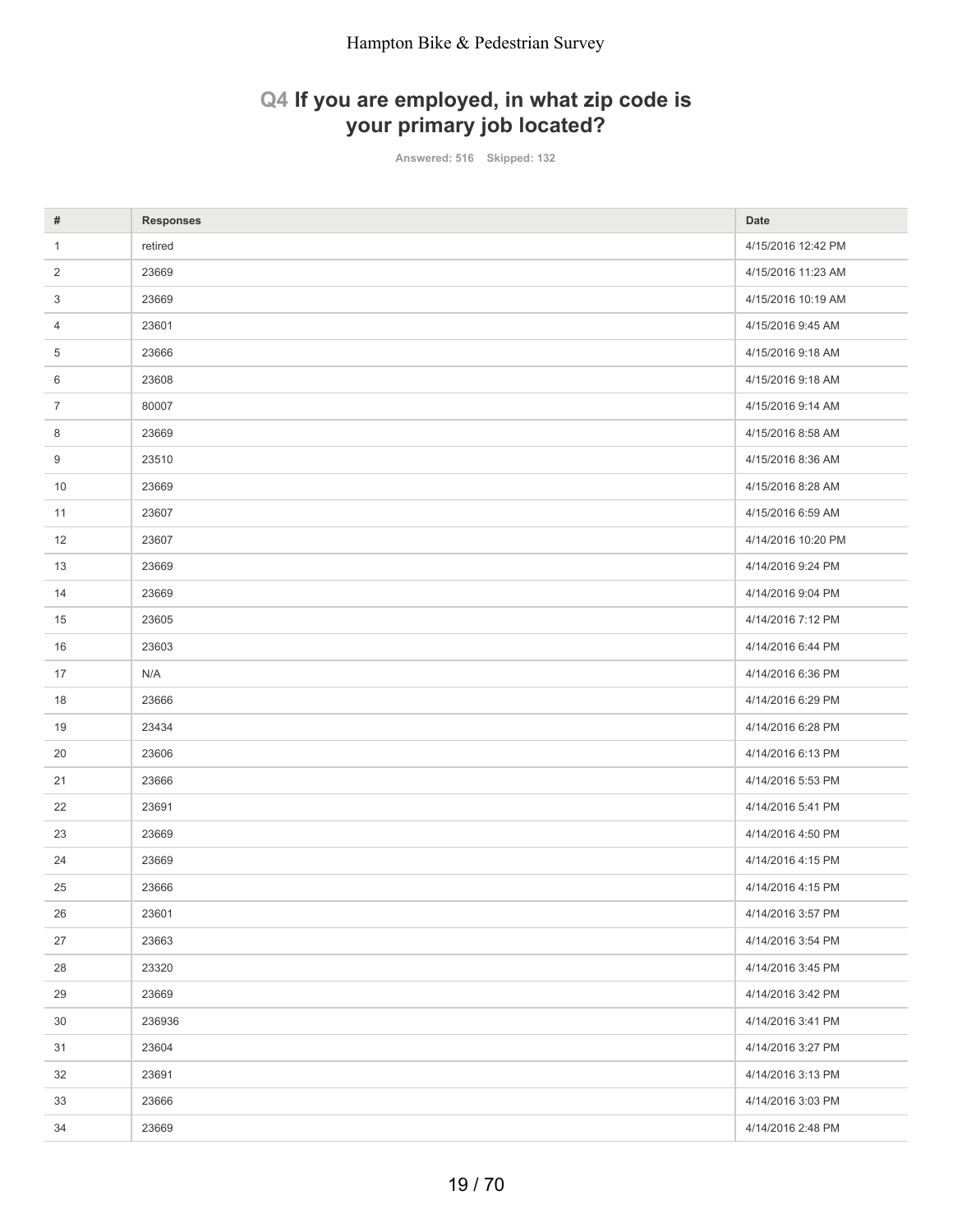| 35 | 23601 | 4/14/2016 2:31 PM  |
|----|-------|--------------------|
| 36 | 23669 | 4/14/2016 2:30 PM  |
| 37 | 23661 | 4/14/2016 2:21 PM  |
| 38 | 23606 | 4/14/2016 2:16 PM  |
| 39 | 23663 | 4/14/2016 2:01 PM  |
| 40 | 23669 | 4/14/2016 1:58 PM  |
| 41 | 23669 | 4/14/2016 1:58 PM  |
| 42 | 23513 | 4/14/2016 1:56 PM  |
| 43 | 23602 | 4/14/2016 1:33 PM  |
| 44 | 23661 | 4/14/2016 8:36 AM  |
| 45 | 23435 | 4/14/2016 8:32 AM  |
| 46 | 23606 | 4/14/2016 6:58 AM  |
| 47 | 23801 | 4/14/2016 6:43 AM  |
| 48 | 23662 | 4/13/2016 9:18 PM  |
| 49 | 23669 | 4/13/2016 7:47 PM  |
| 50 | 23665 | 4/13/2016 5:30 PM  |
| 51 | 23666 | 4/13/2016 5:19 PM  |
| 52 | 23665 | 4/13/2016 5:19 PM  |
| 53 | 23606 | 4/13/2016 3:01 PM  |
| 54 | 23669 | 4/13/2016 2:19 PM  |
| 55 | 23669 | 4/13/2016 10:45 AM |
| 56 | 23320 | 4/13/2016 8:41 AM  |
| 57 | 23669 | 4/13/2016 7:55 AM  |
| 58 | 23665 | 4/13/2016 7:07 AM  |
| 59 | 23601 | 4/12/2016 9:15 PM  |
| 60 | 23322 | 4/12/2016 11:47 AM |
| 61 | 23669 | 4/12/2016 11:23 AM |
| 62 | 23666 | 4/12/2016 11:18 AM |
| 63 | 23663 | 4/12/2016 11:14 AM |
| 64 | 23321 | 4/12/2016 10:58 AM |
| 65 | 23669 | 4/12/2016 9:33 AM  |
| 66 | 23669 | 4/12/2016 9:16 AM  |
| 67 | 23666 | 4/12/2016 8:49 AM  |
| 68 | 23669 | 4/12/2016 8:37 AM  |
| 69 | 23669 | 4/12/2016 8:00 AM  |
| 70 | 23669 | 4/12/2016 5:16 AM  |
| 71 | 23661 | 4/12/2016 4:11 AM  |
| 72 | 23666 | 4/11/2016 11:56 PM |
| 73 | 23681 | 4/11/2016 10:58 PM |
| 74 | 23666 | 4/11/2016 10:46 PM |
| 75 | 23666 | 4/11/2016 8:27 PM  |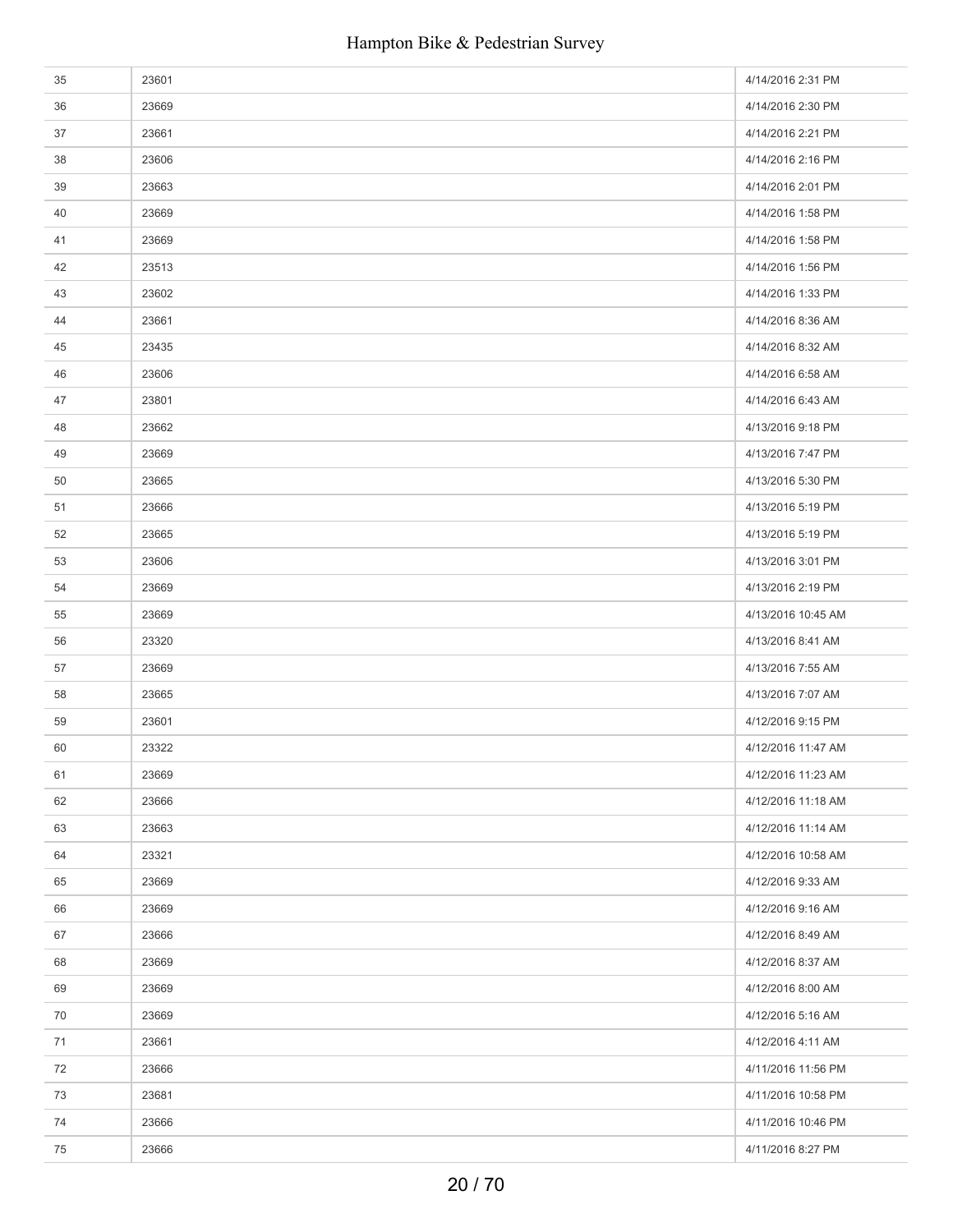| 76  | 23666 | 4/11/2016 7:39 PM  |
|-----|-------|--------------------|
| 77  | 23666 | 4/11/2016 6:36 PM  |
| 78  | 23666 | 4/11/2016 4:55 PM  |
| 79  | 23709 | 4/11/2016 4:31 PM  |
| 80  | 23663 | 4/11/2016 4:27 PM  |
| 81  | 23601 | 4/11/2016 4:25 PM  |
| 82  | 23669 | 4/11/2016 4:02 PM  |
| 83  | 23669 | 4/11/2016 3:52 PM  |
| 84  | 23185 | 4/11/2016 3:35 PM  |
| 85  | 23663 | 4/11/2016 3:19 PM  |
| 86  | 23669 | 4/11/2016 3:15 PM  |
| 87  | 23663 | 4/11/2016 2:46 PM  |
| 88  | 23665 | 4/11/2016 2:13 PM  |
| 89  | 23168 | 4/11/2016 2:12 PM  |
| 90  | 23669 | 4/11/2016 2:06 PM  |
| 91  | 23669 | 4/11/2016 2:06 PM  |
| 92  | 23666 | 4/11/2016 2:04 PM  |
| 93  | 23669 | 4/11/2016 12:47 PM |
| 94  | 23681 | 4/11/2016 7:57 AM  |
| 95  | 23502 | 4/8/2016 5:07 AM   |
| 96  | 23666 | 4/7/2016 11:25 PM  |
| 97  | 23669 | 4/6/2016 2:38 PM   |
| 98  | 23669 | 4/5/2016 11:51 AM  |
| 99  | 23666 | 4/4/2016 3:38 PM   |
| 100 | 23669 | 4/3/2016 3:35 PM   |
| 101 | 23607 | 4/2/2016 6:17 PM   |
| 102 | 23510 | 4/2/2016 12:09 PM  |
| 103 | 23451 | 4/2/2016 11:39 AM  |
| 104 | 23510 | 4/2/2016 10:14 AM  |
| 105 | 23454 | 4/1/2016 9:07 PM   |
| 106 | 23669 | 4/1/2016 11:59 AM  |
| 107 | 23669 | 4/1/2016 10:05 AM  |
| 108 | 35812 | 3/31/2016 1:05 PM  |
| 109 | 23606 | 3/31/2016 9:12 AM  |
| 110 | 23606 | 3/30/2016 10:01 PM |
| 111 | 23604 | 3/30/2016 2:25 PM  |
| 112 | 23669 | 3/29/2016 3:34 PM  |
| 113 | 23158 | 3/28/2016 8:40 PM  |
| 114 | 23669 | 3/28/2016 2:36 PM  |
| 115 | 23665 | 3/28/2016 1:44 PM  |
| 116 | 23669 | 3/28/2016 9:50 AM  |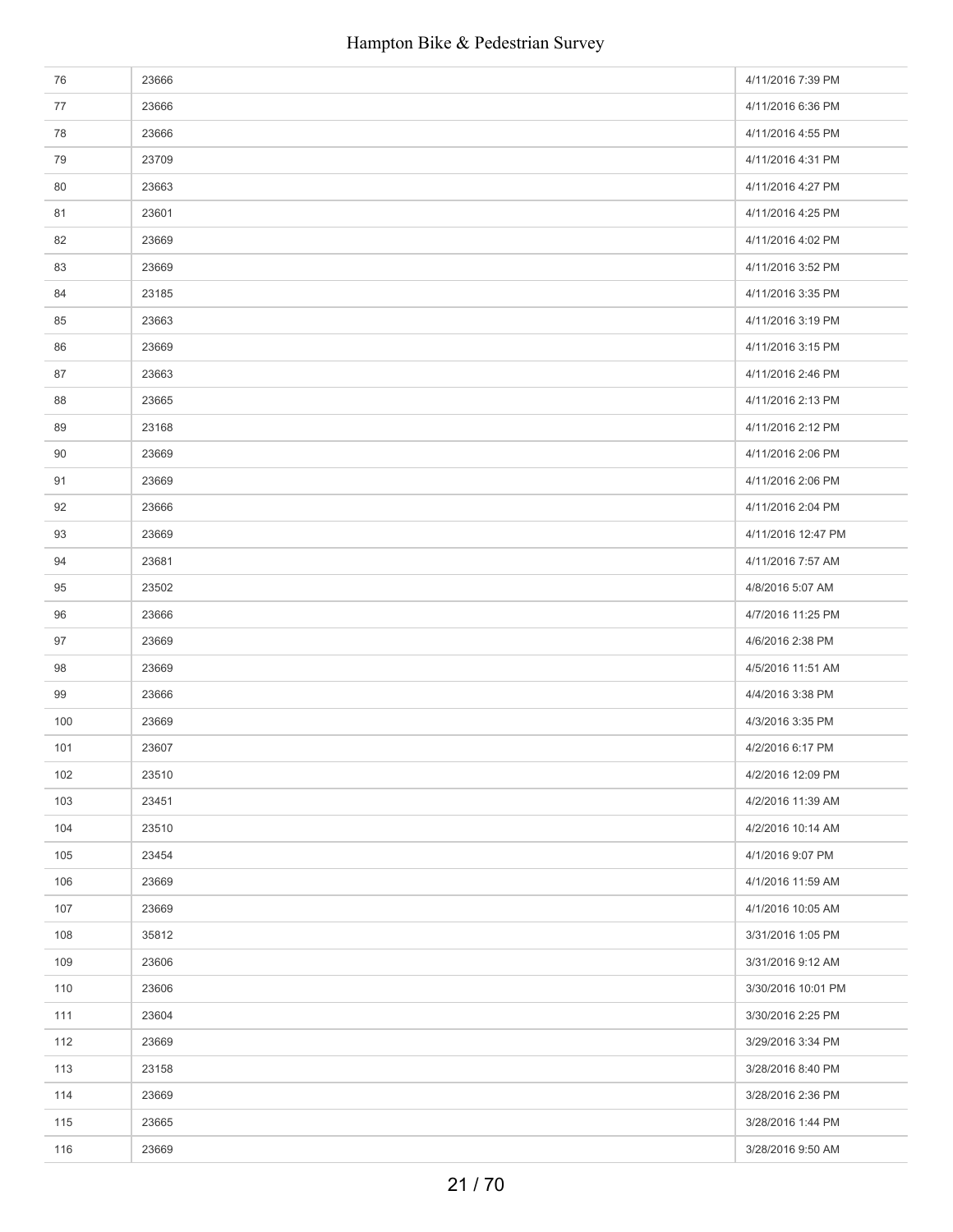| 117 | 23666  | 3/25/2016 10:18 PM |
|-----|--------|--------------------|
| 118 | 23452  | 3/24/2016 8:11 PM  |
| 119 | 23669  | 3/24/2016 3:59 PM  |
| 120 | 23669  | 3/24/2016 3:42 PM  |
| 121 | 23607  | 3/22/2016 7:39 PM  |
| 122 | 23607  | 3/22/2016 3:15 PM  |
| 123 | 23606  | 3/22/2016 8:33 AM  |
| 124 | 23504  | 3/22/2016 8:31 AM  |
| 125 | 23669  | 3/21/2016 3:48 PM  |
| 126 | 23669  | 3/21/2016 3:14 PM  |
| 127 | 23669  | 3/21/2016 2:26 PM  |
| 128 | 23602  | 3/21/2016 9:37 AM  |
| 129 | 23669  | 3/21/2016 9:20 AM  |
| 130 | 23664  | 3/21/2016 8:35 AM  |
| 131 | 23669  | 3/21/2016 8:33 AM  |
| 132 | 23665  | 3/20/2016 9:50 PM  |
| 133 | 23664  | 3/20/2016 8:19 PM  |
| 134 | 23601  | 3/20/2016 7:20 PM  |
| 135 | 23663  | 3/20/2016 4:10 PM  |
| 136 | 23669  | 3/20/2016 3:31 PM  |
| 137 | 23666  | 3/20/2016 2:41 PM  |
| 138 | 23669  | 3/20/2016 1:35 PM  |
| 139 | 23666  | 3/20/2016 8:46 AM  |
| 140 | 23602  | 3/19/2016 3:56 PM  |
| 141 | 23669  | 3/19/2016 3:05 PM  |
| 142 | 23666  | 3/19/2016 8:50 AM  |
| 143 | 23669  | 3/18/2016 10:19 PM |
| 144 | 23502  | 3/18/2016 7:53 PM  |
| 145 | 23606  | 3/18/2016 6:39 PM  |
| 146 | 23665  | 3/18/2016 5:23 PM  |
| 147 | 23669  | 3/18/2016 5:07 PM  |
| 148 | 23502  | 3/18/2016 4:16 PM  |
| 149 | 23669  | 3/18/2016 2:55 PM  |
| 150 | 23669  | 3/18/2016 1:54 PM  |
| 151 | 23669+ | 3/18/2016 1:50 PM  |
| 152 | 23669  | 3/18/2016 12:52 PM |
| 153 | 23669  | 3/18/2016 12:37 PM |
| 154 | 23693  | 3/18/2016 12:26 PM |
| 155 | 23602  | 3/18/2016 12:20 PM |
| 156 | 23669  | 3/18/2016 10:47 AM |
| 157 | 23666  | 3/18/2016 10:25 AM |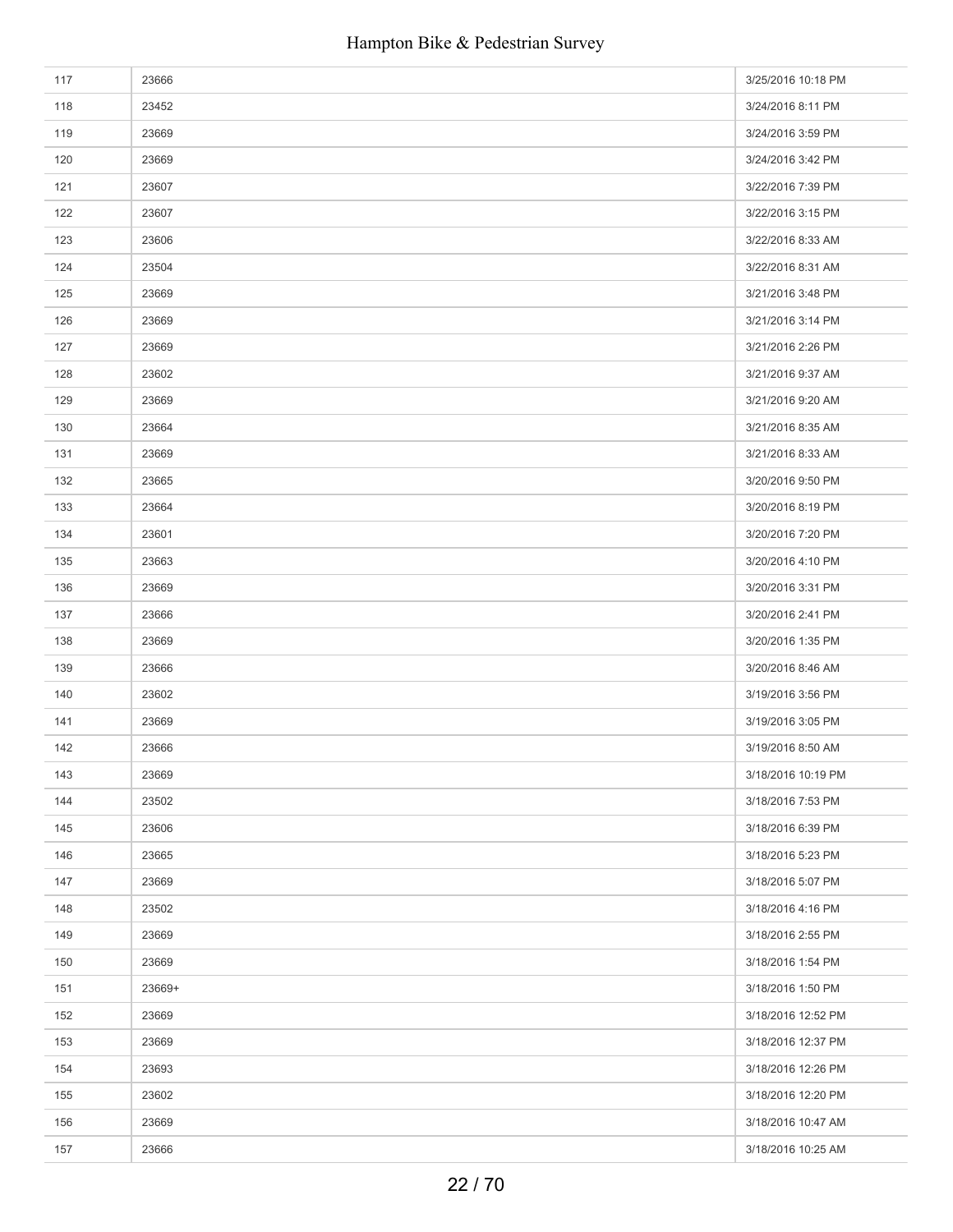| 158 | 23669     | 3/18/2016 9:04 AM  |
|-----|-----------|--------------------|
| 159 | 23669     | 3/18/2016 8:22 AM  |
| 160 | 23667     | 3/18/2016 7:50 AM  |
| 161 | 23603     | 3/18/2016 7:38 AM  |
| 162 | 23321     | 3/18/2016 5:16 AM  |
| 163 | 23666     | 3/17/2016 10:18 PM |
| 164 | <b>NA</b> | 3/17/2016 9:39 PM  |
| 165 | 23601     | 3/17/2016 8:32 PM  |
| 166 | 23681     | 3/17/2016 8:28 PM  |
| 167 | 23669     | 3/17/2016 6:06 PM  |
| 168 | 23669     | 3/17/2016 5:27 PM  |
| 169 | 23663     | 3/17/2016 5:16 PM  |
| 170 | 23666     | 3/17/2016 4:25 PM  |
| 171 | 23607     | 3/17/2016 8:07 AM  |
| 172 | None      | 3/16/2016 6:51 PM  |
| 173 | 23669     | 3/16/2016 3:36 PM  |
| 174 | 23666     | 3/16/2016 3:07 PM  |
| 175 | 23666     | 3/16/2016 2:05 PM  |
| 176 | 23669     | 3/16/2016 1:03 PM  |
| 177 | 23607     | 3/16/2016 12:16 PM |
| 178 | 23669     | 3/16/2016 10:47 AM |
| 179 | 23434     | 3/16/2016 10:01 AM |
| 180 | 23666     | 3/16/2016 8:26 AM  |
| 181 | 23601     | 3/15/2016 11:26 PM |
| 182 | 23607     | 3/15/2016 9:53 PM  |
| 183 | 23666     | 3/15/2016 9:24 PM  |
| 184 | 23604     | 3/15/2016 7:04 PM  |
| 185 | 23669     | 3/15/2016 5:54 PM  |
| 186 | 23664     | 3/15/2016 5:19 PM  |
| 187 | 23666     | 3/15/2016 2:44 PM  |
| 188 | n/a       | 3/15/2016 1:53 PM  |
| 189 | 23666     | 3/15/2016 1:32 PM  |
| 190 | 23666     | 3/15/2016 1:14 PM  |
| 191 | 23666     | 3/15/2016 12:58 PM |
| 192 | 23666     | 3/15/2016 12:50 PM |
| 193 | 23669     | 3/15/2016 12:48 PM |
| 194 | 23666     | 3/15/2016 12:44 PM |
| 195 | 23666     | 3/15/2016 10:16 AM |
| 196 | 23666     | 3/15/2016 9:56 AM  |
| 197 | 23508     | 3/15/2016 9:31 AM  |
| 198 | 23709     | 3/15/2016 9:24 AM  |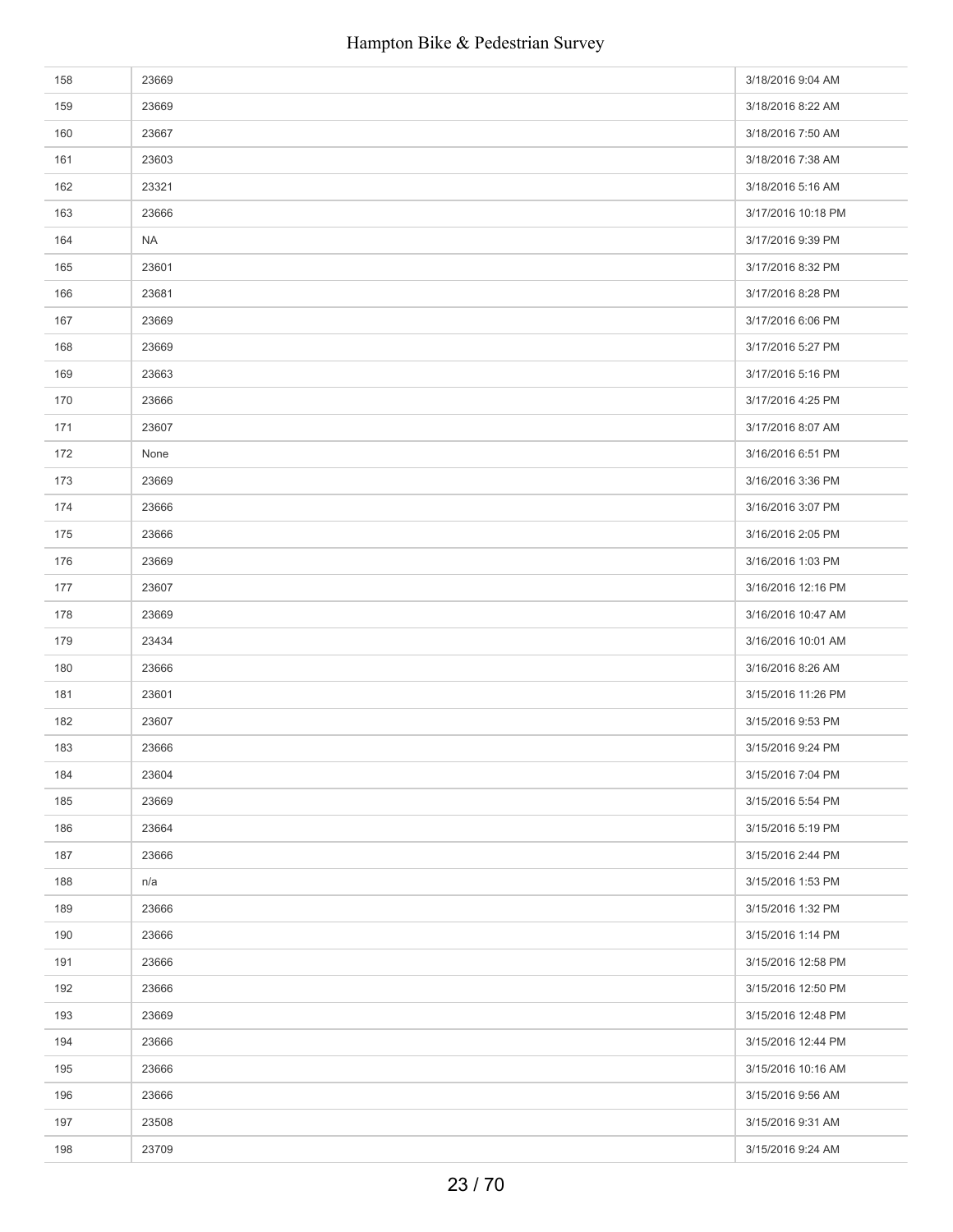| 199 | 23669      | 3/15/2016 9:13 AM  |
|-----|------------|--------------------|
| 200 | 23681      | 3/15/2016 9:05 AM  |
| 201 | 23665      | 3/15/2016 8:57 AM  |
| 202 | 23606      | 3/15/2016 8:07 AM  |
| 203 | 23669      | 3/15/2016 7:48 AM  |
| 204 | 23607      | 3/15/2016 7:10 AM  |
| 205 | 23606      | 3/14/2016 10:44 PM |
| 206 | 23681      | 3/14/2016 10:39 PM |
| 207 | 23662      | 3/14/2016 10:34 PM |
| 208 | 23666-4100 | 3/14/2016 9:52 PM  |
| 209 | 23669      | 3/14/2016 9:39 PM  |
| 210 | 23662      | 3/14/2016 9:22 PM  |
| 211 | 23666      | 3/14/2016 9:05 PM  |
| 212 | 23188      | 3/14/2016 9:03 PM  |
| 213 | 23602      | 3/14/2016 8:45 PM  |
| 214 | 23607      | 3/14/2016 8:15 PM  |
| 215 | 23604      | 3/14/2016 7:47 PM  |
| 216 | 23661      | 3/14/2016 7:43 PM  |
| 217 | 23666      | 3/14/2016 7:33 PM  |
| 218 | 23604      | 3/14/2016 7:31 PM  |
| 219 | 23665      | 3/14/2016 7:21 PM  |
| 220 | 23601      | 3/14/2016 6:38 PM  |
| 221 | 23661      | 3/14/2016 6:24 PM  |
| 222 | 23669      | 3/14/2016 6:15 PM  |
| 223 | 23669      | 3/14/2016 5:03 PM  |
| 224 | 23606      | 3/14/2016 4:44 PM  |
| 225 | 23601      | 3/14/2016 4:43 PM  |
| 226 | 23602      | 3/14/2016 4:32 PM  |
| 227 | 23669      | 3/14/2016 4:29 PM  |
| 228 | 23607      | 3/14/2016 2:55 PM  |
| 229 | 23669      | 3/14/2016 2:41 PM  |
| 230 | 23669      | 3/14/2016 7:19 AM  |
| 231 | 23669      | 3/13/2016 9:25 AM  |
| 232 | 23662      | 3/13/2016 8:58 AM  |
| 233 | 20190      | 3/12/2016 2:25 PM  |
| 234 | 23601      | 3/11/2016 10:15 AM |
| 235 | 23606      | 3/10/2016 7:28 PM  |
| 236 | 23669      | 3/10/2016 6:20 PM  |
| 237 | 23607      | 3/9/2016 11:33 AM  |
| 238 | 23681      | 3/8/2016 10:06 PM  |
| 239 | 23681      | 3/8/2016 6:43 PM   |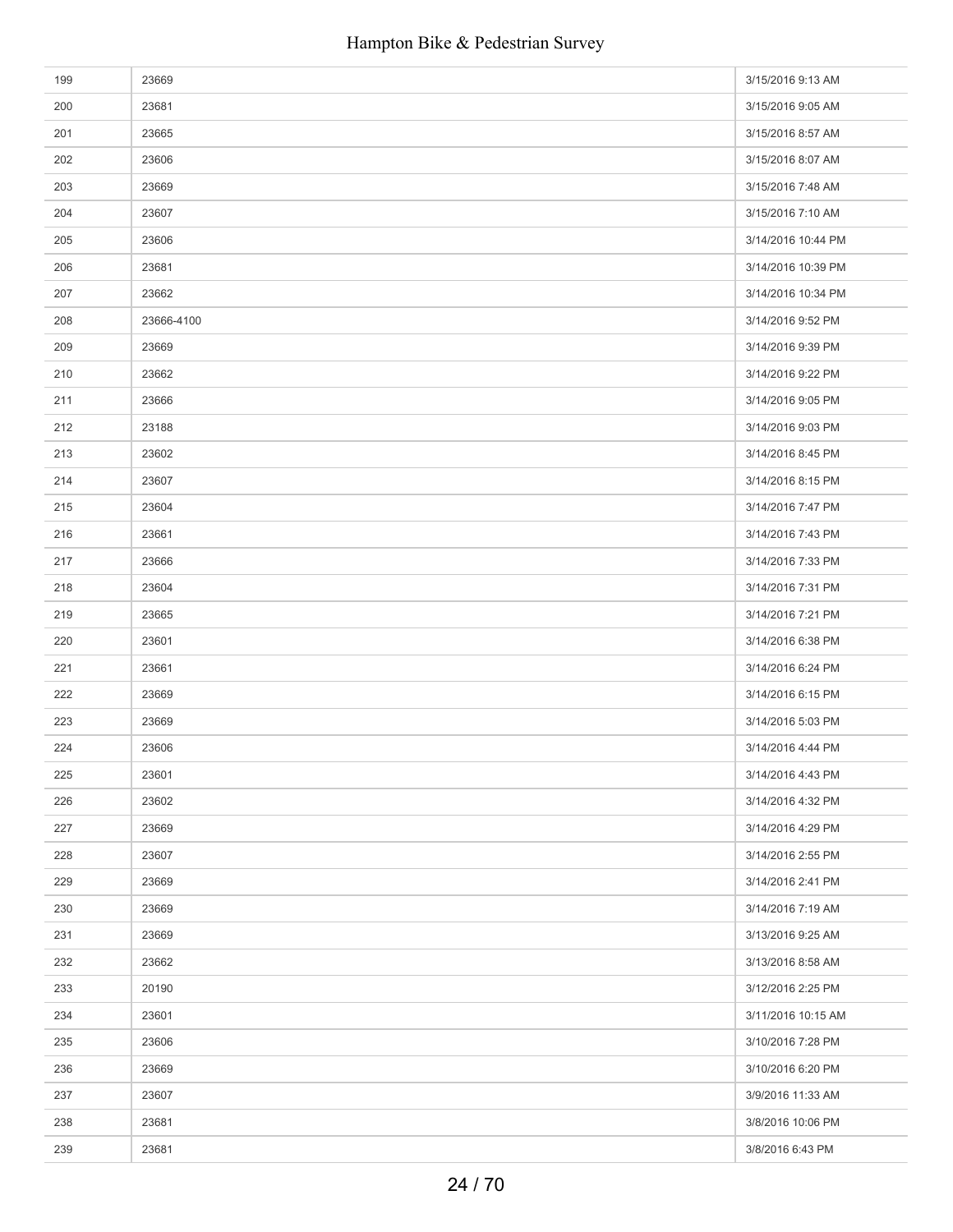| 240 | 23681 | 3/8/2016 5:19 PM   |
|-----|-------|--------------------|
| 241 | 23693 | 3/8/2016 4:58 PM   |
| 242 | 23693 | 3/8/2016 3:57 PM   |
| 243 | 23669 | 3/8/2016 10:13 AM  |
| 244 | 23502 | 3/7/2016 10:38 PM  |
| 245 | 23666 | 3/7/2016 7:17 PM   |
| 246 | 23669 | 3/7/2016 3:02 PM   |
| 247 | 23505 | 3/7/2016 9:12 AM   |
| 248 | 23666 | 3/7/2016 9:12 AM   |
| 249 | 23666 | 3/6/2016 10:27 PM  |
| 250 | 23665 | 3/6/2016 5:49 PM   |
| 251 | 23607 | 3/6/2016 1:44 PM   |
| 252 | 23666 | 3/5/2016 9:48 AM   |
| 253 | 23666 | 3/4/2016 2:42 PM   |
| 254 | 23607 | 3/4/2016 11:43 AM  |
| 255 | 23669 | 3/3/2016 11:09 AM  |
| 256 | 23666 | 3/2/2016 4:30 PM   |
| 257 | 23669 | 3/2/2016 2:12 PM   |
| 258 | 23666 | 3/2/2016 7:51 AM   |
| 259 | 23397 | 3/1/2016 2:19 PM   |
| 260 | 23669 | 3/1/2016 12:27 PM  |
| 261 | 23669 | 3/1/2016 10:29 AM  |
| 262 | 23666 | 2/29/2016 1:47 PM  |
| 263 | 23666 | 2/29/2016 10:06 AM |
| 264 | 23606 | 2/29/2016 9:54 AM  |
| 265 | 23669 | 2/29/2016 9:51 AM  |
| 266 | 23607 | 2/29/2016 9:47 AM  |
| 267 | 23601 | 2/28/2016 2:13 PM  |
| 268 | 23669 | 2/28/2016 10:43 AM |
| 269 | 23669 | 2/28/2016 10:34 AM |
| 270 | 23709 | 2/28/2016 9:56 AM  |
| 271 | 23664 | 2/27/2016 6:34 PM  |
| 272 | 23666 | 2/27/2016 5:33 PM  |
| 273 | 23430 | 2/27/2016 3:59 PM  |
| 274 | 23666 | 2/27/2016 2:49 PM  |
| 275 | 23608 | 2/27/2016 2:34 PM  |
| 276 | 23669 | 2/27/2016 2:12 PM  |
| 277 | 23681 | 2/27/2016 11:47 AM |
| 278 | 23665 | 2/27/2016 11:21 AM |
| 279 | 23607 | 2/27/2016 10:05 AM |
| 280 | 23666 | 2/26/2016 9:04 PM  |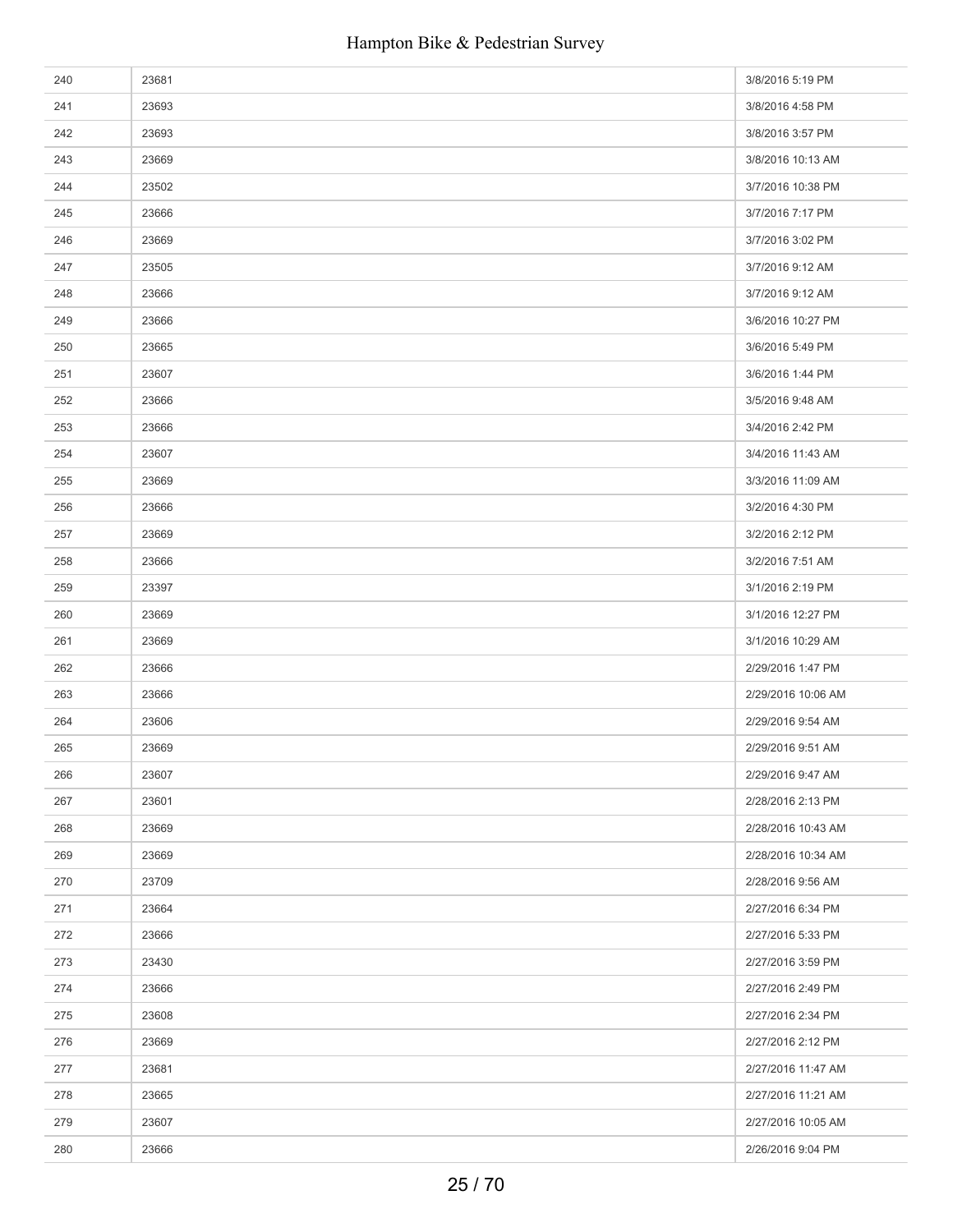| 281 | 23669 | 2/26/2016 7:31 PM  |
|-----|-------|--------------------|
| 282 | 23666 | 2/26/2016 5:05 PM  |
| 283 | 23669 | 2/26/2016 5:00 PM  |
| 284 | 23608 | 2/26/2016 4:11 PM  |
| 285 | 23669 | 2/26/2016 1:43 PM  |
| 286 | 23669 | 2/26/2016 12:45 PM |
| 287 | 23606 | 2/26/2016 12:17 PM |
| 288 | 23669 | 2/26/2016 10:06 AM |
| 289 | 23669 | 2/26/2016 8:13 AM  |
| 290 | 23669 | 2/26/2016 6:10 AM  |
| 291 | 23666 | 2/26/2016 5:05 AM  |
| 292 | 23665 | 2/25/2016 11:38 PM |
| 293 | 23681 | 2/25/2016 11:31 PM |
| 294 | 23601 | 2/25/2016 9:23 PM  |
| 295 | 23245 | 2/25/2016 8:14 PM  |
| 296 | 23719 | 2/25/2016 7:50 PM  |
| 297 | 23666 | 2/25/2016 7:35 PM  |
| 298 | 23663 | 2/25/2016 7:33 PM  |
| 299 | 23435 | 2/25/2016 7:31 PM  |
| 300 | 23602 | 2/25/2016 6:05 PM  |
| 301 | 23609 | 2/25/2016 5:19 PM  |
| 302 | 23605 | 2/25/2016 5:11 PM  |
| 303 | 23669 | 2/25/2016 4:53 PM  |
| 304 | 23665 | 2/25/2016 4:40 PM  |
| 305 | 23666 | 2/25/2016 4:29 PM  |
| 306 | 23606 | 2/25/2016 4:25 PM  |
| 307 | 23510 | 2/25/2016 4:18 PM  |
| 308 | 23665 | 2/25/2016 3:57 PM  |
| 309 | 23605 | 2/25/2016 3:50 PM  |
| 310 | 23669 | 2/25/2016 3:44 PM  |
| 311 | 23666 | 2/25/2016 3:33 PM  |
| 312 | 23606 | 2/25/2016 3:22 PM  |
| 313 | 23663 | 2/25/2016 3:03 PM  |
| 314 | 23681 | 2/25/2016 3:02 PM  |
| 315 | 23664 | 2/25/2016 2:50 PM  |
| 316 | 23669 | 2/25/2016 2:49 PM  |
| 317 | 23669 | 2/25/2016 2:43 PM  |
| 318 | 23664 | 2/25/2016 2:43 PM  |
| 319 | 23669 | 2/25/2016 2:39 PM  |
| 320 | 23669 | 2/25/2016 2:35 PM  |
| 321 | 23669 | 2/25/2016 2:31 PM  |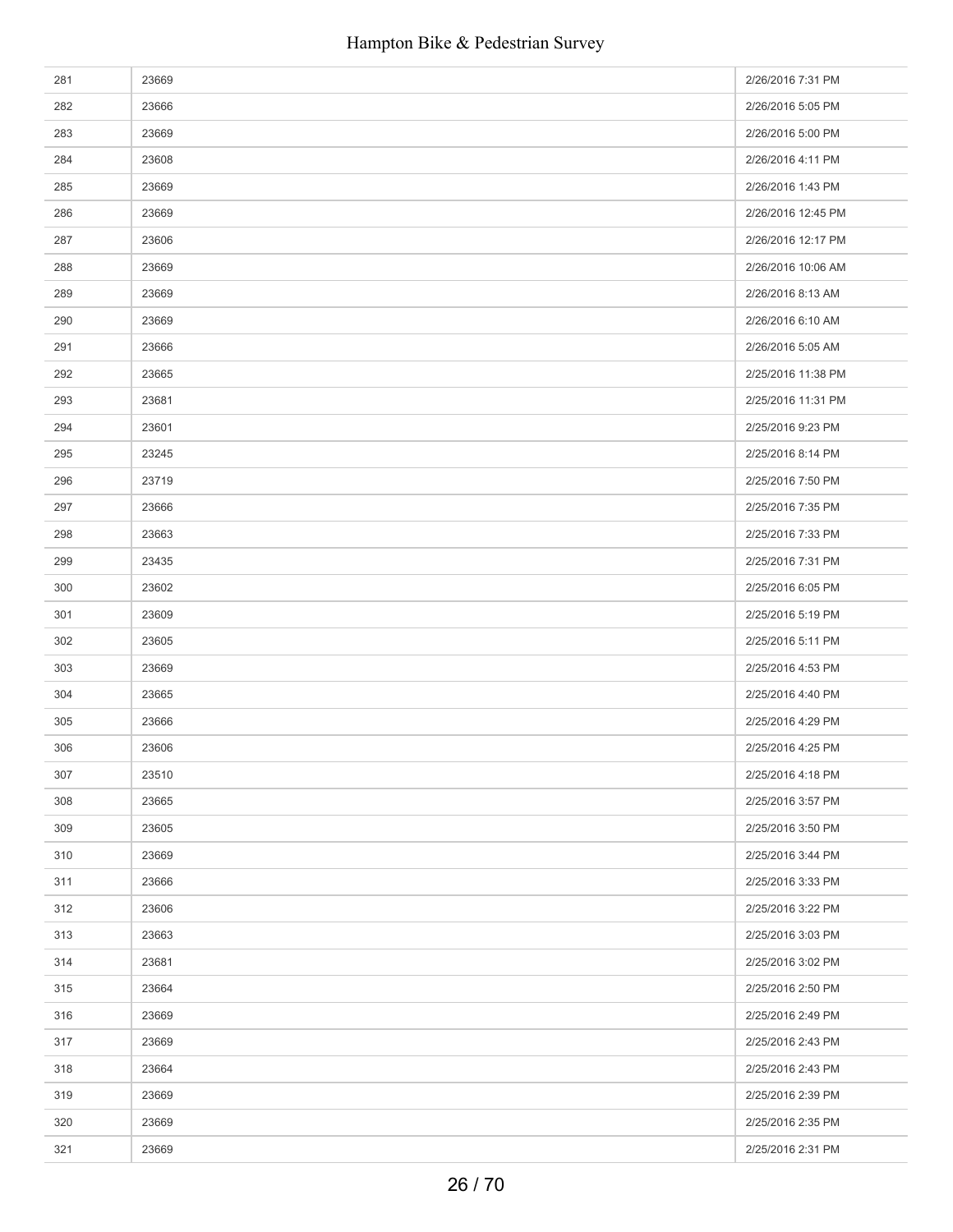| 322 | 23601 | 2/25/2016 2:09 PM  |
|-----|-------|--------------------|
| 323 | 23669 | 2/25/2016 1:56 PM  |
| 324 | 23669 | 2/25/2016 11:48 AM |
| 325 | 23606 | 2/25/2016 11:44 AM |
| 326 | 23669 | 2/25/2016 10:59 AM |
| 327 | 23669 | 2/25/2016 10:17 AM |
| 328 | 23666 | 2/25/2016 10:00 AM |
| 329 | 23666 | 2/24/2016 9:34 PM  |
| 330 | 23666 | 2/24/2016 8:48 PM  |
| 331 | 23665 | 2/24/2016 8:42 PM  |
| 332 | 23607 | 2/24/2016 8:37 PM  |
| 333 | 23606 | 2/24/2016 8:18 PM  |
| 334 | 23661 | 2/24/2016 7:58 PM  |
| 335 | 23663 | 2/24/2016 7:49 PM  |
| 336 | 23665 | 2/24/2016 7:47 PM  |
| 337 | 23188 | 2/24/2016 7:42 PM  |
| 338 | 23666 | 2/24/2016 7:28 PM  |
| 339 | 23666 | 2/24/2016 7:10 PM  |
| 340 | 23508 | 2/24/2016 5:58 PM  |
| 341 | 23661 | 2/24/2016 4:39 PM  |
| 342 | 23665 | 2/24/2016 4:38 PM  |
| 343 | 23605 | 2/24/2016 4:24 PM  |
| 344 | 23601 | 2/24/2016 4:19 PM  |
| 345 | 23666 | 2/24/2016 4:08 PM  |
| 346 | 23666 | 2/24/2016 3:31 PM  |
| 347 | 23651 | 2/24/2016 3:22 PM  |
| 348 | 23669 | 2/24/2016 2:37 PM  |
| 349 | 23666 | 2/24/2016 2:12 PM  |
| 350 | 23435 | 2/24/2016 2:08 PM  |
| 351 | 23669 | 2/24/2016 1:38 PM  |
| 352 | 23681 | 2/24/2016 1:36 PM  |
| 353 | 23693 | 2/24/2016 1:20 PM  |
| 354 | 23666 | 2/24/2016 1:15 PM  |
| 355 | 23693 | 2/24/2016 1:10 PM  |
| 356 | 23666 | 2/24/2016 12:53 PM |
| 357 | 23669 | 2/24/2016 12:43 PM |
| 358 | 23693 | 2/24/2016 12:43 PM |
| 359 | 23666 | 2/24/2016 12:38 PM |
| 360 | 23669 | 2/24/2016 12:18 PM |
| 361 | 23665 | 2/24/2016 12:12 PM |
| 362 | 23669 | 2/24/2016 12:11 PM |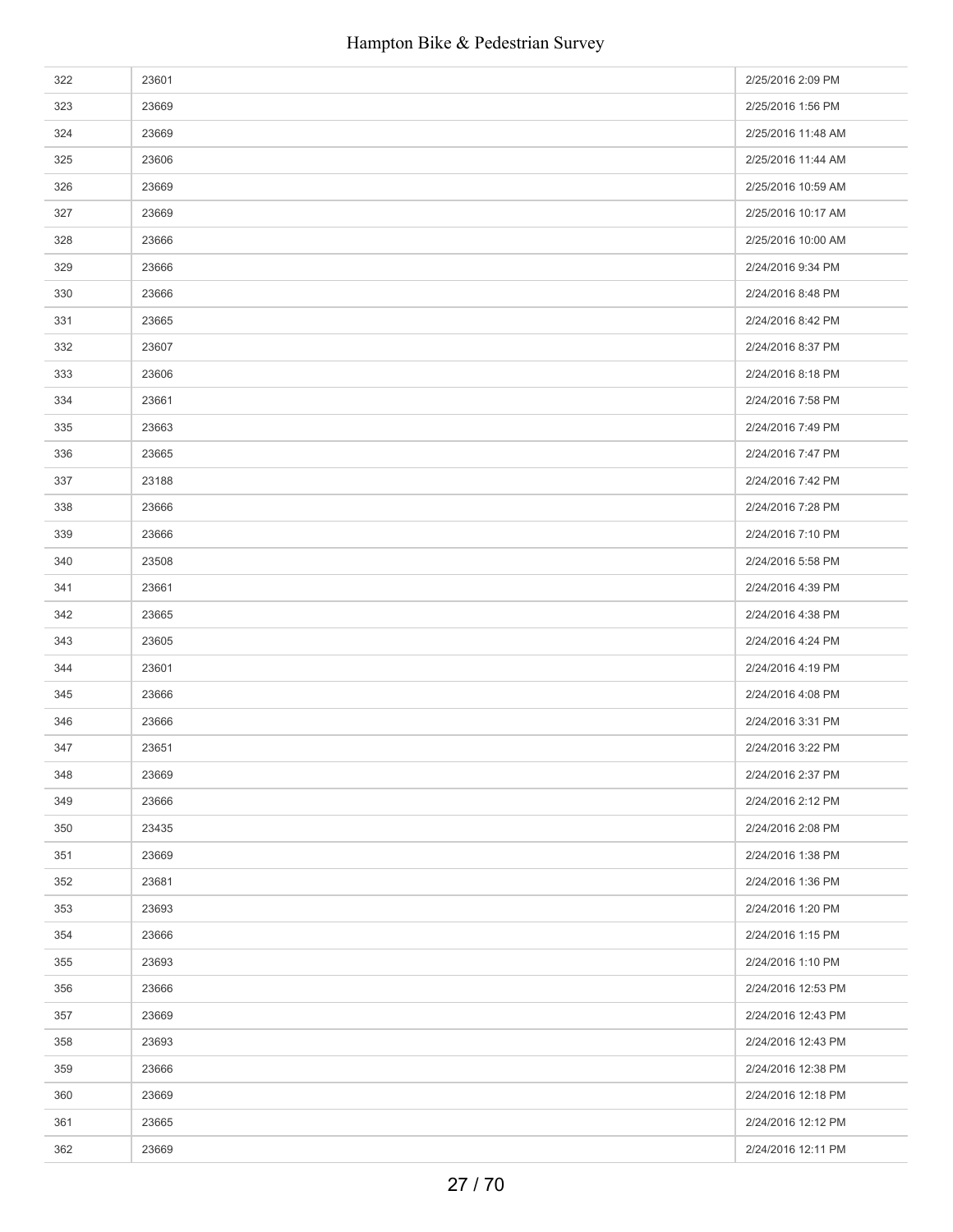| 363 | 23665 | 2/24/2016 12:04 PM |
|-----|-------|--------------------|
| 364 | 23669 | 2/24/2016 12:01 PM |
| 365 | 23651 | 2/24/2016 11:59 AM |
| 366 | 23606 | 2/24/2016 11:55 AM |
| 367 | 23666 | 2/24/2016 11:55 AM |
| 368 | 23692 | 2/24/2016 11:55 AM |
| 369 | 23669 | 2/24/2016 11:53 AM |
| 370 | 23188 | 2/24/2016 11:52 AM |
| 371 | 23661 | 2/24/2016 11:51 AM |
| 372 | 23663 | 2/24/2016 11:49 AM |
| 373 | 23651 | 2/24/2016 11:43 AM |
| 374 | 23511 | 2/24/2016 11:27 AM |
| 375 | 23608 | 2/24/2016 11:22 AM |
| 376 | 23434 | 2/24/2016 11:15 AM |
| 377 | 23323 | 2/24/2016 11:04 AM |
| 378 | 23504 | 2/24/2016 10:44 AM |
| 379 | 23693 | 2/24/2016 10:41 AM |
| 380 | 23883 | 2/24/2016 10:39 AM |
| 381 | 23604 | 2/24/2016 10:32 AM |
| 382 | 23665 | 2/24/2016 10:25 AM |
| 383 | N/a   | 2/24/2016 10:08 AM |
| 384 | 23606 | 2/24/2016 9:45 AM  |
| 385 | 23693 | 2/24/2016 9:41 AM  |
| 386 | 23606 | 2/24/2016 9:40 AM  |
| 387 | 23666 | 2/24/2016 9:14 AM  |
| 388 | 23666 | 2/24/2016 9:13 AM  |
| 389 | 23666 | 2/24/2016 7:53 AM  |
| 390 | 23669 | 2/24/2016 12:58 AM |
| 391 | 23665 | 2/23/2016 10:26 PM |
| 392 | 23606 | 2/23/2016 10:22 PM |
| 393 | 23664 | 2/23/2016 7:13 PM  |
| 394 | 23606 | 2/23/2016 5:15 PM  |
| 395 | 23666 | 2/23/2016 4:04 PM  |
| 396 | 23669 | 2/23/2016 3:36 PM  |
| 397 | 23510 | 2/23/2016 2:41 PM  |
| 398 | 23651 | 2/23/2016 2:28 PM  |
| 399 | 23667 | 2/23/2016 1:51 PM  |
| 400 | 23666 | 2/23/2016 12:56 PM |
| 401 | 23607 | 2/23/2016 12:44 PM |
| 402 | 23504 | 2/23/2016 12:05 PM |
| 403 | 23666 | 2/23/2016 11:36 AM |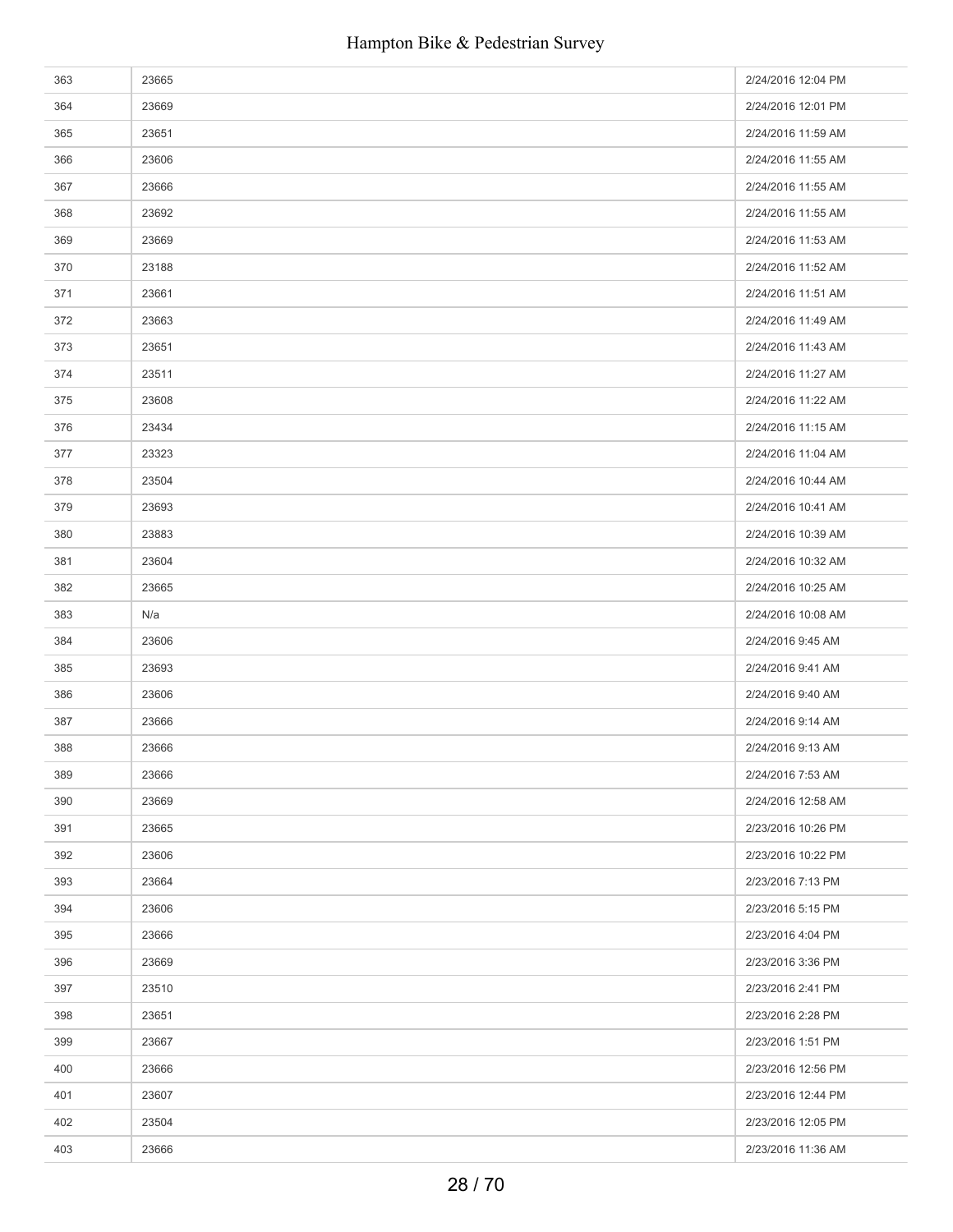| 404 | 23236 | 2/23/2016 11:07 AM |
|-----|-------|--------------------|
| 405 | 23664 | 2/23/2016 10:26 AM |
| 406 | 23666 | 2/23/2016 9:48 AM  |
| 407 | 23669 | 2/23/2016 9:03 AM  |
| 408 | 23663 | 2/23/2016 8:07 AM  |
| 409 | 23520 | 2/22/2016 11:32 PM |
| 410 | 23662 | 2/22/2016 10:50 PM |
| 411 | 23669 | 2/22/2016 8:52 PM  |
| 412 | 23513 | 2/22/2016 8:38 PM  |
| 413 | 23666 | 2/22/2016 8:22 PM  |
| 414 | 23681 | 2/22/2016 7:56 PM  |
| 415 | 23669 | 2/22/2016 7:34 PM  |
| 416 | 23602 | 2/22/2016 7:10 PM  |
| 417 | no    | 2/22/2016 7:05 PM  |
| 418 | 23669 | 2/22/2016 4:43 PM  |
| 419 | 23604 | 2/22/2016 4:35 PM  |
| 420 | 23666 | 2/22/2016 3:23 PM  |
| 421 | 23666 | 2/22/2016 3:14 PM  |
| 422 | 23669 | 2/22/2016 3:13 PM  |
| 423 | 23681 | 2/22/2016 3:09 PM  |
| 424 | 23666 | 2/22/2016 2:55 PM  |
| 425 | 23669 | 2/22/2016 2:48 PM  |
| 426 | 23666 | 2/22/2016 2:38 PM  |
| 427 | 23661 | 2/22/2016 2:36 PM  |
| 428 | 23607 | 2/22/2016 2:26 PM  |
| 429 | 23669 | 2/22/2016 2:24 PM  |
| 430 | 23669 | 2/22/2016 2:21 PM  |
| 431 | 23669 | 2/22/2016 2:16 PM  |
| 432 | 23661 | 2/22/2016 2:15 PM  |
| 433 | 23669 | 2/22/2016 2:13 PM  |
| 434 | 23669 | 2/22/2016 2:12 PM  |
| 435 | 23666 | 2/22/2016 2:09 PM  |
| 436 | 23669 | 2/22/2016 2:04 PM  |
| 437 | 23601 | 2/22/2016 1:56 PM  |
| 438 | 23511 | 2/22/2016 1:28 PM  |
| 439 | 23320 | 2/22/2016 1:16 PM  |
| 440 | 23693 | 2/22/2016 11:35 AM |
| 441 | 23666 | 2/22/2016 9:42 AM  |
| 442 | 23226 | 2/21/2016 5:19 PM  |
| 443 | 23669 | 2/21/2016 2:30 PM  |
| 444 | 23666 | 2/19/2016 2:30 PM  |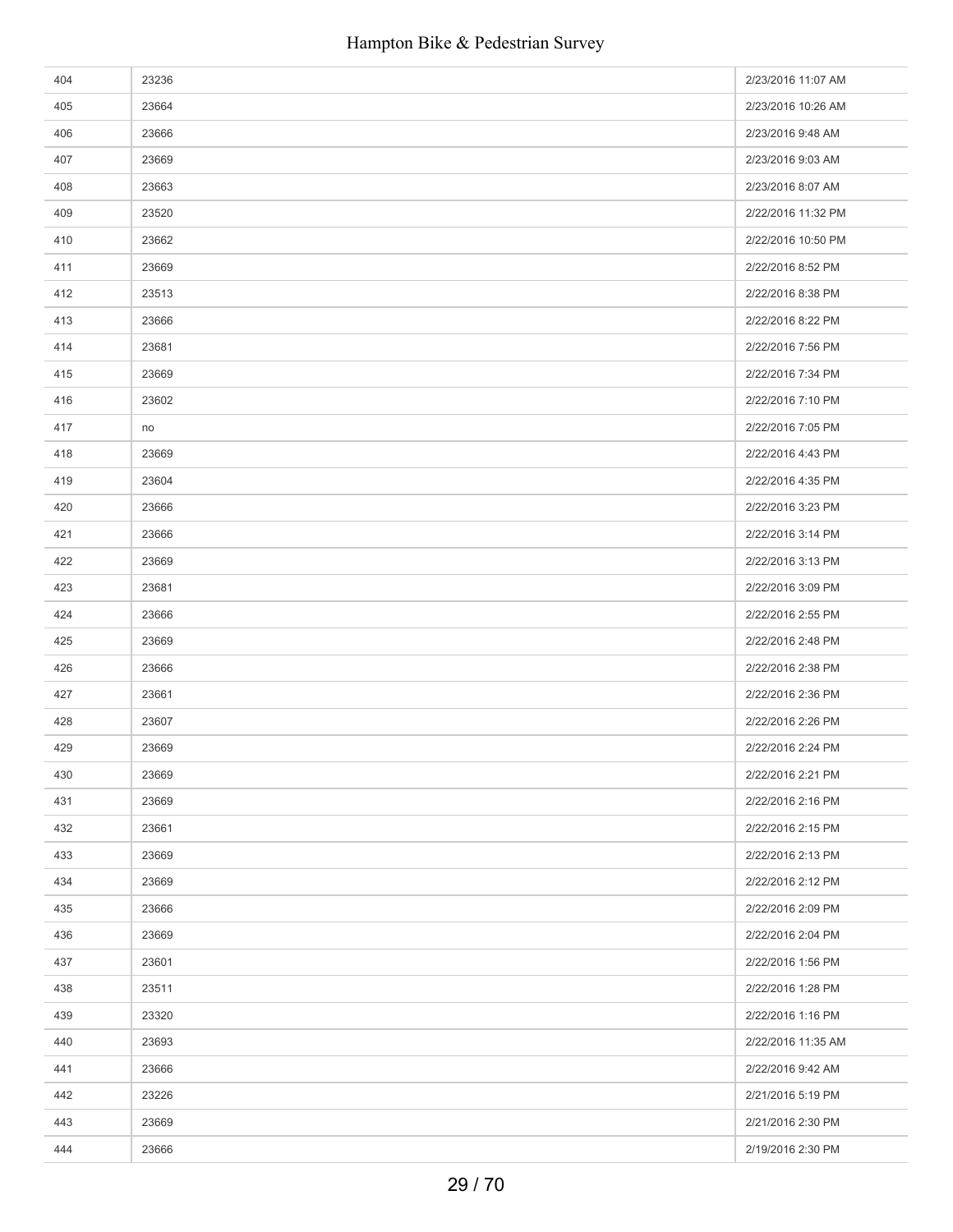| 445 | 23669 | 2/18/2016 4:17 PM  |
|-----|-------|--------------------|
| 446 | 23665 | 2/18/2016 10:35 AM |
| 447 | 23669 | 2/18/2016 8:17 AM  |
| 448 | 23510 | 2/18/2016 7:42 AM  |
| 449 | 23665 | 2/18/2016 5:43 AM  |
| 450 | 23606 | 2/17/2016 9:39 PM  |
| 451 | 23666 | 2/17/2016 8:12 PM  |
| 452 | 23669 | 2/17/2016 8:11 PM  |
| 453 | 23669 | 2/17/2016 7:17 PM  |
| 454 | 23661 | 2/17/2016 2:43 PM  |
| 455 | 23661 | 2/17/2016 2:39 PM  |
| 456 | 23601 | 2/17/2016 1:25 PM  |
| 457 | 23669 | 2/17/2016 12:12 PM |
| 458 | 23669 | 2/17/2016 11:32 AM |
| 459 | 23606 | 2/17/2016 10:53 AM |
| 460 | 23669 | 2/17/2016 10:14 AM |
| 461 | 23669 | 2/17/2016 9:17 AM  |
| 462 | 23669 | 2/17/2016 9:06 AM  |
| 463 | 23669 | 2/17/2016 8:58 AM  |
| 464 | 23607 | 2/17/2016 8:36 AM  |
| 465 | 23669 | 2/17/2016 8:24 AM  |
| 466 | 23669 | 2/17/2016 8:16 AM  |
| 467 | 23663 | 2/17/2016 8:04 AM  |
| 468 | 23663 | 2/17/2016 8:03 AM  |
| 469 | 23669 | 2/17/2016 7:47 AM  |
| 470 | 23669 | 2/17/2016 7:18 AM  |
| 471 | 23669 | 2/17/2016 7:06 AM  |
| 472 | 23681 | 2/16/2016 10:51 PM |
| 473 | 23666 | 2/16/2016 10:32 PM |
| 474 | 23666 | 2/16/2016 10:11 PM |
| 475 | 23666 | 2/16/2016 9:38 PM  |
| 476 | 23669 | 2/16/2016 8:57 PM  |
| 477 | 23707 | 2/16/2016 8:32 PM  |
| 478 | 23454 | 2/16/2016 8:25 PM  |
| 479 | 23511 | 2/16/2016 8:14 PM  |
| 480 | 23664 | 2/16/2016 7:36 PM  |
| 481 | 23669 | 2/16/2016 7:35 PM  |
| 482 | 23665 | 2/16/2016 7:11 PM  |
| 483 | 23430 | 2/16/2016 6:59 PM  |
| 484 | 23005 | 2/16/2016 6:02 PM  |
| 485 | 23669 | 2/16/2016 5:37 PM  |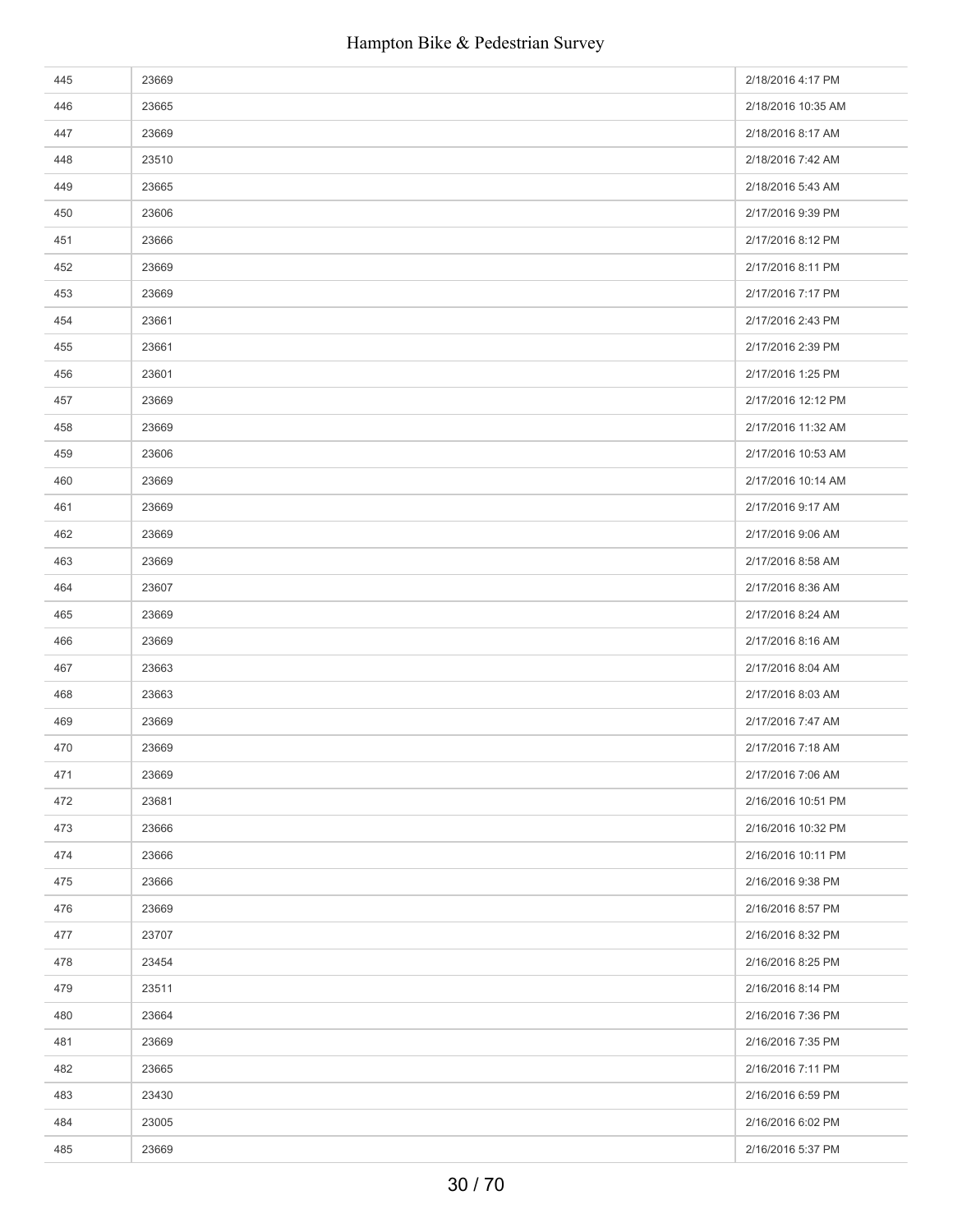| 486 | 23669 | 2/16/2016 5:27 PM  |
|-----|-------|--------------------|
| 487 | 23669 | 2/16/2016 4:56 PM  |
| 488 | 23669 | 2/16/2016 4:50 PM  |
| 489 | 23707 | 2/16/2016 4:38 PM  |
| 490 | 23681 | 2/16/2016 4:33 PM  |
| 491 | 23668 | 2/16/2016 3:38 PM  |
| 492 | 23664 | 2/16/2016 3:23 PM  |
| 493 | 23669 | 2/16/2016 3:20 PM  |
| 494 | 23669 | 2/16/2016 3:13 PM  |
| 495 | 23669 | 2/16/2016 2:47 PM  |
| 496 | 23669 | 2/16/2016 2:46 PM  |
| 497 | 23669 | 2/16/2016 2:43 PM  |
| 498 | 23666 | 2/16/2016 2:41 PM  |
| 499 | 23669 | 2/16/2016 2:39 PM  |
| 500 | 23606 | 2/16/2016 2:33 PM  |
| 501 | 23666 | 2/16/2016 2:27 PM  |
| 502 | 23669 | 2/16/2016 2:26 PM  |
| 503 | 23665 | 2/16/2016 2:23 PM  |
| 504 | 23669 | 2/16/2016 2:13 PM  |
| 505 | 23663 | 2/16/2016 2:09 PM  |
| 506 | 23551 | 2/16/2016 2:06 PM  |
| 507 | 23669 | 2/16/2016 2:06 PM  |
| 508 | 23666 | 2/12/2016 8:14 AM  |
| 509 | 23663 | 2/11/2016 10:59 PM |
| 510 | 23669 | 2/11/2016 5:13 PM  |
| 511 | 23651 | 2/11/2016 10:36 AM |
| 512 | 23666 | 2/10/2016 3:37 PM  |
| 513 | 23669 | 2/10/2016 12:48 PM |
| 514 | 23669 | 2/10/2016 12:40 PM |
| 515 | 23669 | 2/10/2016 12:08 PM |
| 516 | 23669 | 2/10/2016 11:29 AM |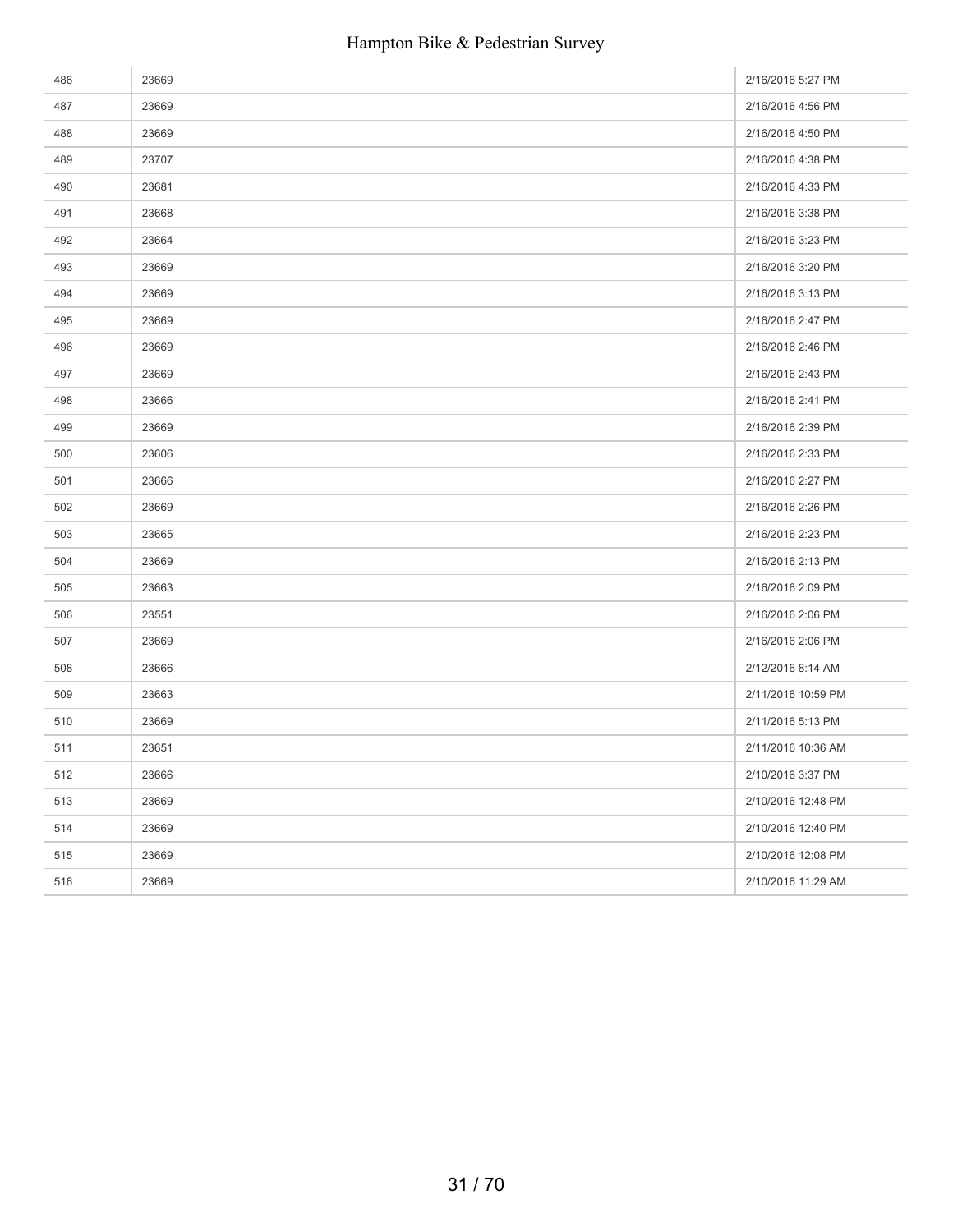## **Q5 Do you own an automobile or have access to an automobile?**

**Answered: 643 Skipped: 5**



| <b>Answer Choices</b> | <b>Responses</b> |
|-----------------------|------------------|
| Yes                   | 98.13%<br>631    |
| <b>No</b>             | 1.87%<br>12      |
| <b>Total</b>          | 643              |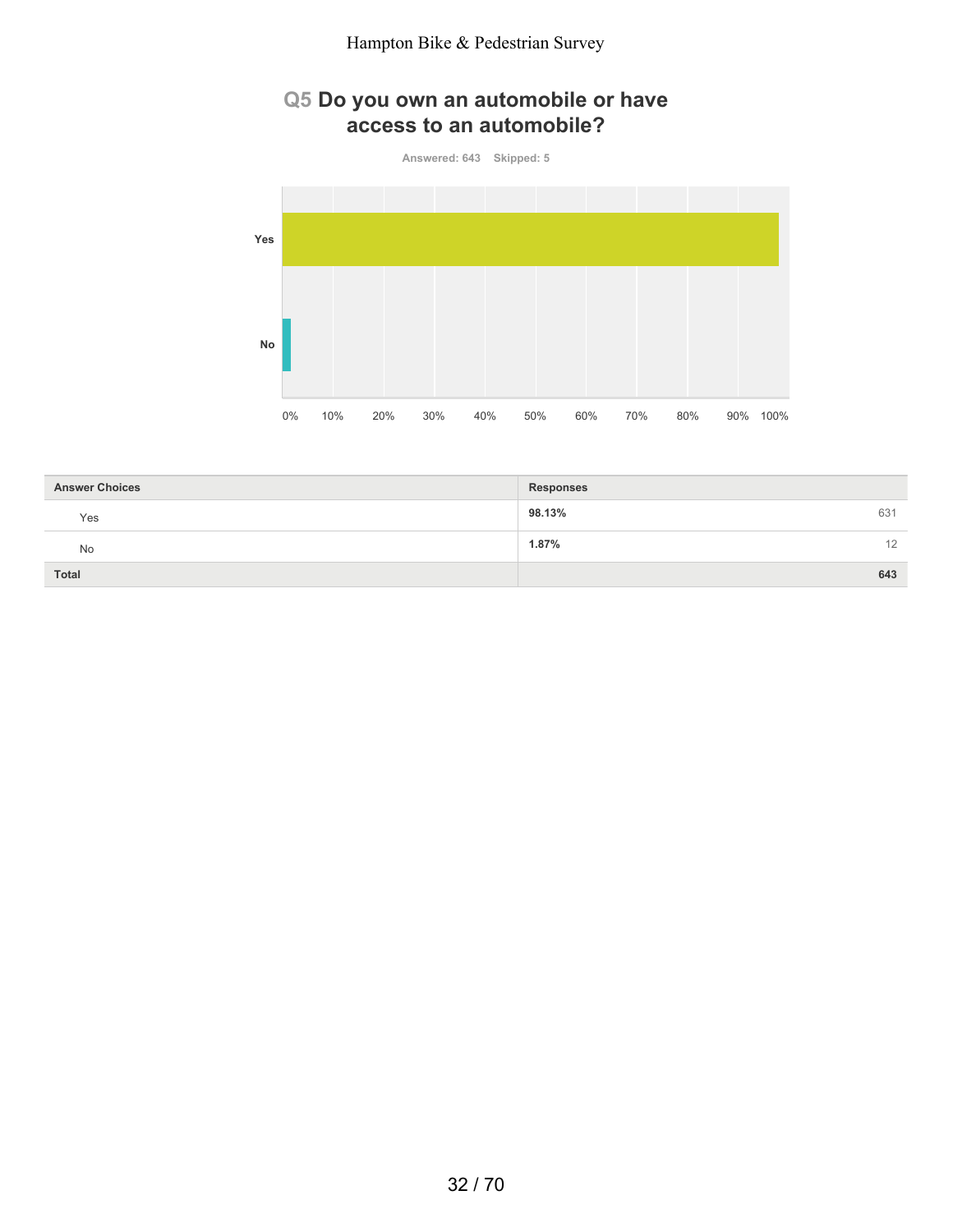# **Q6 What mode of transit have you used in the past year? (select all that apply)**



| <b>Answer Choices</b>         | <b>Responses</b> |
|-------------------------------|------------------|
| Personal vehicle              | 97.84%<br>633    |
| Carpooled                     | 138<br>21.33%    |
| <b>Bus/Public transit</b>     | 53<br>8.19%      |
| Bicycle                       | 54.25%<br>351    |
| Walk                          | 433<br>66.92%    |
| <b>Total Respondents: 647</b> |                  |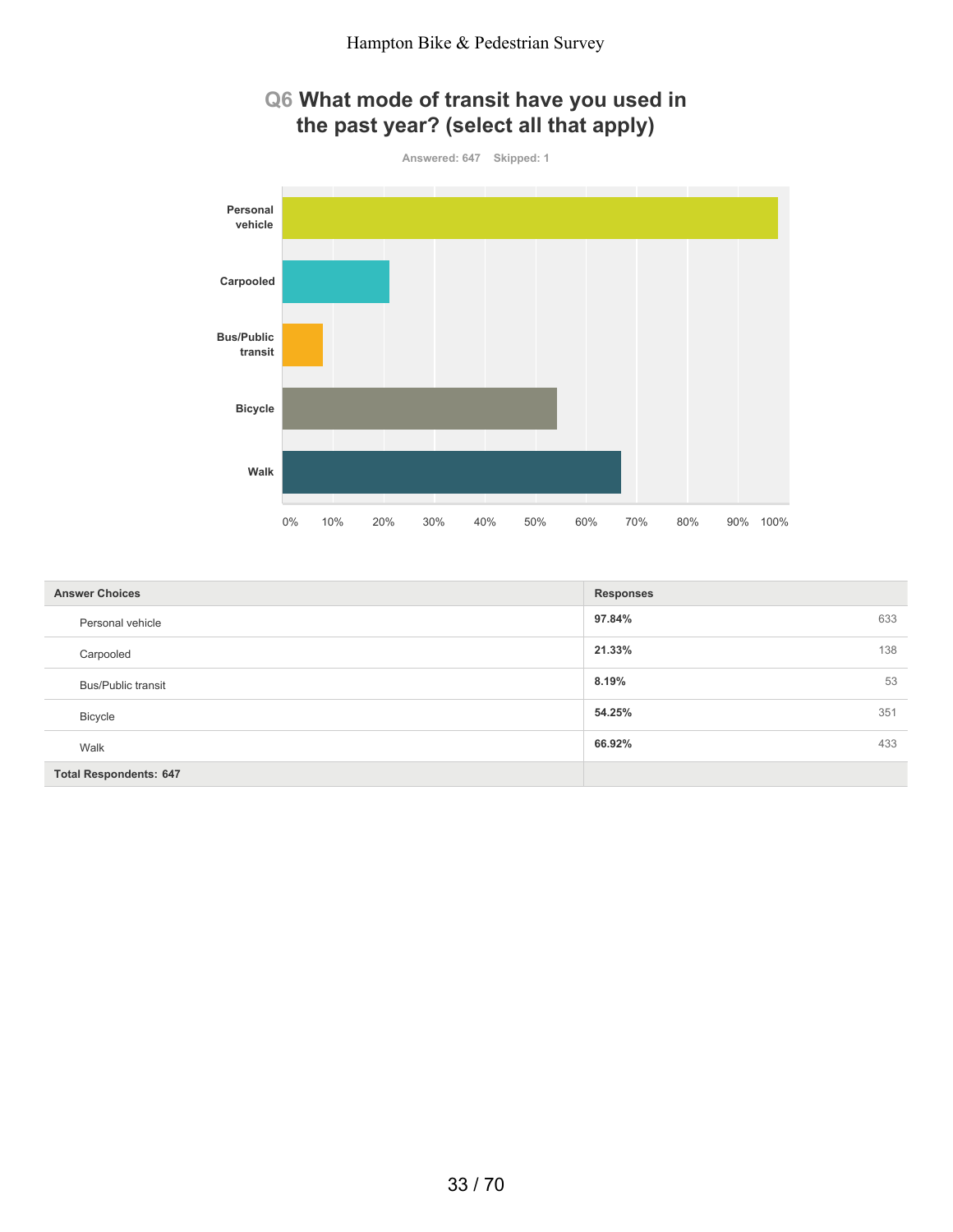### **Q7 Please tell us if you or any member of your household work for or participate in any of the following?**



| <b>Answer Choices</b>                                           | <b>Responses</b> |                |
|-----------------------------------------------------------------|------------------|----------------|
| Bicycle or walking/running club                                 | 25.33%           | 153            |
| Biking or walking/running advocacy group                        | 12.75%           | 77             |
| Public planning or engineering agency, department or commission | 4.64%            | 28             |
| Public transit agency                                           | 1.16%            | $\overline{7}$ |
| Private planning/engineering firm                               | 1.16%            | $\overline{7}$ |
| None of the above                                               | 67.38%           | 407            |
| Other (please specify)                                          | 2.48%            | 15             |
| <b>Total Respondents: 604</b>                                   |                  |                |

| # | Other (please specify)                                                        | Date              |
|---|-------------------------------------------------------------------------------|-------------------|
|   | Carpool                                                                       | 4/12/2016 8:00 AM |
|   | Public safety employee                                                        | 4/8/2016 5:07 AM  |
|   | American Volkssport Association - Nat'l Exec Council                          | 3/31/2016 8:34 AM |
| 4 | walking in community, Ft. Monroe and Buckroe                                  | 3/20/2016 4:10 PM |
|   | I do walk and bike and would do more of it (commute) if trails were available | 3/16/2016 2:05 PM |
| 6 | Hampton Community Services Board                                              | 2/26/2016 8:05 AM |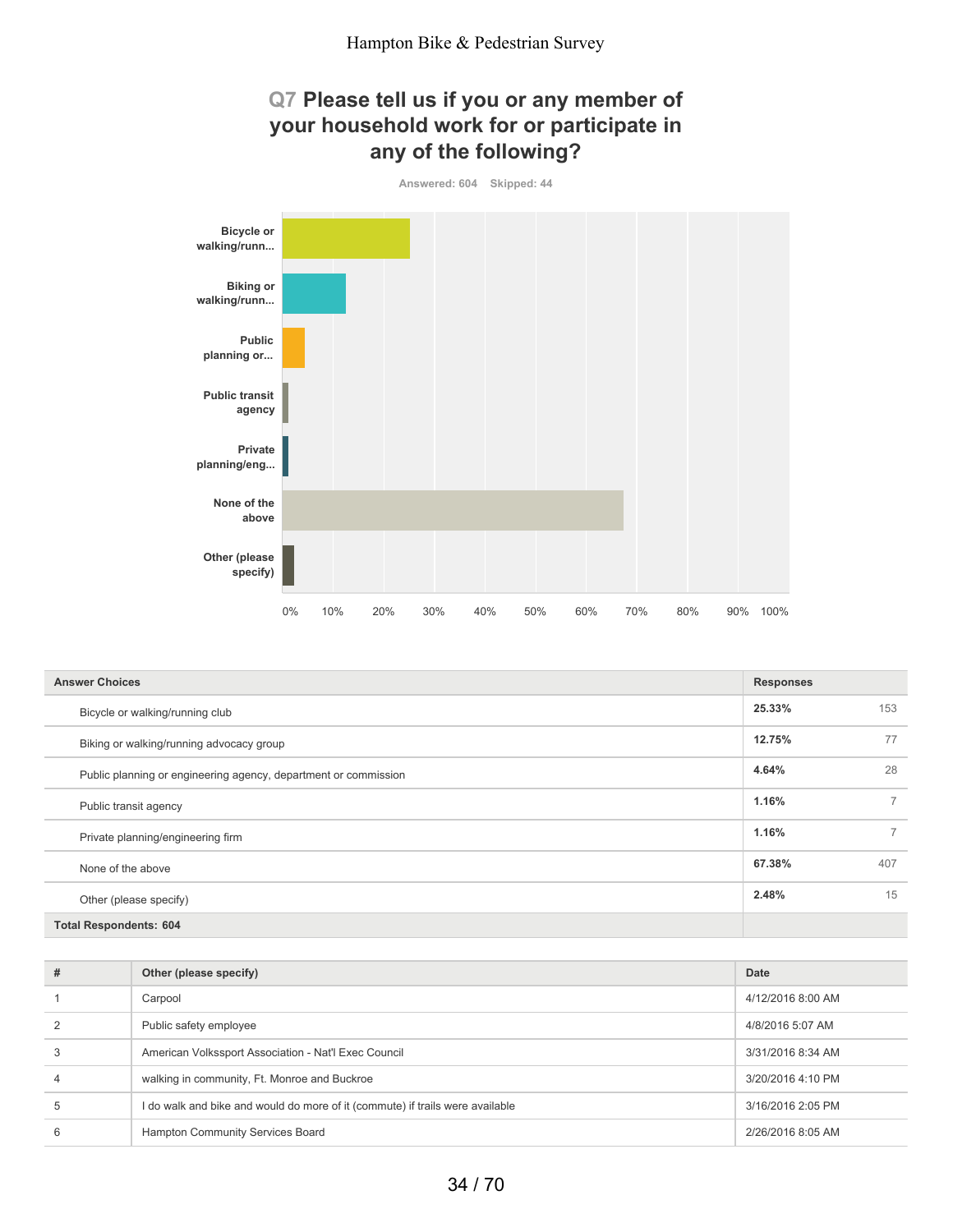|    | Military                                                                                                                                                              | 2/24/2016 8:42 PM  |
|----|-----------------------------------------------------------------------------------------------------------------------------------------------------------------------|--------------------|
| 8  | <b>Physical Fitness Industry</b>                                                                                                                                      | 2/24/2016 10:32 AM |
| 9  | Triathlon club                                                                                                                                                        | 2/24/2016 9:50 AM  |
| 10 | Fort Monroe Authority                                                                                                                                                 | 2/23/2016 12:05 PM |
| 11 | Have advocated at the city level for bicycle facilities and safety. Successfully petitioned to regain bicycle access on the<br>King Street Bridge with the Air Force. | 2/22/2016 7:56 PM  |
| 12 | Food Service Manger                                                                                                                                                   | 2/22/2016 7:35 PM  |
| 13 | city agency                                                                                                                                                           | 2/22/2016 3:13 PM  |
| 14 | regularly walk, run, and bike in Buckroe                                                                                                                              | 2/16/2016 2:43 PM  |
| 15 | just walking, 3 miles, daily. Ft Monroe or Matson.                                                                                                                    | 2/16/2016 2:27 PM  |
|    |                                                                                                                                                                       |                    |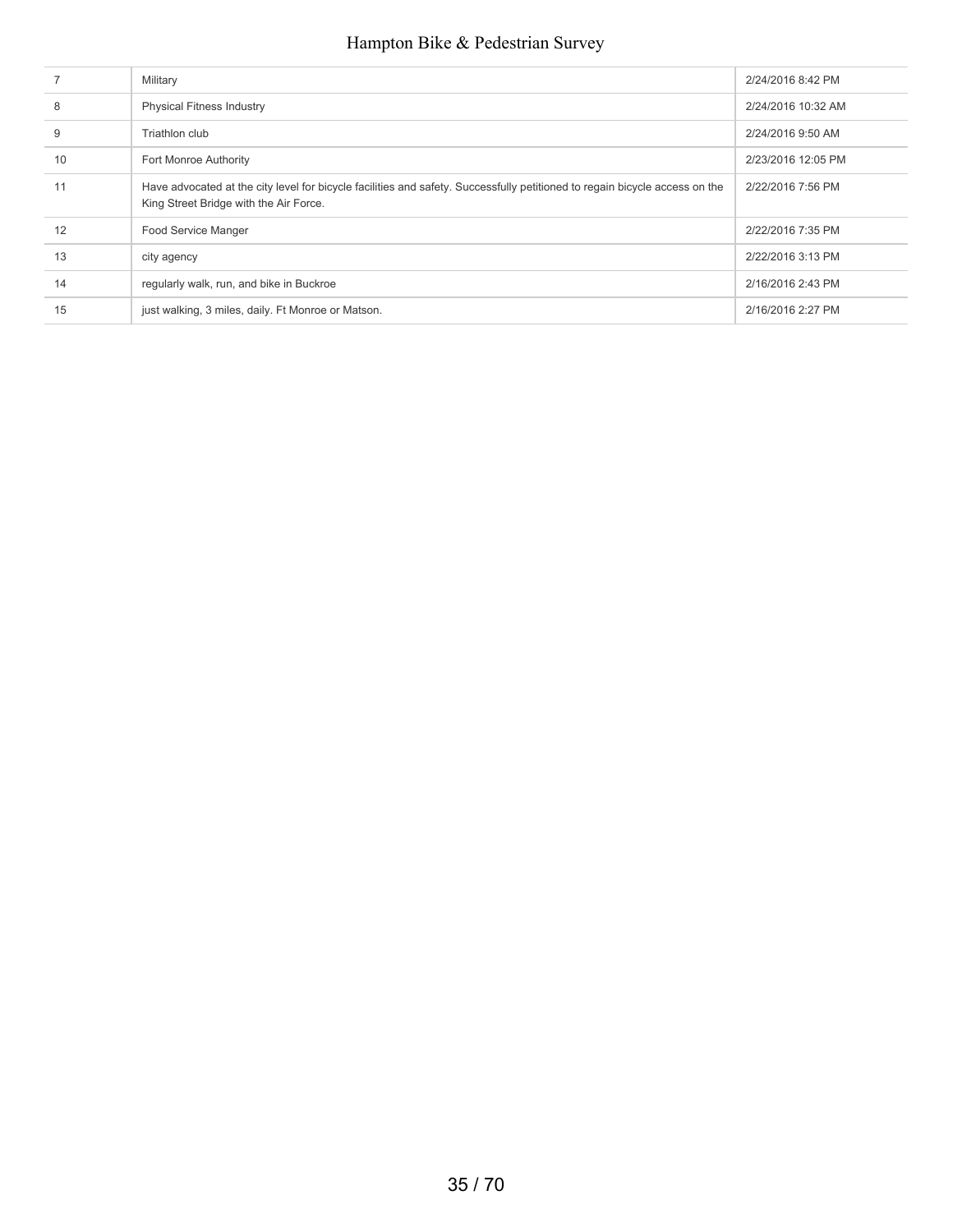

# **Q8 How do you classify yourself as a biker?**

| <b>Answer Choices</b>               | <b>Responses</b> |  |
|-------------------------------------|------------------|--|
| Strong and fearless (Experienced)   | 14.88%<br>93     |  |
| Enthused and confident (Moderate)   | 44.80%<br>280    |  |
| Interested but concerned (Beginner) | 32.32%<br>202    |  |
| No way, no how                      | 50<br>$8.00\%$   |  |
| <b>Total</b>                        | 625              |  |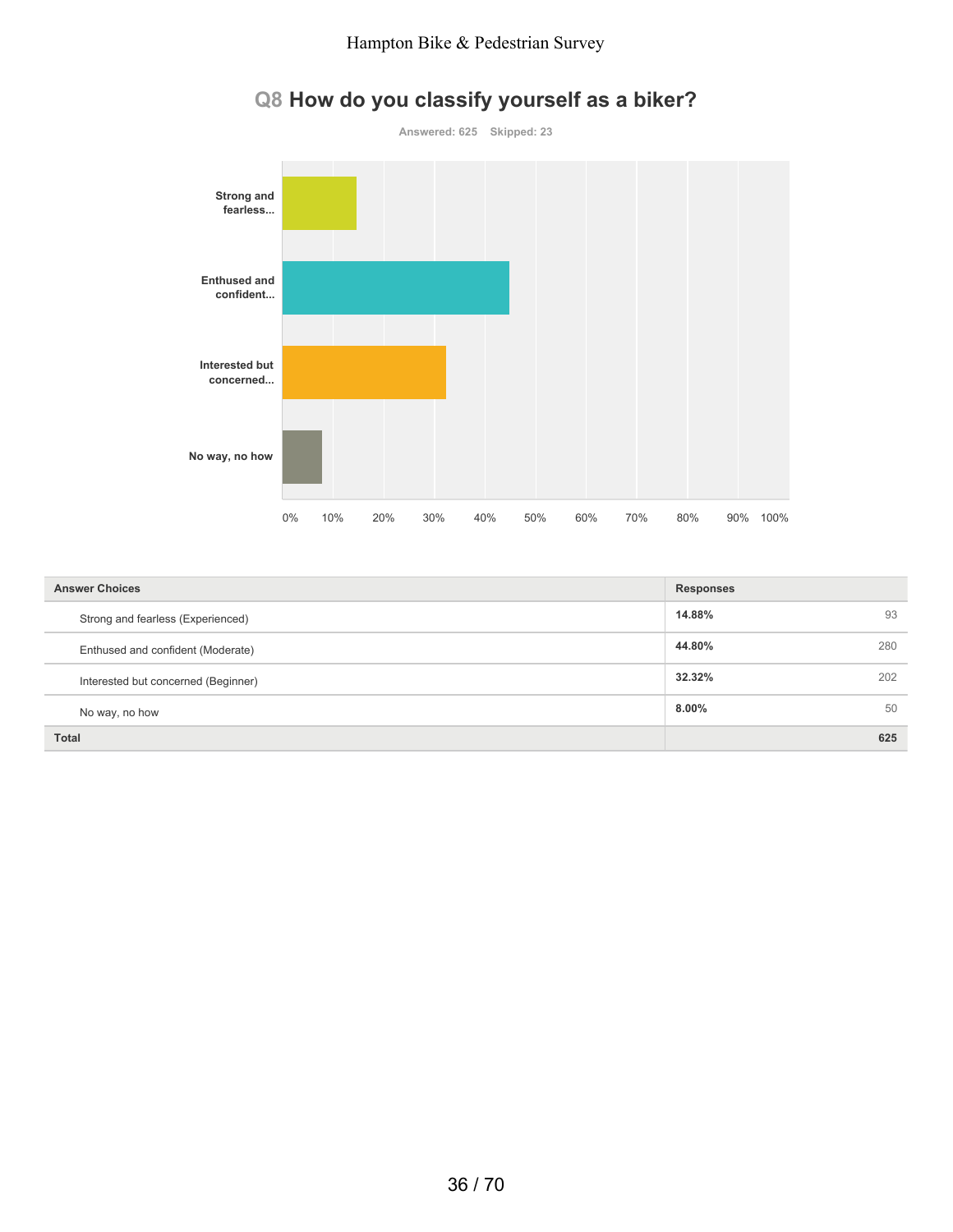# **Q9 Why do you ride a bike? (select all that apply)**



| <b>Answer Choices</b>         | <b>Responses</b> |
|-------------------------------|------------------|
| Recreation                    | 76.08%<br>474    |
| Exercise                      | 73.84%<br>460    |
| Errands/Shopping              | 17.66%<br>110    |
| Commuting (Work/School)       | 11.24%<br>70     |
| I don't ride a bike           | 95<br>15.25%     |
| <b>Total Respondents: 623</b> |                  |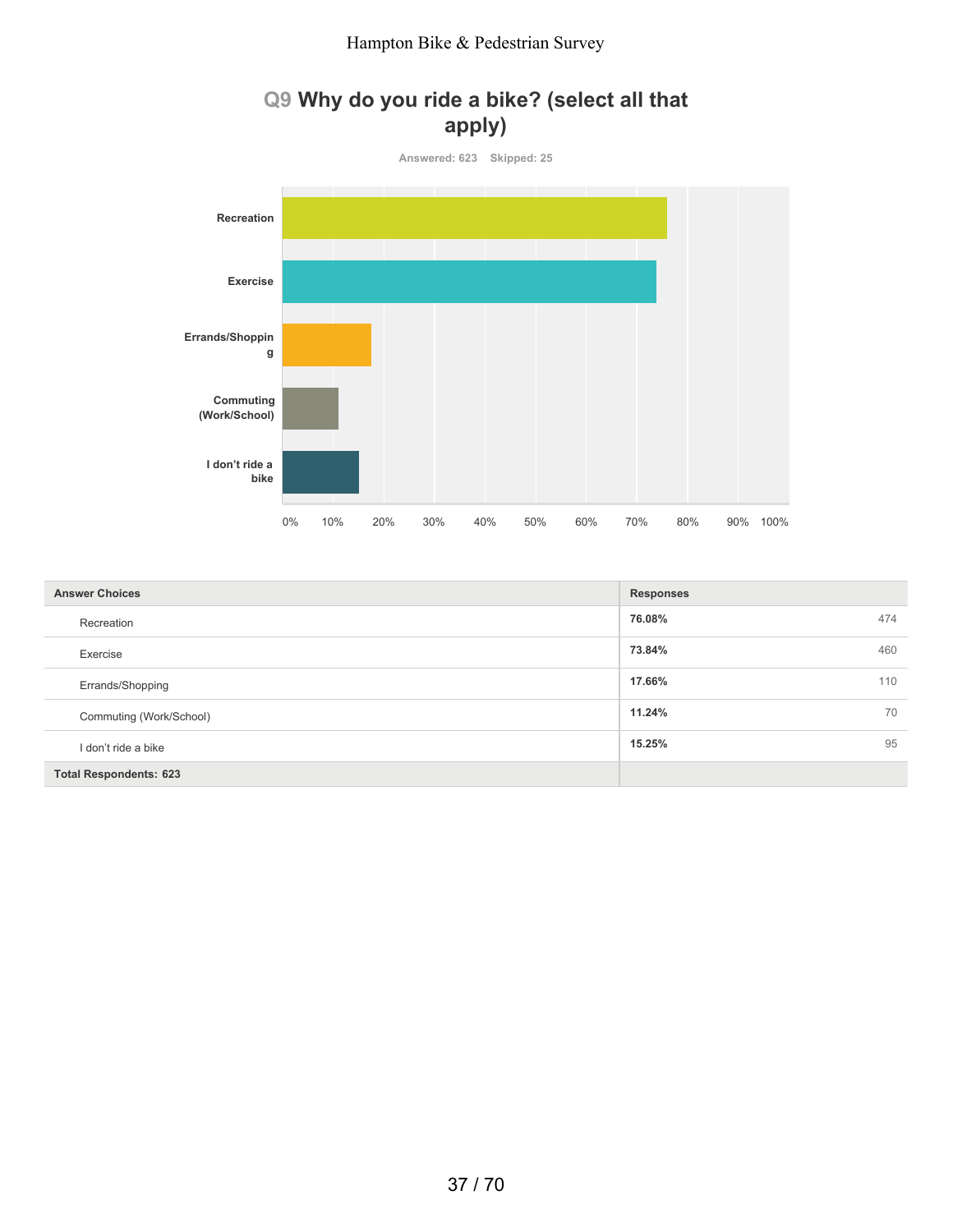# **Q10 On average, how many days per week do you ride?**

**Answered: 564 Skipped: 84 0 1 2 3 4 5 6 7** 0% 10% 20% 30% 40% 50% 60% 70% 80% 90% 100%

| <b>Answer Choices</b> | <b>Responses</b> |
|-----------------------|------------------|
| $\mathbf 0$           | 24.82%<br>140    |
|                       | 28.37%<br>160    |
| 2                     | 89<br>15.78%     |
| 3                     | 90<br>15.96%     |
| $\overline{4}$        | 45<br>7.98%      |
| 5                     | 29<br>5.14%      |
| 6                     | 8<br>1.42%       |
| $\overline{ }$        | 3<br>0.53%       |
| <b>Total</b>          | 564              |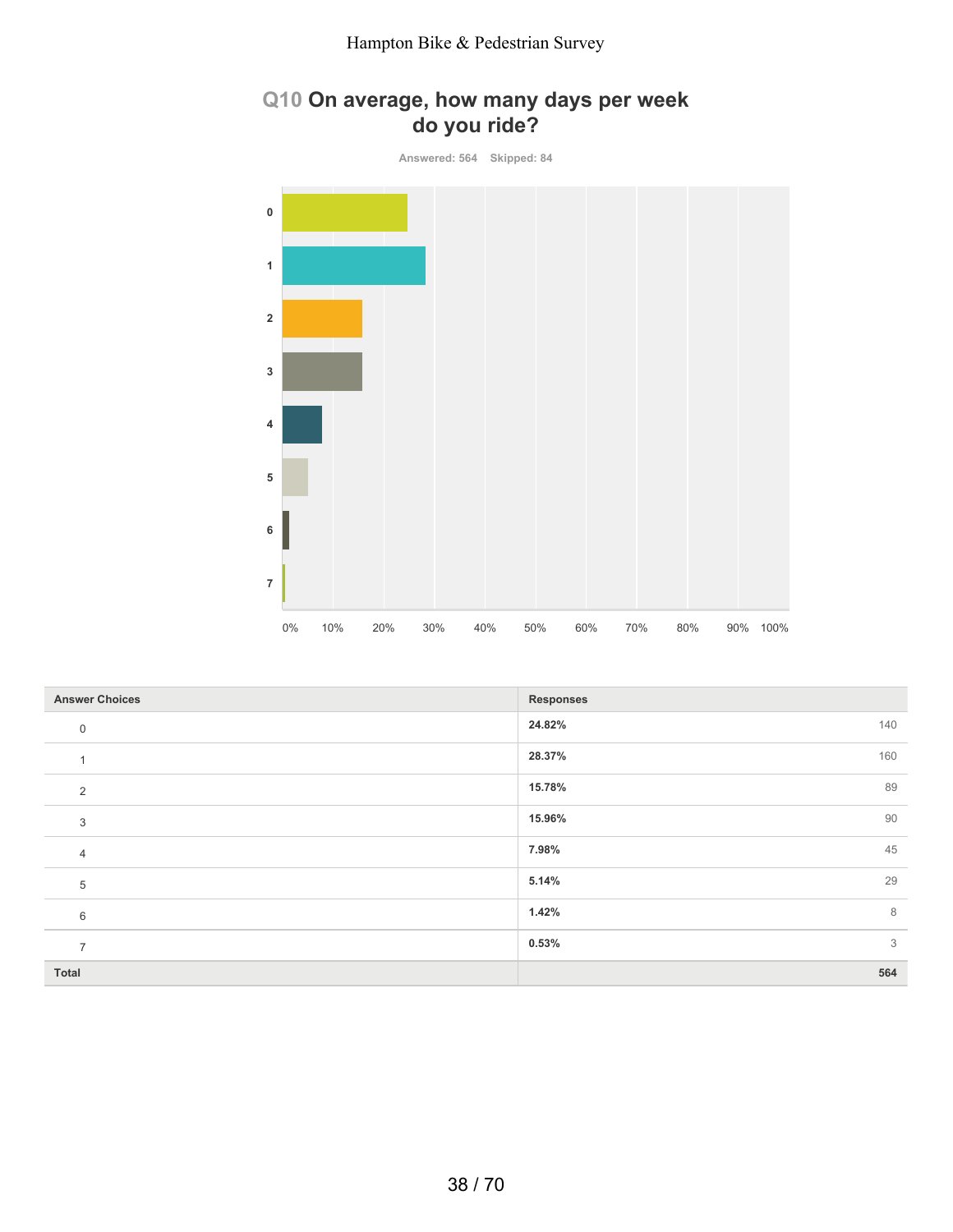

**Answered: 606 Skipped: 42**



|                                               | <b>Daily</b>            | At least once a<br>week           | At least once a<br>month | At least once a<br>year | <b>Never</b>  | <b>Total</b> | Weighted<br>Average |
|-----------------------------------------------|-------------------------|-----------------------------------|--------------------------|-------------------------|---------------|--------------|---------------------|
| Commuting to work                             | 1.86%<br>10             | 4.08%<br>22                       | 4.45%<br>24              | 8.16%<br>44             | 81.45%<br>439 | 539          | 1.37                |
| Commuting to school                           | 0.39%<br>$\overline{2}$ | 1.35%<br>7                        | 0.39%<br>$\overline{2}$  | 0.77%<br>$\overline{4}$ | 97.11%<br>504 | 519          | 1.07                |
| Getting to/from a transit stop                | $0.00\%$<br>$\Omega$    | 1.35%<br>$\overline{\phantom{a}}$ | 1.35%<br>$\overline{ }$  | 1.73%<br>9              | 95.58%<br>497 | 520          | 1.08                |
| Exercise/recreation                           | 8.94%<br>54             | 44.21%<br>267                     | 19.37%<br>117            | 13.74%<br>83            | 13.74%<br>83  | 604          | 3.21                |
| Social (Eating, meeting friends,<br>shopping) | 1.67%<br>9              | 20.93%<br>113                     | 17.78%<br>96             | 12.04%<br>65            | 47.59%<br>257 | 540          | 2.17                |
| Other                                         | 1.79%<br>5              | 8.57%<br>24                       | 5.00%<br>14              | 5.36%<br>15             | 79.29%<br>222 | 280          | 1.48                |

| # | Other (please specify)                                                                                        | Date              |
|---|---------------------------------------------------------------------------------------------------------------|-------------------|
|   | Running an errand                                                                                             | 4/14/2016 3:59 PM |
|   | Used to ride to work daily when I lived in a bike-friendly city                                               | 4/14/2016 3:48 PM |
|   | <b>SIGHTSEEING</b>                                                                                            | 4/14/2016 1:58 PM |
| 4 | I live in Olde Wythe and u iuse it for local transportation and to ride to the Rite Aid, 7-11 and Barking Dog | 4/14/2016 8:34 AM |
| 5 | Long distance Veteran rehabilitation rides                                                                    | 4/14/2016 6:45 AM |
| 6 | Would do more often is safer                                                                                  | 4/13/2016 5:32 PM |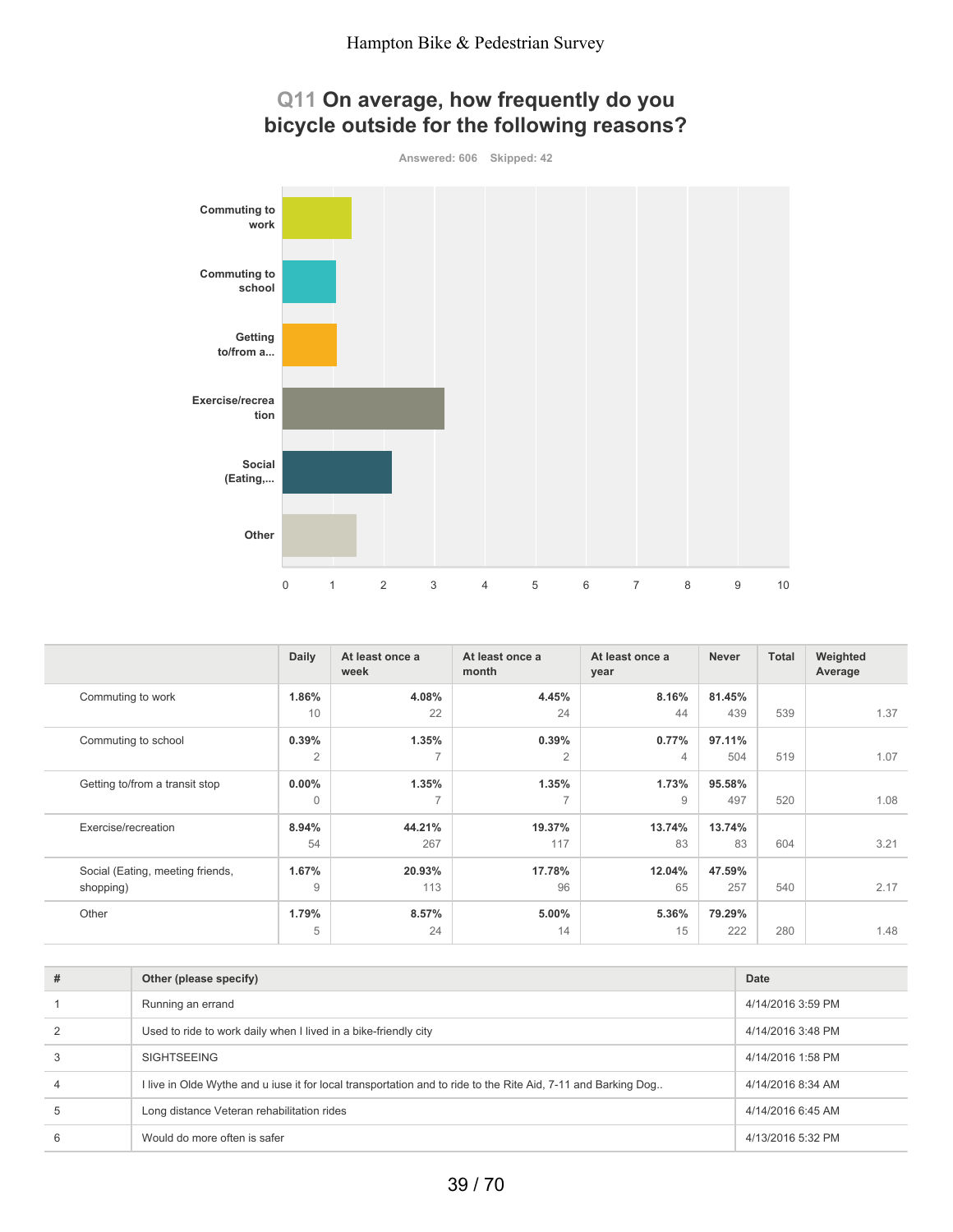| 7  | recreation                                                                                                                                                                                                  | 4/13/2016 10:46 AM |
|----|-------------------------------------------------------------------------------------------------------------------------------------------------------------------------------------------------------------|--------------------|
| 8  | Go to the beach                                                                                                                                                                                             | 4/12/2016 8:38 AM  |
| 9  | Pick things up at store                                                                                                                                                                                     | 4/11/2016 10:49 PM |
| 10 | I used to go to school by bike. That was 50 years ago.                                                                                                                                                      | 4/11/2016 3:07 PM  |
| 11 | I would like to start riding.                                                                                                                                                                               | 4/11/2016 12:50 PM |
| 12 | Kids recreation                                                                                                                                                                                             | 4/3/2016 3:17 PM   |
| 13 | am buying a bike soon.                                                                                                                                                                                      | 4/2/2016 7:24 PM   |
| 14 | would love to for exercise if we had more safe places to ride                                                                                                                                               | 3/25/2016 10:20 PM |
| 15 | Riding with my family                                                                                                                                                                                       | 3/21/2016 2:28 PM  |
| 16 | Ride bike more often during sunny days, even in the winter. Would ride more often and further if more bike lanes in<br>city                                                                                 | 3/21/2016 9:23 AM  |
| 17 | Going to the boat                                                                                                                                                                                           | 3/20/2016 4:33 PM  |
| 18 | I not comfortable biking without safe trails.                                                                                                                                                               | 3/20/2016 4:16 PM  |
| 19 | Competitive                                                                                                                                                                                                 | 3/18/2016 7:30 PM  |
| 20 | My son and I bicycle together.                                                                                                                                                                              | 3/17/2016 10:09 PM |
| 21 | Your survey choices do not reflect my activity. I bike more frequently in the spring and summer, several times a week,<br>and not at all in the winter.                                                     | 3/16/2016 2:08 PM  |
| 22 | to the gym                                                                                                                                                                                                  | 3/15/2016 4:42 PM  |
| 23 | http://bikeleague.club/ridesmart                                                                                                                                                                            | 3/15/2016 9:32 AM  |
| 24 | I used to bike regularly, however few bike paths available                                                                                                                                                  | 3/15/2016 7:11 AM  |
| 25 | To ride through the flood water, otherwise I'm trapped.                                                                                                                                                     | 3/14/2016 7:49 PM  |
| 26 | I dont have a bike right now but am looking for one to ride to work and exercise                                                                                                                            | 3/8/2016 10:16 AM  |
| 27 | It's not really monthly - it's more than 12/year, but only in good weather months                                                                                                                           | 3/7/2016 3:03 PM   |
| 28 | I am an experienced cyclist. However, I do not cycle in Hampton for the below safety/scenic reasons.                                                                                                        | 3/2/2016 2:15 PM   |
| 29 | Running errands                                                                                                                                                                                             | 2/29/2016 12:59 PM |
| 30 | Ride to the beach in warm weather                                                                                                                                                                           | 2/26/2016 4:14 PM  |
| 31 | I had a bicycle but got rid of it because I didn't like having to put the bike in the car and drive to an area that was bike<br>friendly. If there was a bike path in my neighborhood I'd buy another bike. | 2/26/2016 8:22 AM  |
| 32 | To the beach                                                                                                                                                                                                | 2/25/2016 5:15 PM  |
| 33 | Bicycling vacations-7 day rides across states (GA, IA, OH, FL)                                                                                                                                              | 2/24/2016 8:40 PM  |
| 34 | Competitive                                                                                                                                                                                                 | 2/24/2016 7:49 PM  |
| 35 | Running errands                                                                                                                                                                                             | 2/24/2016 11:17 AM |
| 36 | Group rides                                                                                                                                                                                                 | 2/24/2016 11:12 AM |
| 37 | organized cycling events                                                                                                                                                                                    | 2/24/2016 10:34 AM |
| 38 | Outdoor riding would be more frequent ubject to weather and safety concerns that require timing rides around high<br>traffic times of day                                                                   | 2/24/2016 9:17 AM  |
| 39 | Supporting other events like Marathons                                                                                                                                                                      | 2/24/2016 9:16 AM  |
| 40 | blow off steam                                                                                                                                                                                              | 2/23/2016 10:24 PM |
| 41 | I bike for exercise                                                                                                                                                                                         | 2/23/2016 7:15 PM  |
| 42 | Geocaching                                                                                                                                                                                                  | 2/22/2016 8:39 PM  |
| 43 | When Blend/Black Dog Apothecary were in Buckroe, I would weekly bike to meet my friends there                                                                                                               | 2/22/2016 7:54 PM  |
| 44 | i have 2 artifical knees and one worse than the other so do ride anymore                                                                                                                                    | 2/22/2016 7:07 PM  |
|    |                                                                                                                                                                                                             |                    |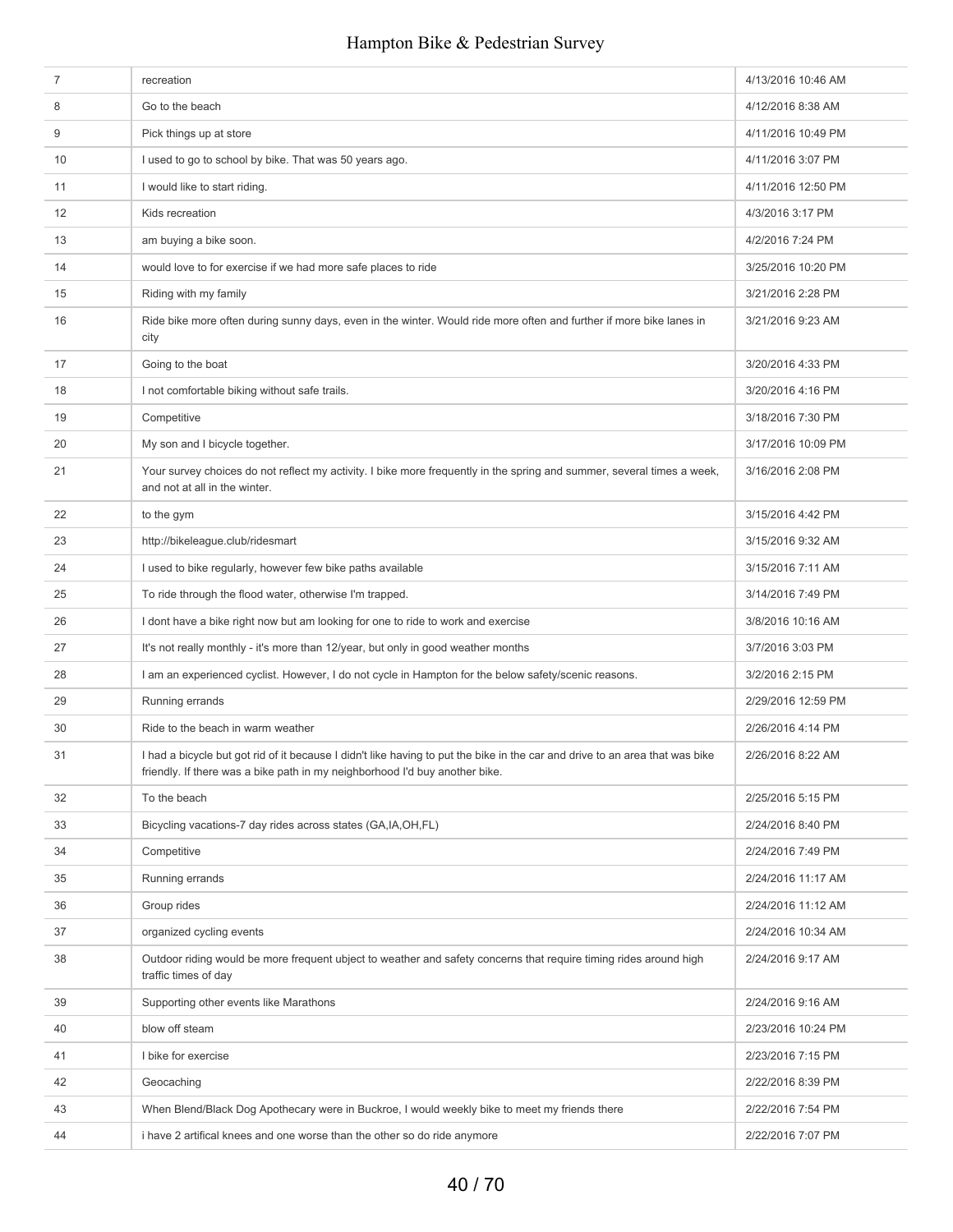| 45 | frequency would go up with more bike friendly routes    | 2/22/2016 3:00 PM |
|----|---------------------------------------------------------|-------------------|
| 46 | Member of PBA & Notre Dame Cyling Club                  | 2/22/2016 2:38 PM |
| 47 | Errands                                                 | 2/22/2016 2:16 PM |
| 48 | Touring                                                 | 2/21/2016 5:20 PM |
| 49 | seasonal                                                | 2/18/2016 9:16 AM |
| 50 | Pick up kids from bus stop                              | 2/16/2016 8:35 PM |
| 51 | Exploring and hiking                                    | 2/16/2016 8:15 PM |
| 52 | would currently ride for exercise but bike needs repair | 2/16/2016 6:06 PM |
| 53 | I ride my bike only in the summer                       | 2/16/2016 5:40 PM |
| 54 | run on the bike path in Buckroe 2-3 x per week          | 2/16/2016 2:45 PM |
|    |                                                         |                   |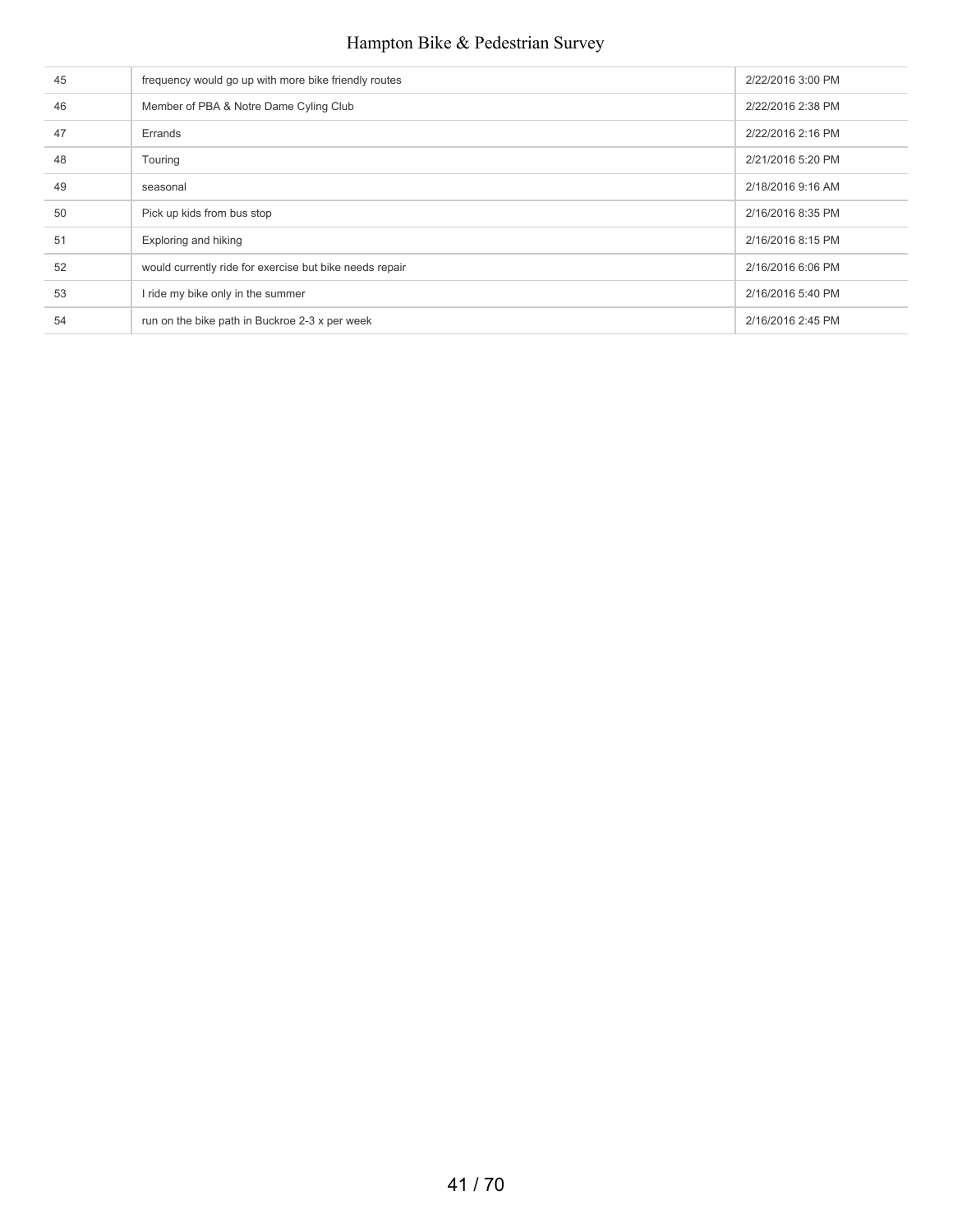# **Q12 What factors discourage you from bicycling more frequently? (select all that apply)**



**1.78%** 11 **Answer Choices Responses** I do not know how to ride a bike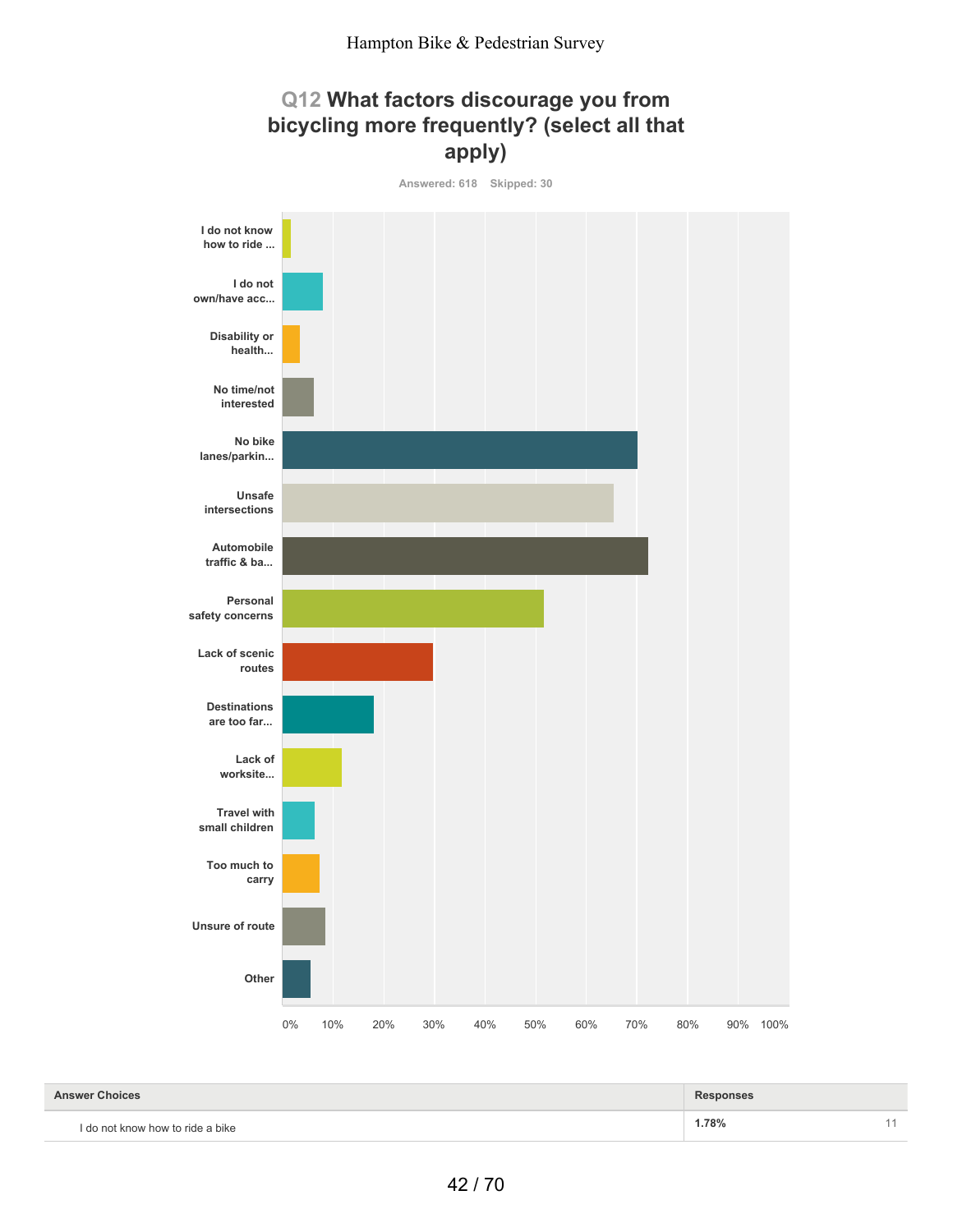| I do not own/have access to a bike         | 8.09%  | 50  |
|--------------------------------------------|--------|-----|
| Disability or health impairment            | 3.56%  | 22  |
| No time/not interested                     | 6.31%  | 39  |
| No bike lanes/parking or in poor condition | 70.06% | 433 |
| Unsafe intersections                       | 65.53% | 405 |
| Automobile traffic & bad driver behaviors  | 72.17% | 446 |
| Personal safety concerns                   | 51.78% | 320 |
| Lack of scenic routes                      | 29.77% | 184 |
| Destinations are too far away              | 18.12% | 112 |
| Lack of worksite amenities (i.e. showers)  | 11.81% | 73  |
| Travel with small children                 | 6.47%  | 40  |
| Too much to carry                          | 7.44%  | 46  |
| Unsure of route                            | 8.58%  | 53  |
| Other                                      | 5.66%  | 35  |
| <b>Total Respondents: 618</b>              |        |     |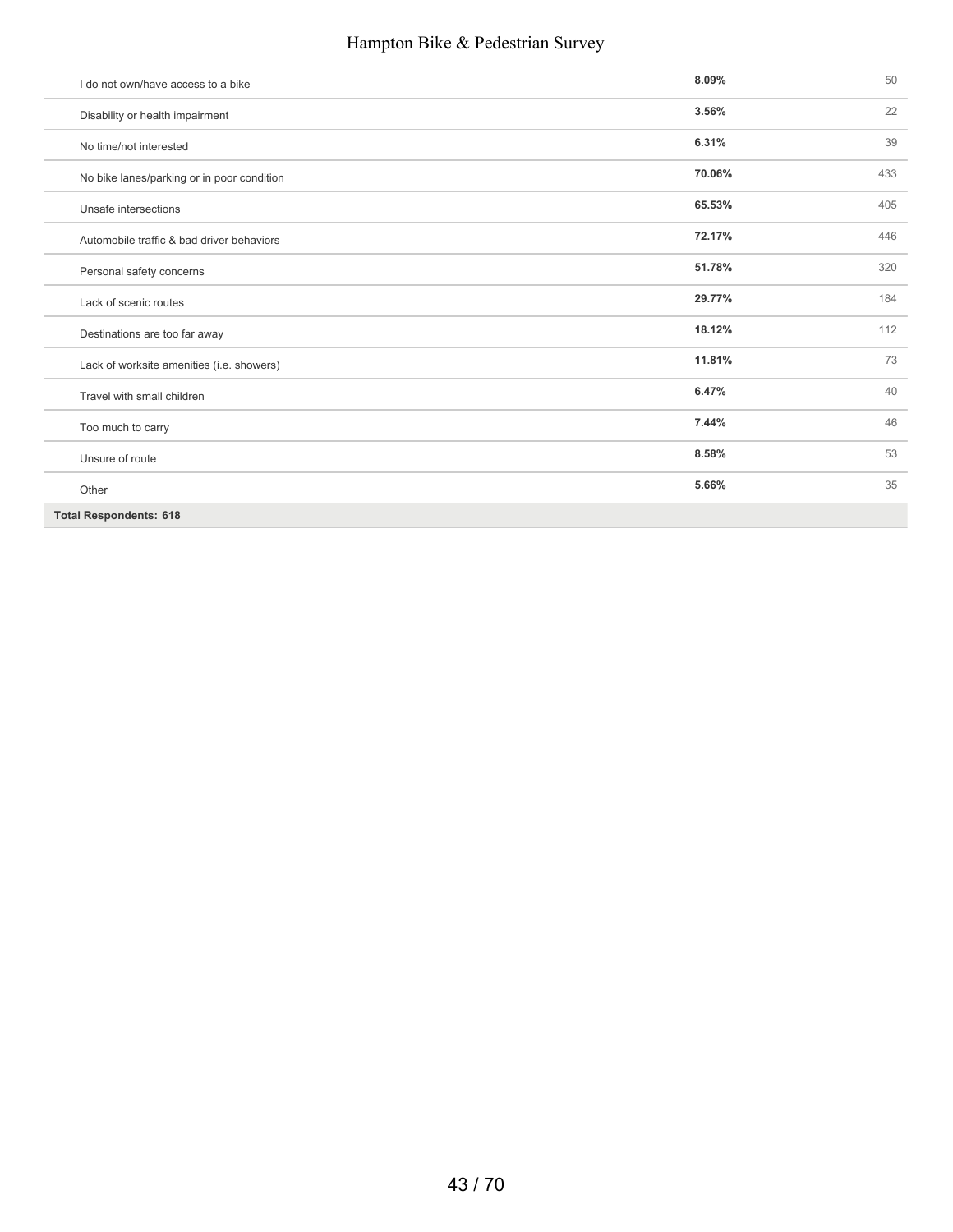# **Q13 Why do you walk?**

**Answered: 623 Skipped: 25**



| <b>Answer Choices</b>         | <b>Responses</b> |
|-------------------------------|------------------|
| Recreation                    | 71.75%<br>447    |
| Exercise                      | 89.89%<br>560    |
| Errands/Shopping              | 30.82%<br>192    |
| Commuting (Work/School)       | 4.98%<br>31      |
| I don't walk                  | 22<br>3.53%      |
| <b>Total Respondents: 623</b> |                  |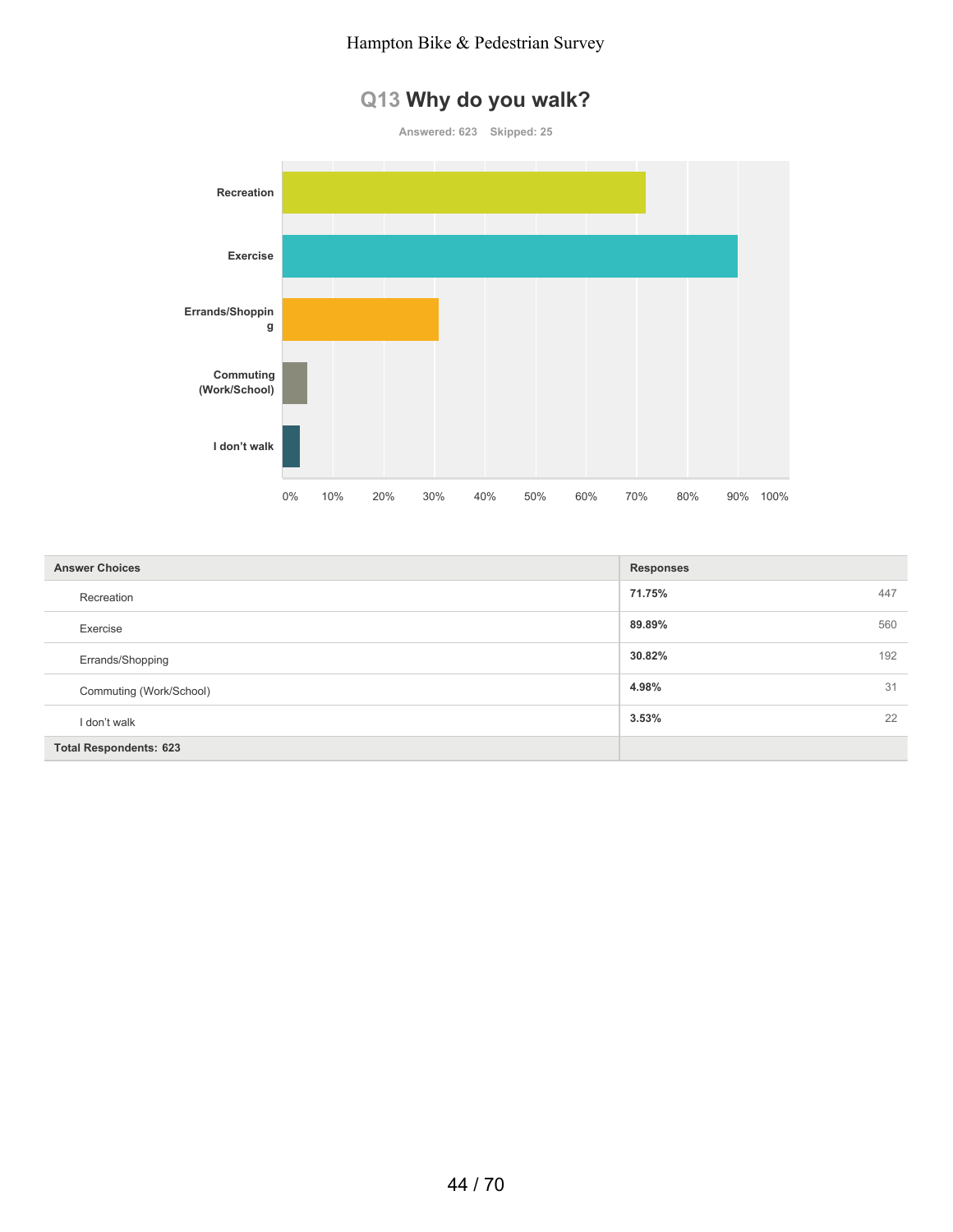# **Q14 On average, how many days per week do you walk?**

**Answered: 593 Skipped: 55 0 1 2 3 4 5 6 7** 0% 10% 20% 30% 40% 50% 60% 70% 80% 90% 100%

| <b>Answer Choices</b> | <b>Responses</b> |
|-----------------------|------------------|
| $\mathbf 0$           | 24<br>4.05%      |
|                       | 70<br>11.80%     |
| 2                     | 17.37%<br>103    |
| $\sqrt{3}$            | 111<br>18.72%    |
| $\overline{4}$        | 51<br>8.60%      |
| 5                     | 16.86%<br>100    |
| 6                     | 31<br>5.23%      |
| $\overline{ }$        | 17.37%<br>103    |
| <b>Total</b>          | 593              |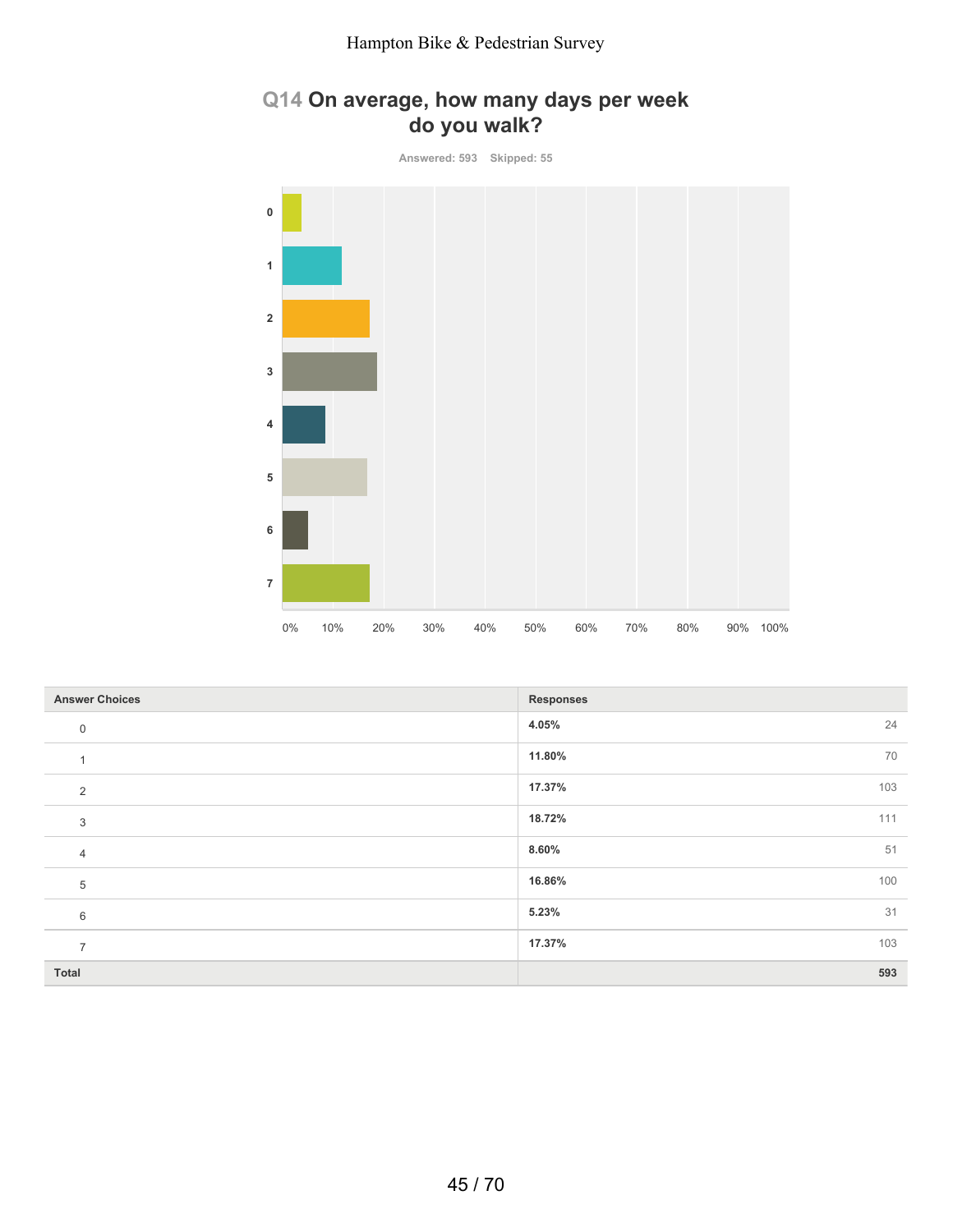# **Q15 On average, how frequently do you walk outside for the following reasons?**

**Answered: 616 Skipped: 32**



|                                               | <b>Daily</b>  | At least once a<br>week | At least once a<br>month | At least once a<br>year | <b>Never</b>  | <b>Total</b> | Weighted<br>Average |
|-----------------------------------------------|---------------|-------------------------|--------------------------|-------------------------|---------------|--------------|---------------------|
| Commuting to work                             | 2.88%<br>15   | 2.69%<br>14             | 1.73%<br>$\overline{9}$  | 3.27%<br>17             | 89.42%<br>465 | 520          | 1.26                |
| Commuting to school                           | 1.97%<br>10   | 0.79%<br>$\overline{4}$ | 0.39%<br>$\overline{2}$  | 1.18%<br>6              | 95.66%<br>485 | 507          | 1.12                |
| Getting to/from a transit stop                | 1.58%<br>8    | 2.57%<br>13             | 3.16%<br>16              | 2.37%<br>12             | 90.32%<br>457 | 506          | 1.23                |
| Exercise/recreation                           | 35.80%<br>218 | 50.57%<br>308           | 8.21%<br>50              | 2.13%<br>13             | 3.28%<br>20   | 609          | 4.13                |
| Social (Eating, meeting friends,<br>shopping) | 11.36%<br>60  | 34.09%<br>180           | 18.56%<br>98             | 6.06%<br>32             | 29.92%<br>158 | 528          | 2.91                |
| Other                                         | 12.35%<br>30  | 9.05%<br>22             | 3.70%<br>$\overline{9}$  | 1.23%<br>3              | 73.66%<br>179 | 243          | 1.85                |

| # | Other (please specify)                                                      | Date               |
|---|-----------------------------------------------------------------------------|--------------------|
|   | to get to my car                                                            | 4/15/2016 10:22 AM |
|   | Errands                                                                     | 4/14/2016 6:35 PM  |
|   | walking 2 dogs 3 times daily                                                | 4/14/2016 4:28 PM  |
| 4 | Errands: walk to the grocery, pharmacy, post office & to nearby restaurants | 4/14/2016 3:50 PM  |
| 5 | to survey my neighborhood, and maintain a connection with my neighbors      | 4/14/2016 2:25 PM  |
| 6 | PART OF THE OCCUPATION                                                      | 4/14/2016 2:01 PM  |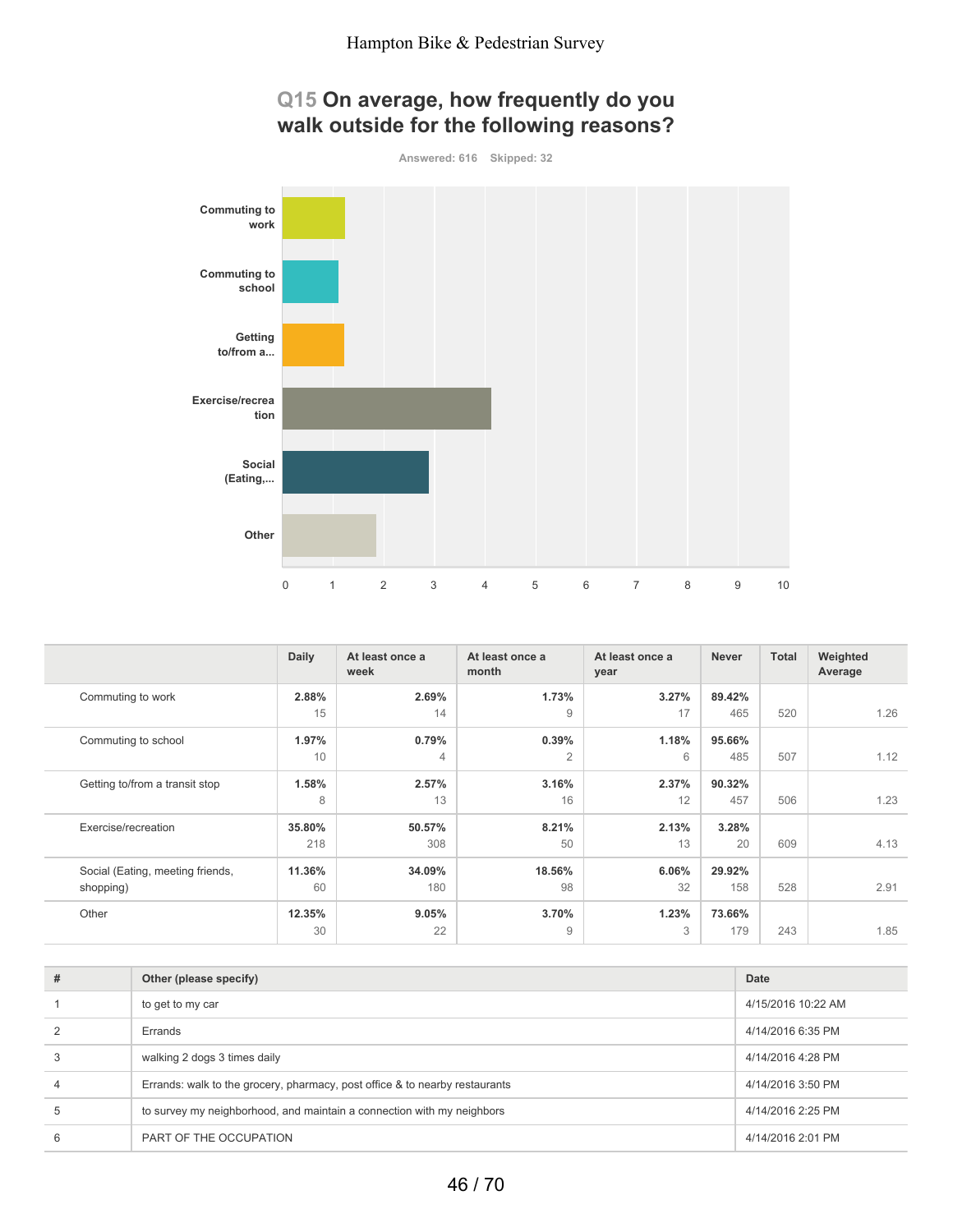| $\overline{7}$ | Walk dogs                                                                                             | 4/13/2016 5:33 PM  |
|----------------|-------------------------------------------------------------------------------------------------------|--------------------|
| 8              | Errands                                                                                               | 4/13/2016 5:21 PM  |
| 9              | walking around stores for exercise                                                                    | 4/12/2016 6:44 PM  |
| 10             | I only walk on school athletic tracks that are open to the public.                                    | 4/12/2016 12:33 AM |
| 11             | Walk the dogs                                                                                         | 4/11/2016 3:09 PM  |
| 12             | volksmarching                                                                                         | 4/8/2016 5:09 AM   |
| 13             | Walk with organized walking clubs (AVA)                                                               | 4/1/2016 9:09 PM   |
| 14             | Dog walking                                                                                           | 3/31/2016 4:02 PM  |
| 15             | Walk dog                                                                                              | 3/29/2016 8:36 PM  |
| 16             | it varies by season and finding good places                                                           | 3/25/2016 10:22 PM |
| 17             | "every trip begns and ends as a pedestrian"                                                           | 3/24/2016 11:57 AM |
| 18             | Work                                                                                                  | 3/21/2016 3:53 PM  |
| 19             | Walking with children at Sandy Bottom or the Madisson Trail                                           | 3/21/2016 2:31 PM  |
| 20             | Weather permiting I walk for exercise but very limited. But limited to areas to walk because of paths | 3/21/2016 9:26 AM  |
| 21             | Walk the dog                                                                                          | 3/20/2016 9:53 PM  |
| 22             | walk to church and to the boat                                                                        | 3/20/2016 4:34 PM  |
| 23             | Walk a few blocks to other company building                                                           | 3/18/2016 12:40 PM |
| 24             | I used to walk regularlypoor paths                                                                    | 3/15/2016 7:13 AM  |
| 25             | I'm very careful about WHERE I walk and WHEN I walk for the reasons listed below.                     | 3/2/2016 2:16 PM   |
| 26             | Walk dog                                                                                              | 2/27/2016 2:37 PM  |
| 27             | go to library                                                                                         | 2/26/2016 10:38 AM |
| 28             | Errands. Shopping                                                                                     | 2/25/2016 7:36 PM  |
| 29             | walking my two dogs                                                                                   | 2/25/2016 4:20 PM  |
| 30             | Dog Walks                                                                                             | 2/25/2016 3:58 PM  |
| 31             | Walk to church                                                                                        | 2/24/2016 8:45 PM  |
| 32             | Work related                                                                                          | 2/24/2016 7:49 PM  |
| 33             | Walk the dog                                                                                          | 2/24/2016 6:52 PM  |
| 34             | I walk.                                                                                               | 2/24/2016 3:33 PM  |
| 35             | Dog Walks                                                                                             | 2/24/2016 12:05 PM |
| 36             | Neighborhood visit                                                                                    | 2/24/2016 11:47 AM |
| 37             | Pick up child from school bus stop                                                                    | 2/24/2016 11:31 AM |
| 38             | Walking my dog                                                                                        | 2/24/2016 11:17 AM |
| 39             | Hiking in parks, etc.                                                                                 | 2/24/2016 11:13 AM |
| 40             | Take the dog out                                                                                      | 2/24/2016 9:18 AM  |
| 41             | Walking the dog                                                                                       | 2/22/2016 11:36 PM |
| 42             | Competing with my fitbit friends!                                                                     | 2/22/2016 8:59 PM  |
| 43             | Geocaching                                                                                            | 2/22/2016 8:40 PM  |
| 44             | School changing classes                                                                               | 2/22/2016 7:36 PM  |
| 45             | dog walking                                                                                           | 2/22/2016 2:08 PM  |
| 46             | Tourism                                                                                               | 2/21/2016 5:21 PM  |
| 47             | Walking the dogs                                                                                      | 2/17/2016 8:38 AM  |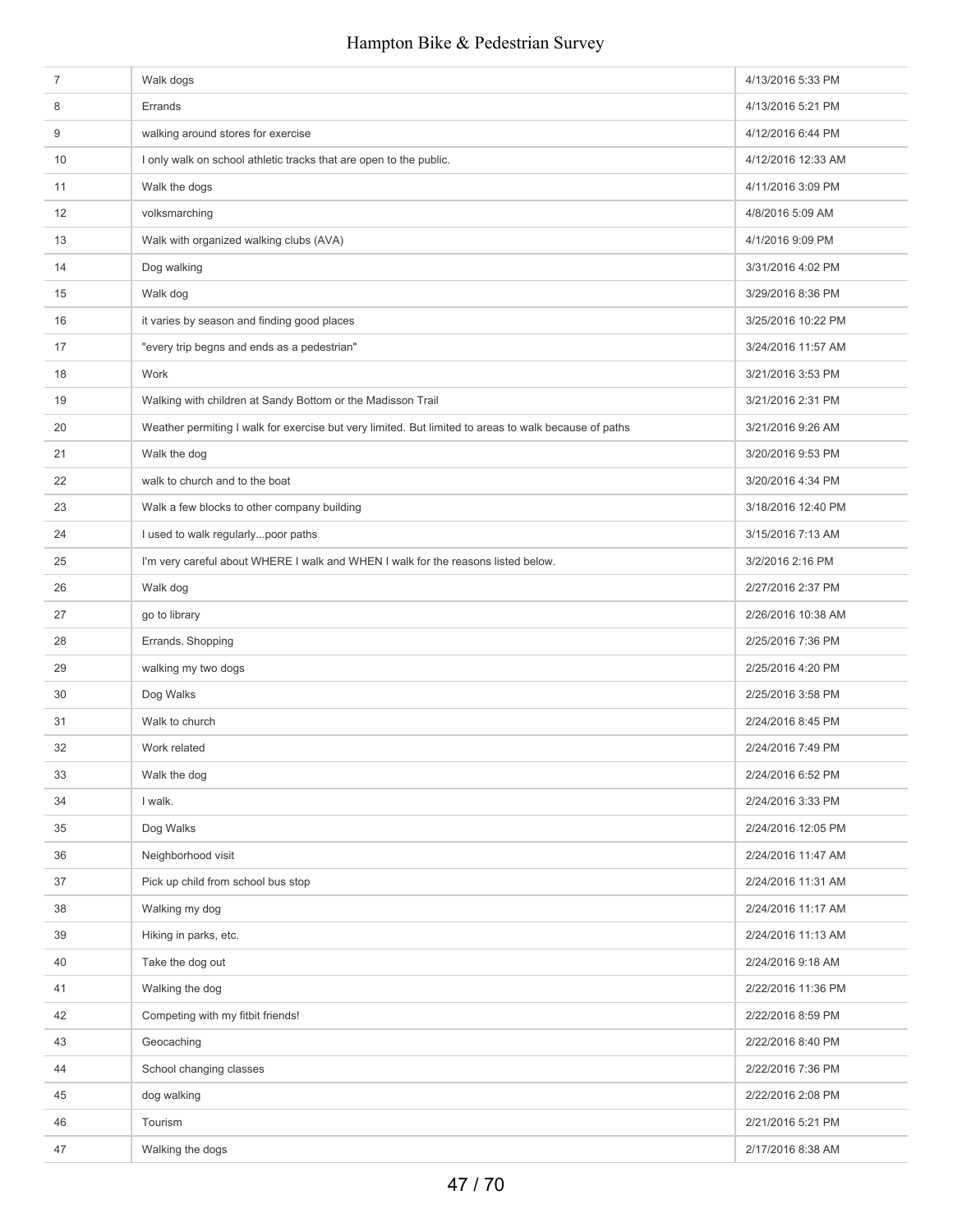| 48 | walk two dogs twice a day                                  | 2/17/2016 7:20 AM |
|----|------------------------------------------------------------|-------------------|
| 49 | Outings for my nanny work                                  | 2/16/2016 8:37 PM |
| 50 | I work out of town but walk daily when I'm in town at home | 2/16/2016 6:08 PM |
| 51 | walk or run 2-3 x per week                                 | 2/16/2016 2:46 PM |
| 52 | Walking dog                                                | 2/16/2016 2:35 PM |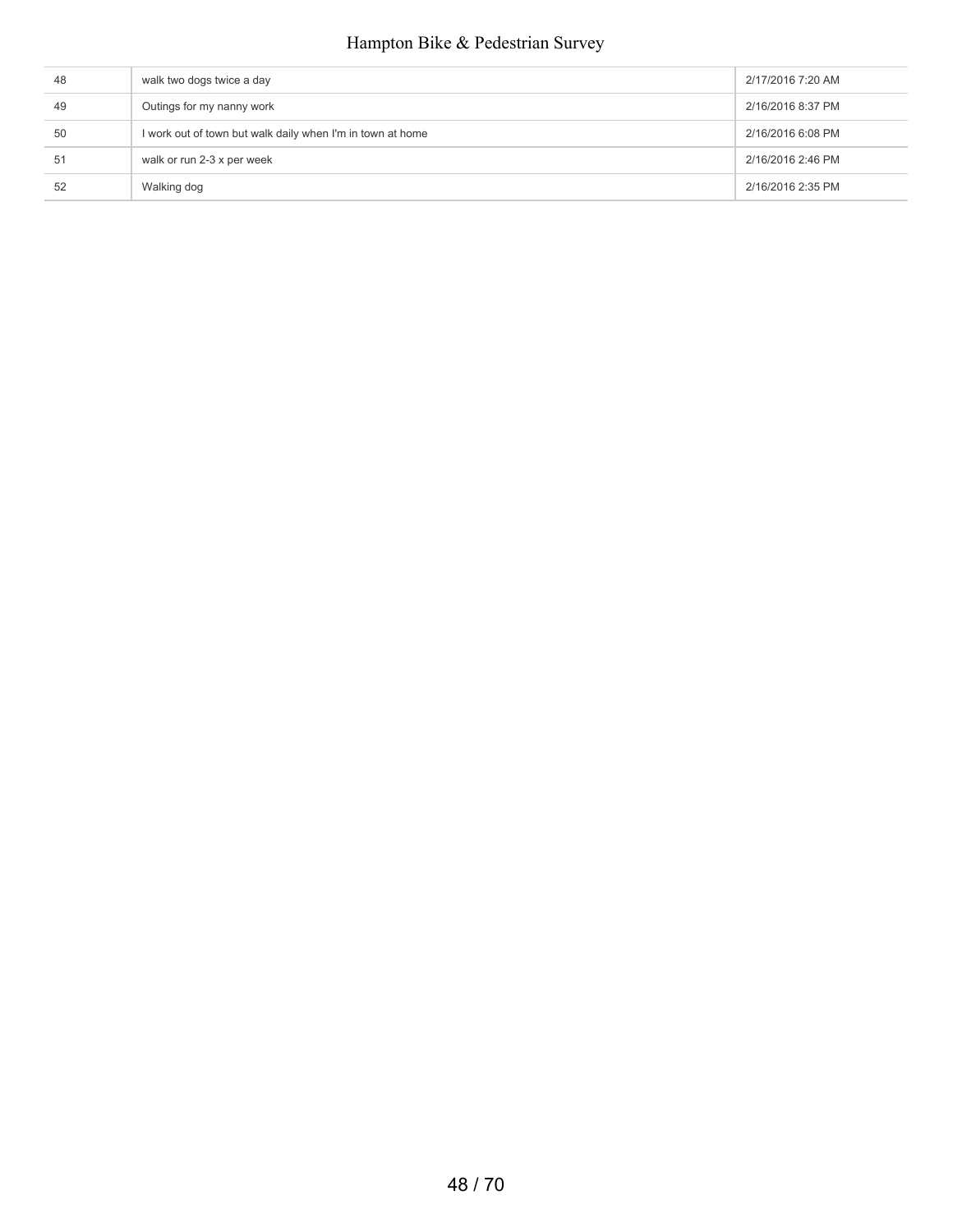

| <b>Answer Choices</b>                    | <b>Responses</b> |     |
|------------------------------------------|------------------|-----|
| Disability or health impairment          | 6.31%            | 35  |
| No time/Not interested                   | 10.27%           | 57  |
| No sidewalks/sidewalks in poor condition | 57.84%           | 321 |
| Unsafe intersections                     | 43.24%           | 240 |
| Automobile traffic & bad driver behavior | 47.39%           | 263 |
| Personal safety concerns                 | 51.89%           | 288 |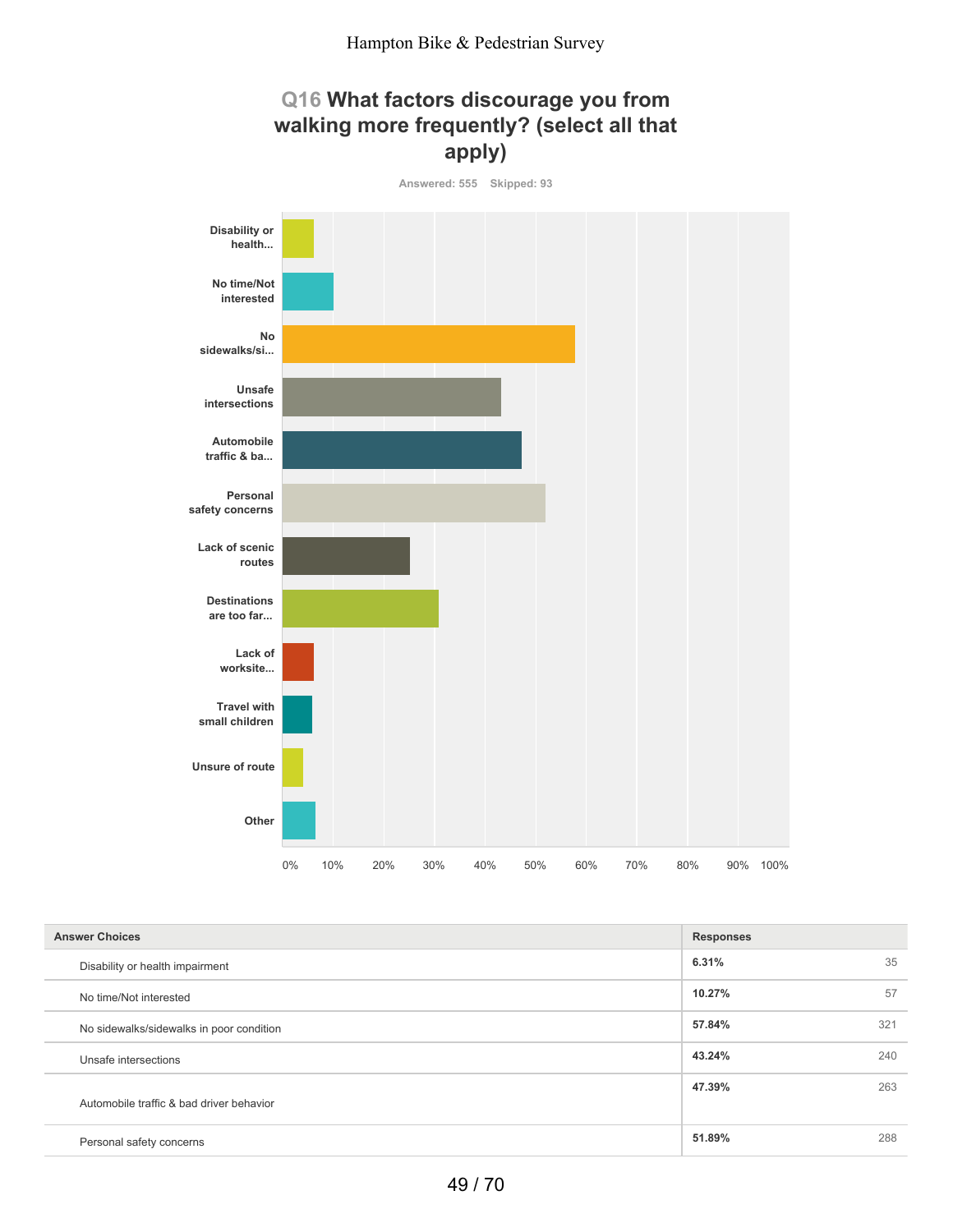| Lack of scenic routes                     | 25.23% | 140 |
|-------------------------------------------|--------|-----|
| Destinations are too far away             | 30.81% | 171 |
| Lack of worksite amenities (i.e. showers) | 6.31%  | 35  |
| Travel with small children                | 6.13%  | 34  |
| Unsure of route                           | 4.14%  | 23  |
| Other                                     | 6.67%  | 37  |
| <b>Total Respondents: 555</b>             |        |     |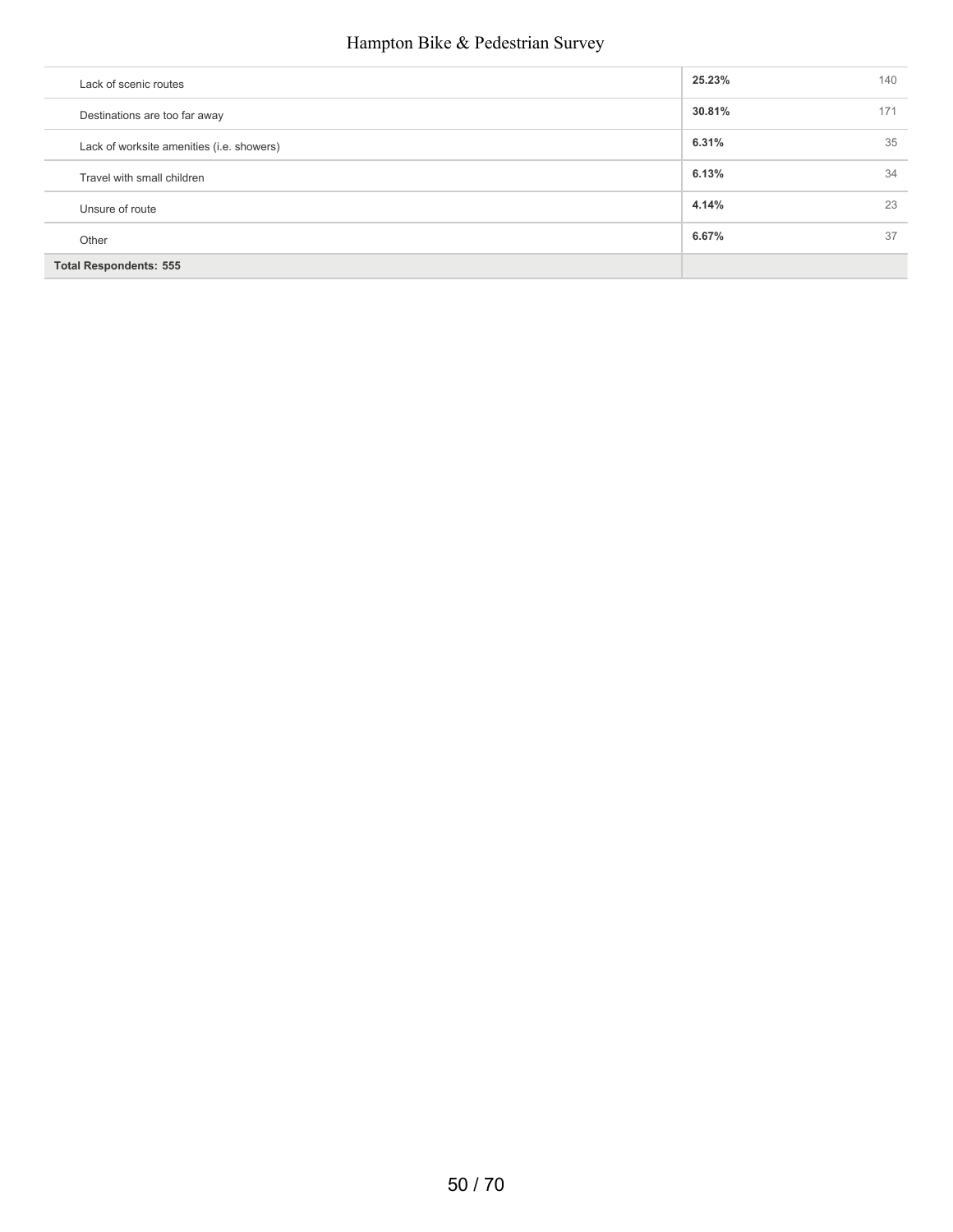## **Q17 How important is it to you to have safe and convenient bicycle and pedestrian facilities?**



|            | <b>Very Important</b> | (no label) | Somewhat Important | (no label) | <b>Not Important</b> | <b>Total</b> | <b>Weighted Average</b> |
|------------|-----------------------|------------|--------------------|------------|----------------------|--------------|-------------------------|
| (no label) | 71.71%                | 17.43%     | 8.06%              | 0.99%      | 1.81%                |              |                         |
|            | 436                   | 106        | 49                 |            |                      | 608          | 4.56                    |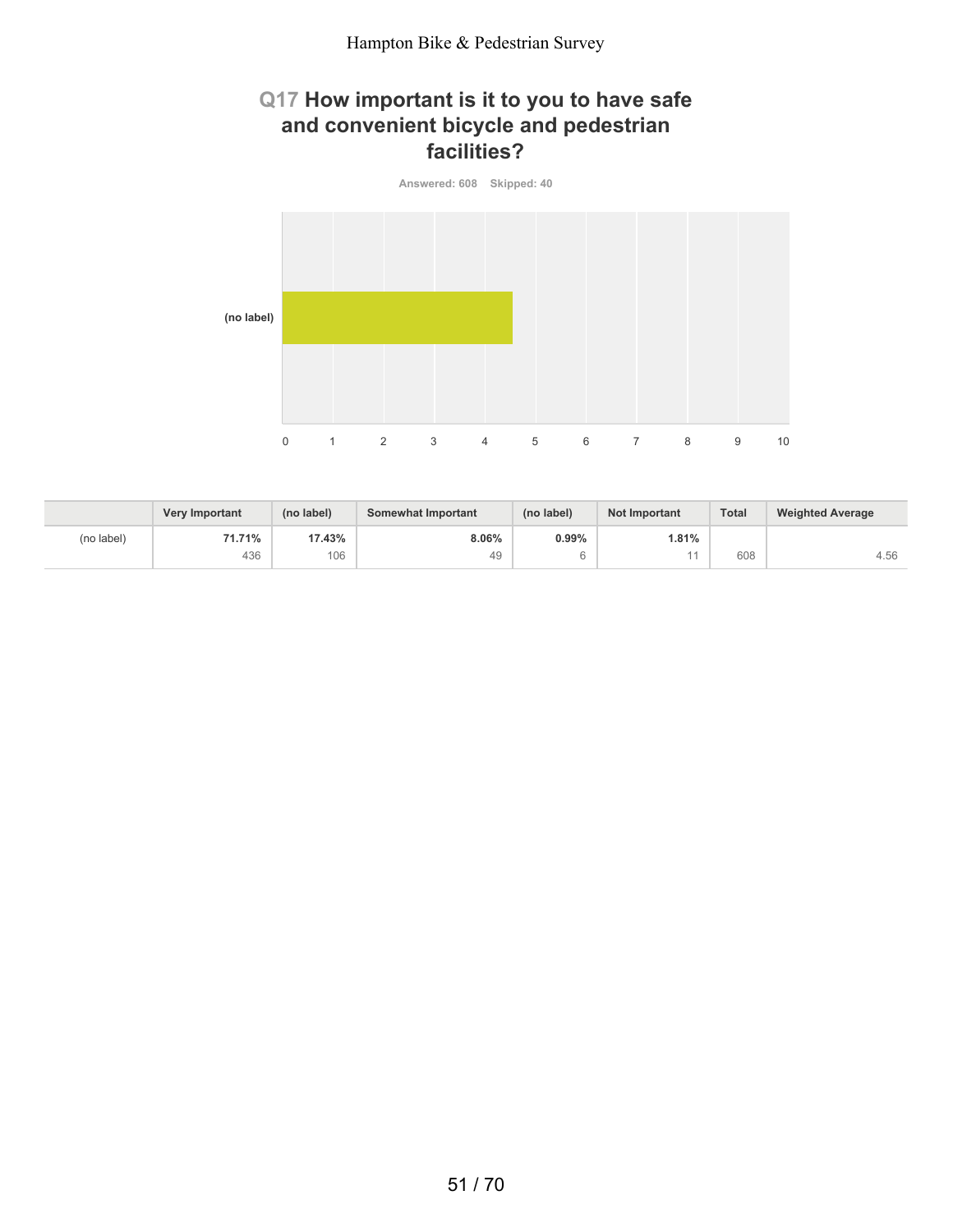# **Q18 If it were more safe and convenient, how likely would you be to bike or walk more frequently?**



|            | <b>Very Likely</b> | (no label) | <b>Somewhat Likely</b> | (no label) | <b>Not At All Likely</b> | <b>Total</b> | <b>Weighted Average</b> |
|------------|--------------------|------------|------------------------|------------|--------------------------|--------------|-------------------------|
| (no label) | 70.02%             | 15.16%     | 11.20%                 | 0.99%      | 2.64%                    |              |                         |
|            | 425                | 92         | 68                     |            | 16                       | 607          | 4.49                    |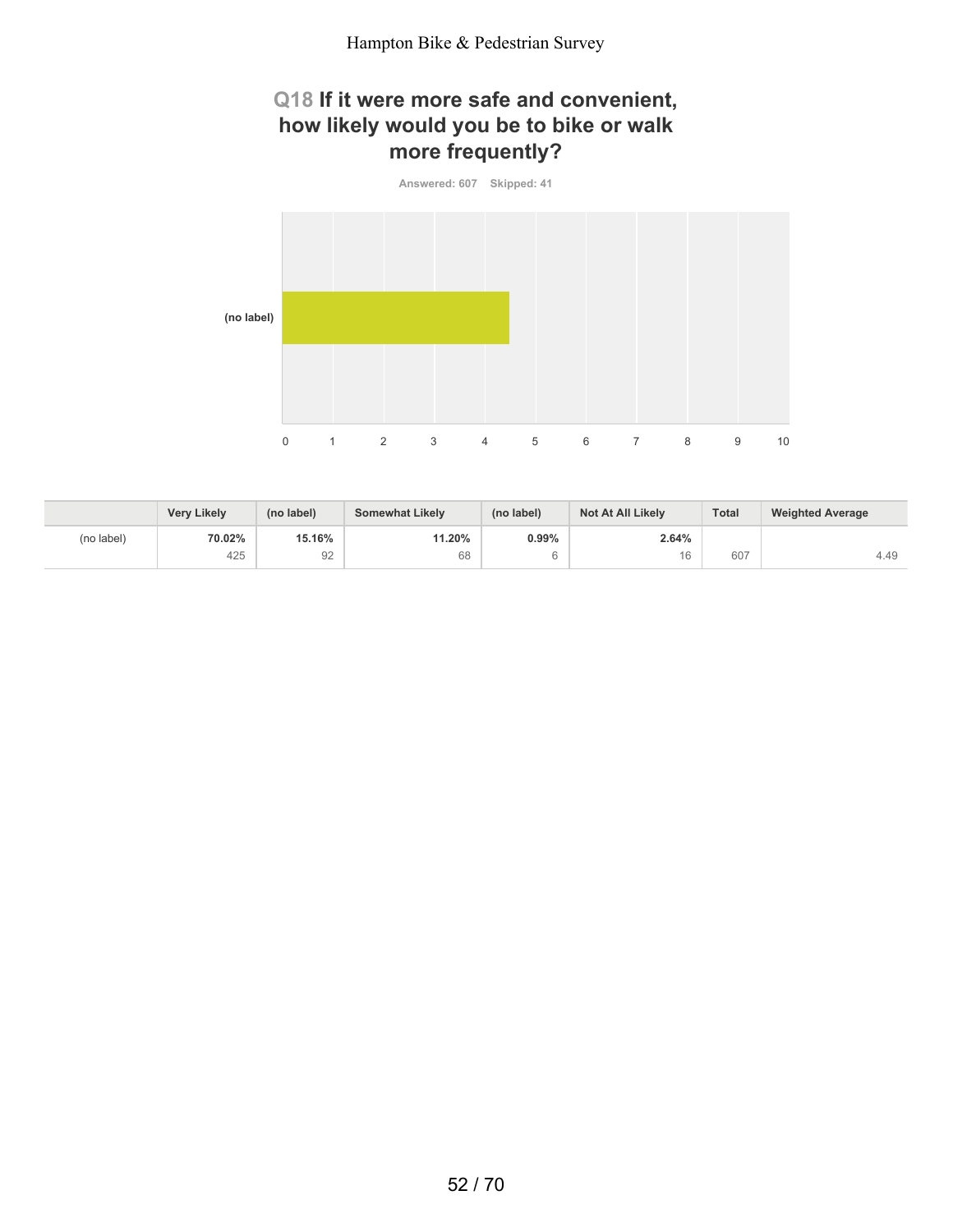### **Q19 Please select three improvements which you feel would be most supportive to improving bicycling and walking in the City of Hampton:**



<sup>53</sup> / 70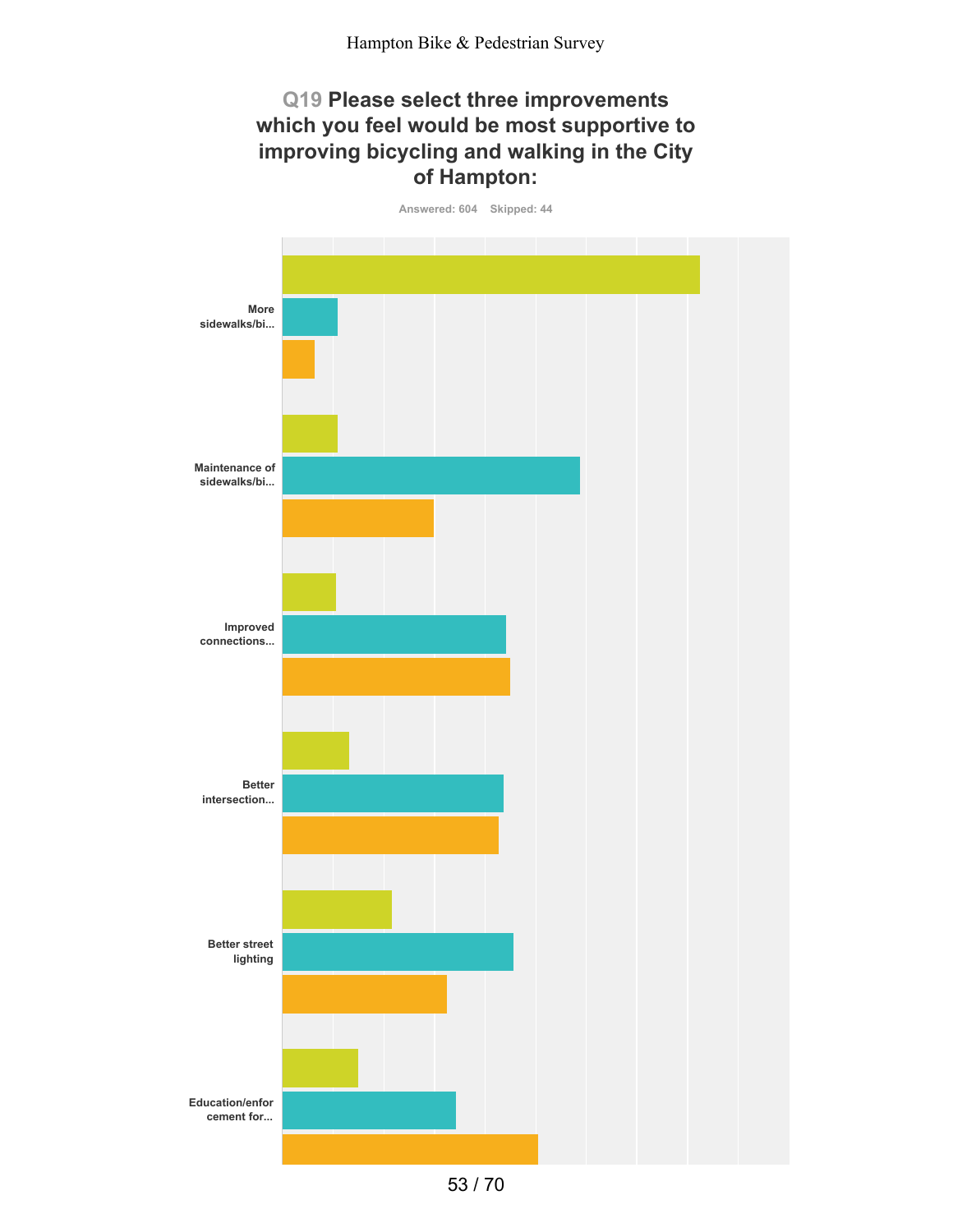Hampton Bike & Pedestrian Survey



| 11.01%<br>More sidewalks/bike lanes/greenways<br>82.46%<br>6.53%<br>442<br>59<br>35<br>536<br>Maintenance of sidewalks/bike lanes/greenways<br>11.07%<br>58.82%<br>30.10%<br>32<br>170<br>87<br>289<br>44.31%<br>Improved connections between sidewalks, bike lanes, and transit<br>10.59%<br>45.10%<br>27<br>113<br>115<br>255<br>Better intersections (pedestrian signals/crosswalks)<br>13.37%<br>43.85%<br>42.78%<br>25<br>82<br>187<br>80<br>Better street lighting<br>21.74%<br>45.65%<br>32.61%<br>92<br>42<br>20<br>30<br>34.48%<br>Education/enforcement for motorists, pedestrians, and bicyclists<br>14.94%<br>50.57% |
|----------------------------------------------------------------------------------------------------------------------------------------------------------------------------------------------------------------------------------------------------------------------------------------------------------------------------------------------------------------------------------------------------------------------------------------------------------------------------------------------------------------------------------------------------------------------------------------------------------------------------------|
|                                                                                                                                                                                                                                                                                                                                                                                                                                                                                                                                                                                                                                  |
|                                                                                                                                                                                                                                                                                                                                                                                                                                                                                                                                                                                                                                  |
|                                                                                                                                                                                                                                                                                                                                                                                                                                                                                                                                                                                                                                  |
|                                                                                                                                                                                                                                                                                                                                                                                                                                                                                                                                                                                                                                  |
|                                                                                                                                                                                                                                                                                                                                                                                                                                                                                                                                                                                                                                  |
|                                                                                                                                                                                                                                                                                                                                                                                                                                                                                                                                                                                                                                  |
|                                                                                                                                                                                                                                                                                                                                                                                                                                                                                                                                                                                                                                  |
|                                                                                                                                                                                                                                                                                                                                                                                                                                                                                                                                                                                                                                  |
|                                                                                                                                                                                                                                                                                                                                                                                                                                                                                                                                                                                                                                  |
|                                                                                                                                                                                                                                                                                                                                                                                                                                                                                                                                                                                                                                  |
|                                                                                                                                                                                                                                                                                                                                                                                                                                                                                                                                                                                                                                  |
| 26<br>60<br>174<br>88                                                                                                                                                                                                                                                                                                                                                                                                                                                                                                                                                                                                            |
| 8.00%<br>32.00%<br>Worksite amenities (showers, dressing rooms, etc.)<br>60.00%                                                                                                                                                                                                                                                                                                                                                                                                                                                                                                                                                  |
| 25<br>2<br>8<br>15                                                                                                                                                                                                                                                                                                                                                                                                                                                                                                                                                                                                               |
| 12.50%<br>23.21%<br>64.29%<br>Secure bicycle parking                                                                                                                                                                                                                                                                                                                                                                                                                                                                                                                                                                             |
| 112<br>14<br>72<br>26                                                                                                                                                                                                                                                                                                                                                                                                                                                                                                                                                                                                            |
| 26.67%<br>10.00%<br>63.33%<br>Bicycle route map                                                                                                                                                                                                                                                                                                                                                                                                                                                                                                                                                                                  |
| 90<br>9<br>24<br>57                                                                                                                                                                                                                                                                                                                                                                                                                                                                                                                                                                                                              |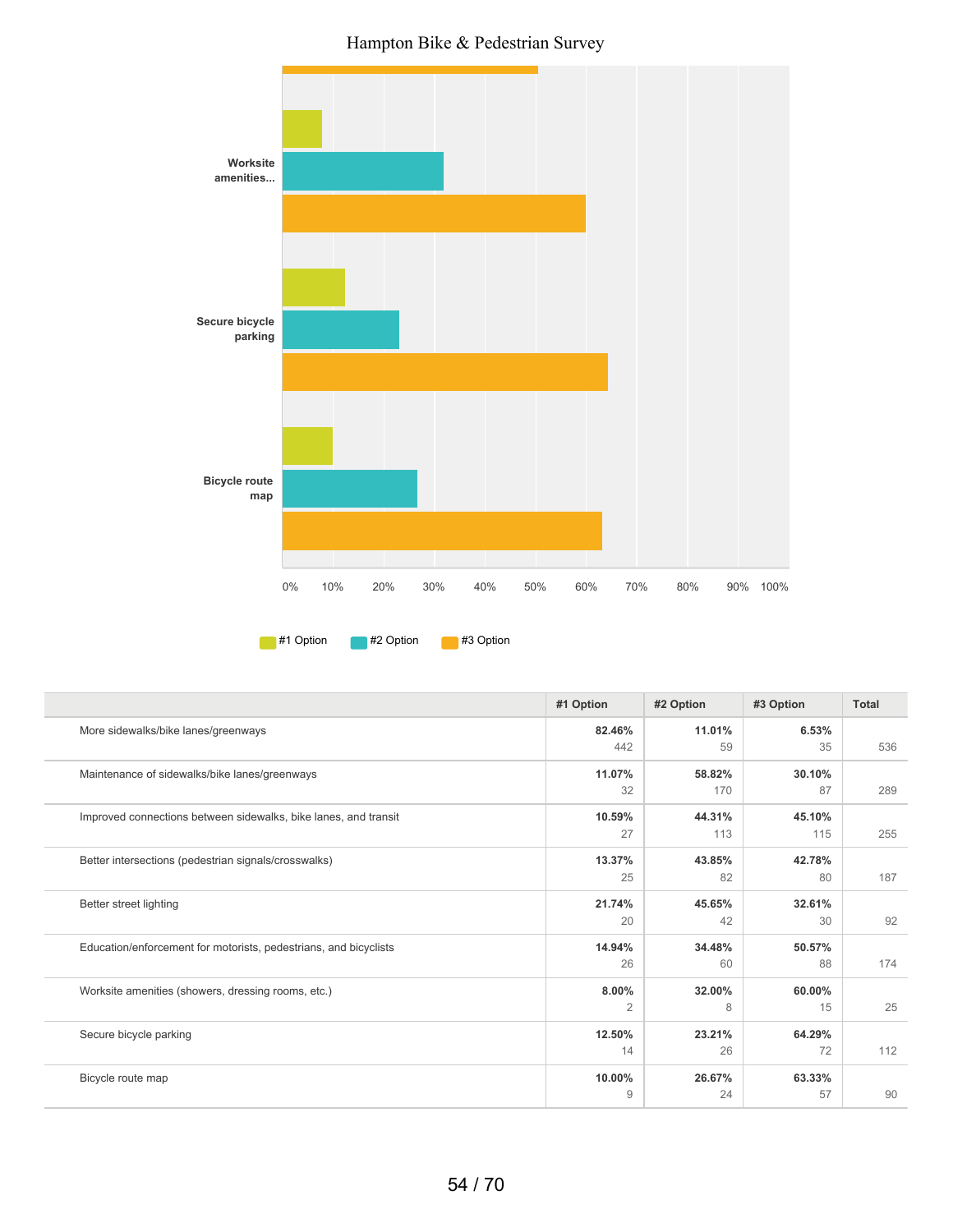# **Q20 Anything else we should know about biking and walking in the City of Hampton? Ideas? Words of wisdom?**

**Answered: 213 Skipped: 435**

| #              | <b>Responses</b>                                                                                                                                                                                                                                                                                                                                                                                                                                                                                                                                                                                                                                                                                                                                                                                                                                                                                                                                                                                                                                                                                                                                                                                                                                                                                                                                                                                                                                                                                                                                                                                                                                                   | <b>Date</b>        |
|----------------|--------------------------------------------------------------------------------------------------------------------------------------------------------------------------------------------------------------------------------------------------------------------------------------------------------------------------------------------------------------------------------------------------------------------------------------------------------------------------------------------------------------------------------------------------------------------------------------------------------------------------------------------------------------------------------------------------------------------------------------------------------------------------------------------------------------------------------------------------------------------------------------------------------------------------------------------------------------------------------------------------------------------------------------------------------------------------------------------------------------------------------------------------------------------------------------------------------------------------------------------------------------------------------------------------------------------------------------------------------------------------------------------------------------------------------------------------------------------------------------------------------------------------------------------------------------------------------------------------------------------------------------------------------------------|--------------------|
| -1             | It's just not safe enough in Hampton to get out of your car. Instead of building new crosswalks and bike paths, let's<br>stop catering to low/no income trash. Clean up our ghettos or our med/high income residents will continue to move out<br>and our city will be completely lost.                                                                                                                                                                                                                                                                                                                                                                                                                                                                                                                                                                                                                                                                                                                                                                                                                                                                                                                                                                                                                                                                                                                                                                                                                                                                                                                                                                            | 4/15/2016 11:27 AM |
| $\overline{2}$ | I bike from Buckroe Beach to Fort Monroe for exercise on a daily basis. Traveling down and back using Mallory Street<br>some drivers are distracted or have no idea what the laws are regarding bikes. I have kicked 2 cars in Phoebus<br>because the drivers either: 1) cant read the signs that say 'No Turn On Red' or 2) they feel that because I am on a<br>bike they can make their right turn on red and I have no right to ride a bike on roads. I have had one friend/coworker<br>killed on Mallory Street (John Little 4 years ago) because a person was distracted using their cell phone. Sometimes I<br>have had people pass by me so close that I can feel the exhaust fumes warm my leg, even though the law of<br>'personal' distance of 2 feet has been changed to 3 feet most drivers have no idea of the current laws in our state. My<br>bike is equipped with 2 flashing lights and I wear very bright clothing, but drivers still feel they own the road. I don't<br>know what bozo came up the idea of revamping Mallory Street in front of Farm Fresh, but now I feel I cannot bike thru<br>Phoebus because the road has been narrowed making it even worse for me to bike thru Phoebus. About the only time<br>I really feel safe is when I am on Fort Monroe (very few drivers and a seawall they cant drive on, plus the roads are a<br>little wider). The proposed change of creating a entrance fee to get onto Fort Monroe would even discourage me<br>further from riding on Fort Monroe. It was bad enough that I had to carry my drivers license to get onto Fort Monroe<br>years ago when the Army had already vacated the base. | 4/15/2016 10:01 AM |
| 3              | Find a way to connect Buckroe Beach with Fort Monroe via bike/walking path.                                                                                                                                                                                                                                                                                                                                                                                                                                                                                                                                                                                                                                                                                                                                                                                                                                                                                                                                                                                                                                                                                                                                                                                                                                                                                                                                                                                                                                                                                                                                                                                        | 4/15/2016 9:19 AM  |
| 4              | There are many routes from my house to many areas But I feel like im taking my chances just to get to city center<br>going down 79th/W. Weaver street or mercury. The buses drive so recklessly down W. Weaver and the only other<br>route is est mercury where I have to ride on the sidewalk Why not move the bus route to W. Mercury and create pull<br>off lanes for them?? There is no reason why there should be a bus route down 79th street. Its dangerous.                                                                                                                                                                                                                                                                                                                                                                                                                                                                                                                                                                                                                                                                                                                                                                                                                                                                                                                                                                                                                                                                                                                                                                                                | 4/15/2016 9:07 AM  |
| 5              | You mention sidewalks. I thought it was illegal to ride on the sidewalk. Has the city changed the laws? Please<br>respond.                                                                                                                                                                                                                                                                                                                                                                                                                                                                                                                                                                                                                                                                                                                                                                                                                                                                                                                                                                                                                                                                                                                                                                                                                                                                                                                                                                                                                                                                                                                                         | 4/14/2016 8:41 PM  |
| 6              | I would love more greenways and bike routes but recognize that they are expensive. I think that public service<br>messages, billboards and signs reminding people that bicycles belong on the road would be helpful. As a bike<br>commuter, I am often treated as a road obstruction that has no business being on the road. Public service messages<br>encouraging bicycle commuting would be helpful also.                                                                                                                                                                                                                                                                                                                                                                                                                                                                                                                                                                                                                                                                                                                                                                                                                                                                                                                                                                                                                                                                                                                                                                                                                                                       | 4/14/2016 7:18 PM  |
| $\overline{7}$ | Safety is my biggest concern. While biking I avoid main roads as much as possible, but then that leaves me<br>vulnerable. While walking I take the main roads but vehicle may jump the curb accidentally.                                                                                                                                                                                                                                                                                                                                                                                                                                                                                                                                                                                                                                                                                                                                                                                                                                                                                                                                                                                                                                                                                                                                                                                                                                                                                                                                                                                                                                                          | 4/14/2016 6:43 PM  |
| 8              | Distracted/aggressive drivers make cycling hazardous in areas without dedicated bike lanes.                                                                                                                                                                                                                                                                                                                                                                                                                                                                                                                                                                                                                                                                                                                                                                                                                                                                                                                                                                                                                                                                                                                                                                                                                                                                                                                                                                                                                                                                                                                                                                        | 4/14/2016 6:41 PM  |
| 9              | Make a path that's safe for all and is senic                                                                                                                                                                                                                                                                                                                                                                                                                                                                                                                                                                                                                                                                                                                                                                                                                                                                                                                                                                                                                                                                                                                                                                                                                                                                                                                                                                                                                                                                                                                                                                                                                       | 4/14/2016 6:31 PM  |
| 10             | Cyclist need long routes for exercise and training purposes. It would be great if the routes connected so I could go for<br>a 15 - 20 mile ride.                                                                                                                                                                                                                                                                                                                                                                                                                                                                                                                                                                                                                                                                                                                                                                                                                                                                                                                                                                                                                                                                                                                                                                                                                                                                                                                                                                                                                                                                                                                   | 4/14/2016 5:49 PM  |
| 11             | I use to bicycle commute the 20 miles from Yorktown to Hampton on back roads with moderate safety. I now work<br>much closer at Ft. Eustis but there is no safe route to bike nor walk. Too many roads don't have a shoulder nor safe<br>place to exit the road without ending up in a ditch or a tree.                                                                                                                                                                                                                                                                                                                                                                                                                                                                                                                                                                                                                                                                                                                                                                                                                                                                                                                                                                                                                                                                                                                                                                                                                                                                                                                                                            | 4/14/2016 3:32 PM  |
| 12             | I currently cannot see the different options that you speak of, it will not open up in my computer.                                                                                                                                                                                                                                                                                                                                                                                                                                                                                                                                                                                                                                                                                                                                                                                                                                                                                                                                                                                                                                                                                                                                                                                                                                                                                                                                                                                                                                                                                                                                                                | 4/14/2016 3:28 PM  |
| 13             | There is no sidewalk between Clemwood and King St on East little Back River                                                                                                                                                                                                                                                                                                                                                                                                                                                                                                                                                                                                                                                                                                                                                                                                                                                                                                                                                                                                                                                                                                                                                                                                                                                                                                                                                                                                                                                                                                                                                                                        | 4/14/2016 2:52 PM  |
| 14             | Encouraging biking and walking is great, but we must stress and promote safety. For example, pedestrians are getting<br>killed on Mercury near King Street. A fence is needed in the median to promote safe street crossing.                                                                                                                                                                                                                                                                                                                                                                                                                                                                                                                                                                                                                                                                                                                                                                                                                                                                                                                                                                                                                                                                                                                                                                                                                                                                                                                                                                                                                                       | 4/14/2016 2:21 PM  |
| 15             | Bike lanes that simply end with no escape are dangerous. Littleback river road off King Street has school children<br>walking on a dirt path and there is no shoulder at all for a bike. If you want to hear from cyclist about a bike route ask.<br>we know the routes in Hampton. One route is a 30 mile loop that takes all of the best of Hampton into play.                                                                                                                                                                                                                                                                                                                                                                                                                                                                                                                                                                                                                                                                                                                                                                                                                                                                                                                                                                                                                                                                                                                                                                                                                                                                                                   | 4/14/2016 2:08 PM  |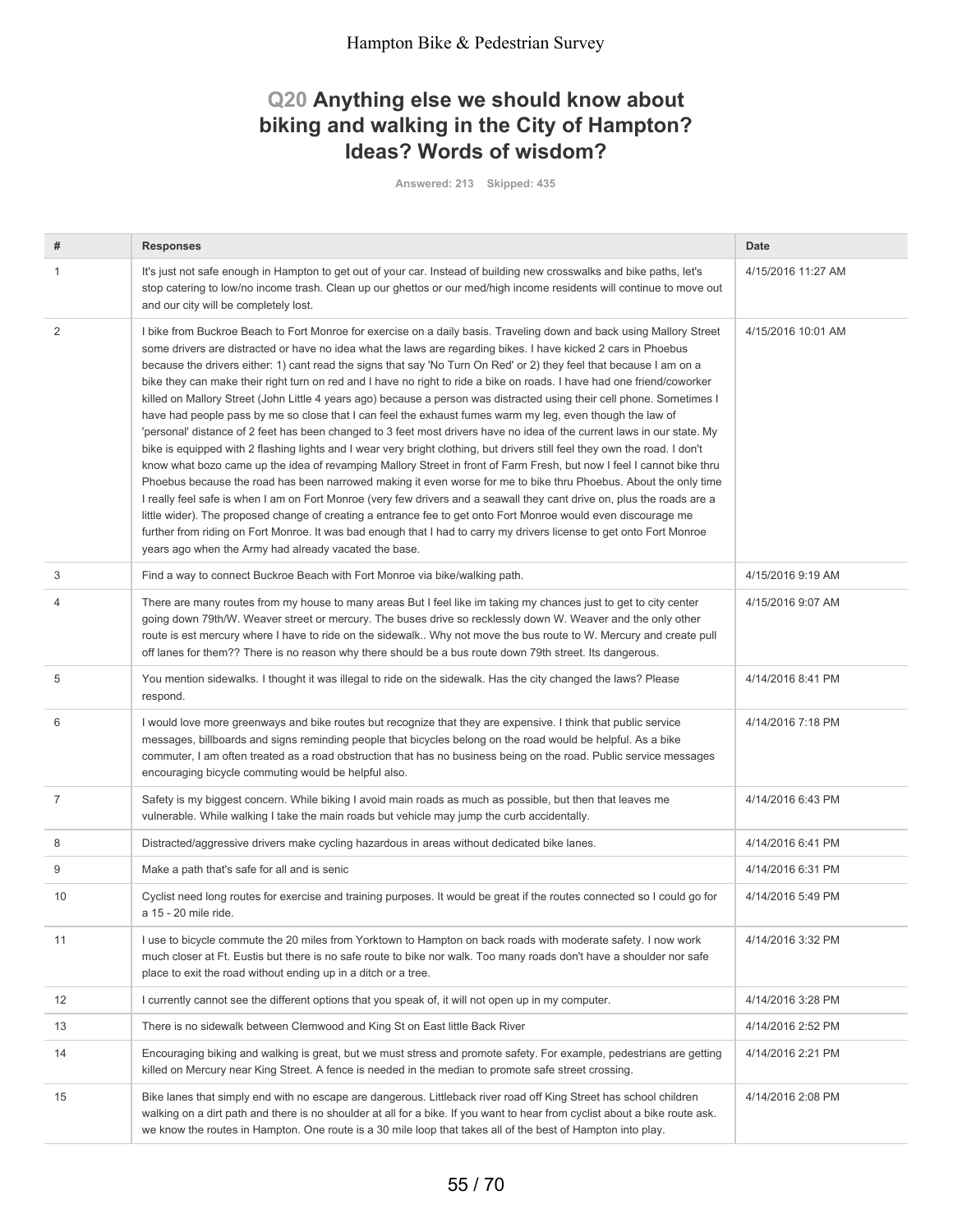| 16 | I am an active runner in the city. My primary concern is my personal safety. We need a more active and present police<br>presence.                                                                                                                                                                                                                                                                                                                                                                                                                                                                                                                                                                                                                        | 4/14/2016 2:05 PM  |
|----|-----------------------------------------------------------------------------------------------------------------------------------------------------------------------------------------------------------------------------------------------------------------------------------------------------------------------------------------------------------------------------------------------------------------------------------------------------------------------------------------------------------------------------------------------------------------------------------------------------------------------------------------------------------------------------------------------------------------------------------------------------------|--------------------|
| 17 | WHEN ONE HAS THE OPPORTUNITY, ONE SHOULD BE ABLE TO BIKE OVERNIGHT JUST LIKE THOSE WHO<br>HAVE TO DRIVE OVERNIGHT.                                                                                                                                                                                                                                                                                                                                                                                                                                                                                                                                                                                                                                        | 4/14/2016 2:04 PM  |
| 18 | I live within biking distance of my office in Downtown, but do not feel that it is safe to ride to work do to lack of bike<br>paths and safety.                                                                                                                                                                                                                                                                                                                                                                                                                                                                                                                                                                                                           | 4/14/2016 2:02 PM  |
| 19 | There are very few bike lanes/sidewalks where people can ride. I would ride to Food Lion and Vancostas on<br>Kecoughtan, but the lack of bike lanes makes this too scary.                                                                                                                                                                                                                                                                                                                                                                                                                                                                                                                                                                                 | 4/14/2016 8:43 AM  |
| 20 | Fox Hill Rd. has long stretches where there is no sidewalk. I'd walk a lot more, and have more variety of ropes to walk,<br>if it did have sidewalks.                                                                                                                                                                                                                                                                                                                                                                                                                                                                                                                                                                                                     | 4/14/2016 7:03 AM  |
| 21 | There are nationally recognized bicycle rides the go through Hampton annually. It would be great if a safe bicycle<br>route to HRBT or MMBT was available that goes through Hampton and NN, and connects with the Virginia Capital<br>Trail in Jamestown.                                                                                                                                                                                                                                                                                                                                                                                                                                                                                                 | 4/14/2016 6:50 AM  |
| 22 | Put bike lanes everywhere.                                                                                                                                                                                                                                                                                                                                                                                                                                                                                                                                                                                                                                                                                                                                | 4/13/2016 10:12 PM |
| 23 | Biking/walking path around the water somewhere around Downtown Hampton/Phoebus would be nice                                                                                                                                                                                                                                                                                                                                                                                                                                                                                                                                                                                                                                                              | 4/13/2016 7:52 PM  |
| 24 | A few other things that would help. Cleanup of road shoulder areas and intersections. For instance a little past the Big<br>Bethel and HRCP intersection heading toward Armistead there is tons of gravel on the shoulder and in the<br>intersection. It makes it unsafe. The other is that many stop lights do not change for bicycles and I haven't found a way<br>to report those that don't. Bike lanes would help immensely. If you look at a high school there are very few bikes. A big<br>reason is parents don't want their kids to bike on a road with no shoulder. Most of the roads going to schools do not<br>have a shoulder/lane to ride on. If more kids rode there would be less need for as many buss's and kids would be<br>healthier. | 4/13/2016 3:11 PM  |
| 25 | Love biking, hate navigating traffic. Used to bike to work when I worked at Fort Monroe; now I work in Chesapeake.<br>Would bike for exercise more often if traffic didn't make it so dangerous. As for walking, even just for exercise, it just<br>takes so long to log miles or to get anywhere. But I still walk to nearby places to do errands, etc. I'm lucky to live very<br>near a couple of shopping centers.                                                                                                                                                                                                                                                                                                                                     | 4/13/2016 8:53 AM  |
| 26 | I work at Langley AFB. I would bike more of the sidewalk/ biking lane was finished on N King St. Would also like to<br>see sidewalk on Mercury Blvd from Andrews to King St.                                                                                                                                                                                                                                                                                                                                                                                                                                                                                                                                                                              | 4/13/2016 7:14 AM  |
| 27 | I would bike more to and from if I felt safe to do so. With not enough sidewalks or bike lanes, you don't feel very safe<br>biking with your children around town. I feel in bigger city's that do have better options for increased walkways/ bike<br>routes- is very popular with the younger generations! It could be a huge benefit to Hampton to invest in this in many<br>ways.                                                                                                                                                                                                                                                                                                                                                                     | 4/12/2016 9:22 PM  |
| 28 | have people keep their dogs on a leash.                                                                                                                                                                                                                                                                                                                                                                                                                                                                                                                                                                                                                                                                                                                   | 4/12/2016 6:46 PM  |
| 29 | Rules of the road for bicyclists. They break them quite often and endanger themselves and drivers.                                                                                                                                                                                                                                                                                                                                                                                                                                                                                                                                                                                                                                                        | 4/12/2016 11:02 AM |
| 30 | I don't believe Hampton should be paying this much \$\$ for bikepaths. They will probably be used as much as the park<br>underneath the Interstate on Pembroke Ave.                                                                                                                                                                                                                                                                                                                                                                                                                                                                                                                                                                                       | 4/12/2016 9:20 AM  |
| 31 | Bicycle lanes and sidewalks has been a problem for years. The City's population has risen for the past 100 years,<br>therefore vehicle, bicycle and foot traffic has increased which in turn increases the potential for accidents.                                                                                                                                                                                                                                                                                                                                                                                                                                                                                                                       | 4/12/2016 8:19 AM  |
| 32 | No thank you.                                                                                                                                                                                                                                                                                                                                                                                                                                                                                                                                                                                                                                                                                                                                             | 4/12/2016 12:36 AM |
| 33 | Hampton Roads is fraught with barriers to non-motor transportation, both natural and man-made. The area could be<br>made more bikeable by connecting neighborhoods with more secondary roads and paths, including bridges for biking<br>and walking over water and highways. My preferred bike routes are off of the main automobile thoroughfares, if only<br>there were available paths.                                                                                                                                                                                                                                                                                                                                                                | 4/11/2016 11:17 PM |
| 34 | Promote cycling clubs and organized rides/routes                                                                                                                                                                                                                                                                                                                                                                                                                                                                                                                                                                                                                                                                                                          | 4/11/2016 10:53 PM |
| 35 | Can crossing guards be used during weekends and holidays to work heavy traffic zones and crossing areas                                                                                                                                                                                                                                                                                                                                                                                                                                                                                                                                                                                                                                                   | 4/11/2016 6:45 PM  |
| 36 | We are famous for our waterways, yet it is very difficult to bike or walk along the rivers. LaSalle Avenue is frequently<br>walked but there is no path - just a groove in the dirt next to the beautiful waterway. Mercury Blvd is not walkable by<br>Wendy's and traffic is too dangerous at the ramps from LaSalle which isolates the neighborhoods from businesses<br>and scenic areas. Air Power Park is beautiful but not connected to anything. It would be lovely to walk along the Back<br>River.                                                                                                                                                                                                                                                | 4/11/2016 5:06 PM  |
| 37 | Drivers are not very polite to bikers or runners!                                                                                                                                                                                                                                                                                                                                                                                                                                                                                                                                                                                                                                                                                                         | 4/11/2016 4:49 PM  |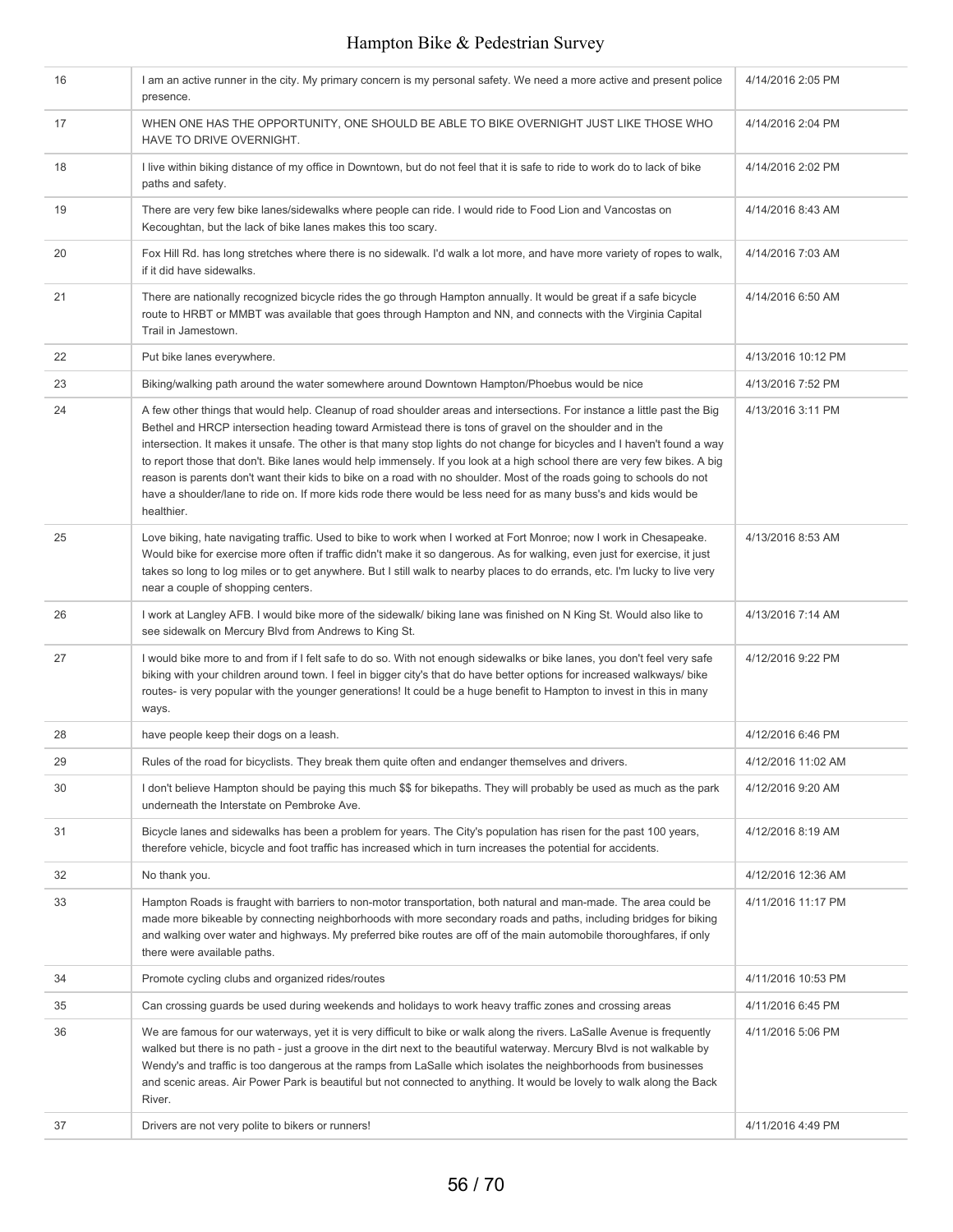| 38 | Put bike trail on the inside of sidewalks to create a barrier between biker and cars                                                                                                                                                                                                                                                                                                                                                                                                                                                                                                                                                                                                                                                                                                                                                              | 4/11/2016 4:32 PM  |
|----|---------------------------------------------------------------------------------------------------------------------------------------------------------------------------------------------------------------------------------------------------------------------------------------------------------------------------------------------------------------------------------------------------------------------------------------------------------------------------------------------------------------------------------------------------------------------------------------------------------------------------------------------------------------------------------------------------------------------------------------------------------------------------------------------------------------------------------------------------|--------------------|
| 39 | Sidewalks being block by cars, trees,                                                                                                                                                                                                                                                                                                                                                                                                                                                                                                                                                                                                                                                                                                                                                                                                             | 4/11/2016 4:28 PM  |
| 40 | A number of sidewalks just end in the middle of blocks and many streets don't have sidewalks thus forcing pedestrians<br>into the roadway, like at Powhatan and Shell intersection.                                                                                                                                                                                                                                                                                                                                                                                                                                                                                                                                                                                                                                                               | 4/11/2016 4:06 PM  |
| 41 | if you have a bike lane it should not also be an on street parking lane                                                                                                                                                                                                                                                                                                                                                                                                                                                                                                                                                                                                                                                                                                                                                                           | 4/11/2016 3:58 PM  |
| 42 | The are some heavily walked streets in Hampton with no sidewalks. Just look for the dirt paths along busy arterial<br>streets! This is bad for many who have no other transportation.                                                                                                                                                                                                                                                                                                                                                                                                                                                                                                                                                                                                                                                             | 4/11/2016 3:12 PM  |
| 43 | Would be a nice amenity if affordable.                                                                                                                                                                                                                                                                                                                                                                                                                                                                                                                                                                                                                                                                                                                                                                                                            | 4/11/2016 2:29 PM  |
| 44 | Thanks for the beautiful new two lane street with a bike path. However, you stopped short of getting me to anywhere.<br>The bike path just stopsshort of getting me to Langley AFB or NASA.                                                                                                                                                                                                                                                                                                                                                                                                                                                                                                                                                                                                                                                       | 4/11/2016 2:23 PM  |
| 45 | New biking lanes should be plan in concert with the Bus Rapid Transit, so we can have dedicated routes that avoid<br>major traffic and intersections area.                                                                                                                                                                                                                                                                                                                                                                                                                                                                                                                                                                                                                                                                                        | 4/4/2016 3:43 PM   |
| 46 | Build it and they will come                                                                                                                                                                                                                                                                                                                                                                                                                                                                                                                                                                                                                                                                                                                                                                                                                       | 4/2/2016 7:26 PM   |
| 47 | We have such great areas then you have to walk/ bike through scary pockets very quickly and (as a female) risk<br>getting harassed. But then you're in an awesome spot like fort Monroe or downtown quern street or buckroe and you<br>think it was probably worth it.                                                                                                                                                                                                                                                                                                                                                                                                                                                                                                                                                                            | 4/2/2016 12:13 PM  |
| 48 | I live downtown and would love to bike to Buckroe, but there is no safe path. I think getting to the waterfront by bike<br>should be a priority. Having access to water is one of Hampton's best features.                                                                                                                                                                                                                                                                                                                                                                                                                                                                                                                                                                                                                                        | 4/1/2016 10:10 AM  |
| 49 | Lack of sidewalks results in walking in road or not walking in that neighborhood. Sidewalks need to be maintained!<br>Old and poorly maintained sidewalks are leading cause of walkers tripping or falling while walking. City needs to<br>establish natural walking trails which do not utilize sidewalks or roads.                                                                                                                                                                                                                                                                                                                                                                                                                                                                                                                              | 3/31/2016 8:44 AM  |
| 50 | I see people jaywalking all the time across busy streets like Mercury & fox hill I'm concerned. Often it is at night.                                                                                                                                                                                                                                                                                                                                                                                                                                                                                                                                                                                                                                                                                                                             | 3/25/2016 6:12 PM  |
| 51 | Personal safety is a large reason why I do not walk or ride my bike to more destinations. I love my city and would love<br>for improved bicycle and pedestrian passageways. I love going to Peninsula Town Center and Fort Monroe from my<br>home in Wythe and being able to bike there would be fantastic!                                                                                                                                                                                                                                                                                                                                                                                                                                                                                                                                       | 3/24/2016 8:30 PM  |
| 52 | Bikers should pay fees.                                                                                                                                                                                                                                                                                                                                                                                                                                                                                                                                                                                                                                                                                                                                                                                                                           | 3/22/2016 7:46 PM  |
| 53 | Need sidewalks in the outer parts of the city.                                                                                                                                                                                                                                                                                                                                                                                                                                                                                                                                                                                                                                                                                                                                                                                                    | 3/22/2016 8:35 AM  |
| 54 | Please consider walking areas that currently do not have sidewalks. Please consider adding a sidewalk on King Street<br>in between Rip Rap Road and E. Pembroke Avenue. One side of the street has none and pedestrians have to ent er<br>into the road because of trees and brush blocking dirt walking trails. Also, please consider adding sidewalk areas on<br>Fox Hill Road from Longbridge Lane up to Barron Elementary School. This is a well walked and biked area and there<br>is only a dirt path there as well. Finally, the City needs to come up with a plan to allow for a walking area on W.<br>Mercury Blvd in between King Street up to Seldondale Drive. There have been fatalities and pedestrian accidents<br>increasing in this area as pedestrians try to cross from Doolittle Road over to Langley Square shopping center. | 3/21/2016 2:38 PM  |
| 55 | We have a beautiful city to view walking and biking. Lets give our citizens the opportunity to view this beauty and be<br>healthier by walking and biking.                                                                                                                                                                                                                                                                                                                                                                                                                                                                                                                                                                                                                                                                                        | 3/21/2016 9:29 AM  |
| 56 | Although I live in a low middle class neighborhood with multiple dogs, I have not had aproblem walking in my<br>neighborhood, and going to other neighborhoods that more picturesque. Any new bike/walking trails should include a<br>wide trail for dogs to peake my interest lna newly developed trail that is proposed and I believe has been initiated.                                                                                                                                                                                                                                                                                                                                                                                                                                                                                       | 3/20/2016 10:00 PM |
| 57 | Keep people from driving in the bike/walking lanes.                                                                                                                                                                                                                                                                                                                                                                                                                                                                                                                                                                                                                                                                                                                                                                                               | 3/20/2016 4:35 PM  |
| 58 | It would be so great to make Hampton more bike/walking friendly. Getting from neighborhoods to destinations (PTC,<br>downtown Hampton) difficult - run out of sidewalk. Existing bike routes hard to find on Hampton website. Great<br>opportunity to make Hampton greener - and more attractive to potential residents.                                                                                                                                                                                                                                                                                                                                                                                                                                                                                                                          | 3/19/2016 9:02 AM  |
| 59 | This is what we need but please for disabled people make the path or trails handicapped acceptable.                                                                                                                                                                                                                                                                                                                                                                                                                                                                                                                                                                                                                                                                                                                                               | 3/18/2016 7:58 PM  |
| 60 | Drivers try to drive down the bike lane on Settler's Landing Rd. Backups on Settler's due to I64 backups are as<br>continual as the lack of anyone doing 25mph which is the posted speed limit. The drivers in this area are crazy<br>dangerous!                                                                                                                                                                                                                                                                                                                                                                                                                                                                                                                                                                                                  | 3/18/2016 5:29 PM  |
| 61 | bike parking is usually the biggest headache. and I don't like riding on busy streets.                                                                                                                                                                                                                                                                                                                                                                                                                                                                                                                                                                                                                                                                                                                                                            | 3/18/2016 2:01 PM  |
| 62 | I am glad to see we are moving in this direction in Hampton. I feel it is much needed to make us a more livable city.                                                                                                                                                                                                                                                                                                                                                                                                                                                                                                                                                                                                                                                                                                                             | 3/18/2016 1:00 PM  |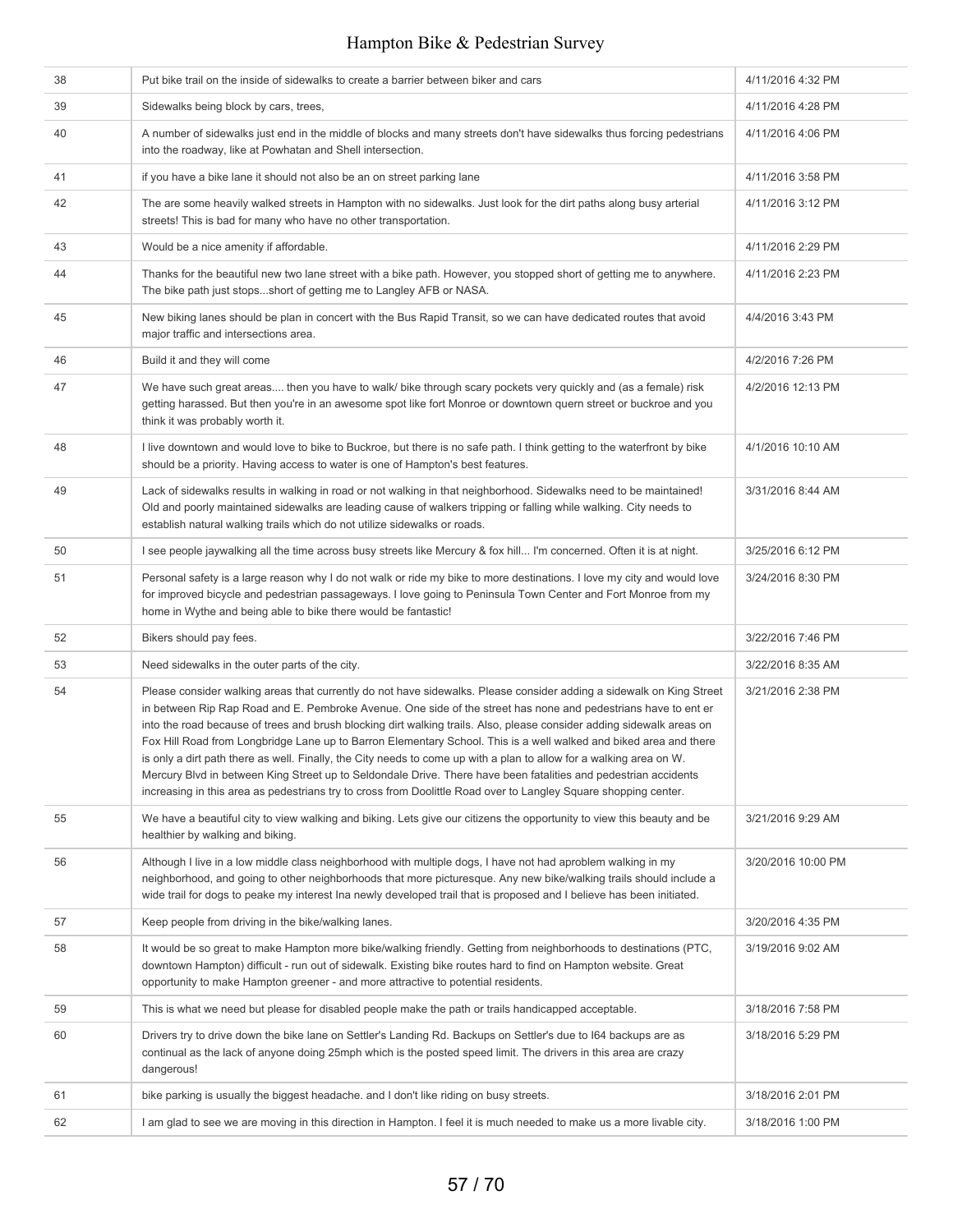| 63 | There needs to be sidewalks between Armistead and powerplant on Murcury blvd. It is unsafe and dangerous walking<br>in that area. It is the center of commerce but poorly acceessed by pedestrian/cycles.                                                                                                                                                                                                                                                                                                                                                                                                                                                                                                                                                                                                                                                                                                                                                                                                                                                                                                                                                                                                                                                                                                                                                                                                                                                                                                                                                                                                                                                                                                                                                                                                                                                                                                                                                                                                                                                                                                          | 3/18/2016 12:26 PM |
|----|--------------------------------------------------------------------------------------------------------------------------------------------------------------------------------------------------------------------------------------------------------------------------------------------------------------------------------------------------------------------------------------------------------------------------------------------------------------------------------------------------------------------------------------------------------------------------------------------------------------------------------------------------------------------------------------------------------------------------------------------------------------------------------------------------------------------------------------------------------------------------------------------------------------------------------------------------------------------------------------------------------------------------------------------------------------------------------------------------------------------------------------------------------------------------------------------------------------------------------------------------------------------------------------------------------------------------------------------------------------------------------------------------------------------------------------------------------------------------------------------------------------------------------------------------------------------------------------------------------------------------------------------------------------------------------------------------------------------------------------------------------------------------------------------------------------------------------------------------------------------------------------------------------------------------------------------------------------------------------------------------------------------------------------------------------------------------------------------------------------------|--------------------|
| 64 | There are many of us that are really runners but this was not included in the survey-I actually run more than walk or<br>bike. The sidewalks are terrible.                                                                                                                                                                                                                                                                                                                                                                                                                                                                                                                                                                                                                                                                                                                                                                                                                                                                                                                                                                                                                                                                                                                                                                                                                                                                                                                                                                                                                                                                                                                                                                                                                                                                                                                                                                                                                                                                                                                                                         | 3/18/2016 11:13 AM |
| 65 | Rental or loan of SMART bikes would get visitors out and about exploring and enjoying Hampton                                                                                                                                                                                                                                                                                                                                                                                                                                                                                                                                                                                                                                                                                                                                                                                                                                                                                                                                                                                                                                                                                                                                                                                                                                                                                                                                                                                                                                                                                                                                                                                                                                                                                                                                                                                                                                                                                                                                                                                                                      | 3/18/2016 10:33 AM |
| 66 | I would like to see a bicycle/walking path along Mercury Blvd that would lead to PTC and other areas where new<br>shopping areas are coming. It would also be nice to have a path leading to a park like Sandy Bottom Nature Park. The<br>one that was projected from the H2O Townhomes was a great idea and I looked forward to it, but it never resulted.<br>What happened?                                                                                                                                                                                                                                                                                                                                                                                                                                                                                                                                                                                                                                                                                                                                                                                                                                                                                                                                                                                                                                                                                                                                                                                                                                                                                                                                                                                                                                                                                                                                                                                                                                                                                                                                      | 3/18/2016 7:56 AM  |
| 67 | Walking just improved with the recent installation of a sidewalk on Apollo Drive at the back corner of the Willow Oaks<br>Shopping center! This is a spot where the sidewalk was everywhere except here.                                                                                                                                                                                                                                                                                                                                                                                                                                                                                                                                                                                                                                                                                                                                                                                                                                                                                                                                                                                                                                                                                                                                                                                                                                                                                                                                                                                                                                                                                                                                                                                                                                                                                                                                                                                                                                                                                                           | 3/17/2016 10:20 PM |
| 68 | The drivers here are homicidal. I have had two drivers try to overtake me while I was turning left in the last two weeks.<br>The city should reduce speed on Saunders while the construction is ongoing and do some traffic enforcement there<br>before someone gets killed.                                                                                                                                                                                                                                                                                                                                                                                                                                                                                                                                                                                                                                                                                                                                                                                                                                                                                                                                                                                                                                                                                                                                                                                                                                                                                                                                                                                                                                                                                                                                                                                                                                                                                                                                                                                                                                       | 3/17/2016 8:32 PM  |
| 69 | If we had attractive designated biking and walking paths/routes in Hampton it would promote tourism and be an<br>amenity for the people who live here.                                                                                                                                                                                                                                                                                                                                                                                                                                                                                                                                                                                                                                                                                                                                                                                                                                                                                                                                                                                                                                                                                                                                                                                                                                                                                                                                                                                                                                                                                                                                                                                                                                                                                                                                                                                                                                                                                                                                                             | 3/17/2016 5:21 PM  |
| 70 | Hampton is not a pedestrian friendly City. There should be signs at the middle of the interestion that says stopfor<br>pedestrians.                                                                                                                                                                                                                                                                                                                                                                                                                                                                                                                                                                                                                                                                                                                                                                                                                                                                                                                                                                                                                                                                                                                                                                                                                                                                                                                                                                                                                                                                                                                                                                                                                                                                                                                                                                                                                                                                                                                                                                                | 3/17/2016 4:30 PM  |
| 71 | This is a real estate enhancer and better future for our kids. Please don't give up on this.                                                                                                                                                                                                                                                                                                                                                                                                                                                                                                                                                                                                                                                                                                                                                                                                                                                                                                                                                                                                                                                                                                                                                                                                                                                                                                                                                                                                                                                                                                                                                                                                                                                                                                                                                                                                                                                                                                                                                                                                                       | 3/16/2016 6:59 PM  |
| 72 | Create the paths. Bike paths from North on Macgruder Blvd to Butler Farm Road and Thomas Nelson Community<br>College would be most appealing for me. Other areas helpful too, Buckroe area would be my second priority. Being<br>able to rollerblade on the paths would be a desired option.                                                                                                                                                                                                                                                                                                                                                                                                                                                                                                                                                                                                                                                                                                                                                                                                                                                                                                                                                                                                                                                                                                                                                                                                                                                                                                                                                                                                                                                                                                                                                                                                                                                                                                                                                                                                                       | 3/16/2016 2:13 PM  |
| 73 | I would love to see a bike route connecting Buckroe Park to Fort Monroe.                                                                                                                                                                                                                                                                                                                                                                                                                                                                                                                                                                                                                                                                                                                                                                                                                                                                                                                                                                                                                                                                                                                                                                                                                                                                                                                                                                                                                                                                                                                                                                                                                                                                                                                                                                                                                                                                                                                                                                                                                                           | 3/16/2016 12:24 PM |
| 74 | I am so thankful you are working on this because biking is better for our bodies and our earth.                                                                                                                                                                                                                                                                                                                                                                                                                                                                                                                                                                                                                                                                                                                                                                                                                                                                                                                                                                                                                                                                                                                                                                                                                                                                                                                                                                                                                                                                                                                                                                                                                                                                                                                                                                                                                                                                                                                                                                                                                    | 3/16/2016 10:51 AM |
| 75 | Greenways and separated biking and walking trails would help to encourage biking & walking. Especially if connecting<br>major destinations.                                                                                                                                                                                                                                                                                                                                                                                                                                                                                                                                                                                                                                                                                                                                                                                                                                                                                                                                                                                                                                                                                                                                                                                                                                                                                                                                                                                                                                                                                                                                                                                                                                                                                                                                                                                                                                                                                                                                                                        | 3/16/2016 10:12 AM |
| 76 | The capital trail is amazing!!! We ride it two nights a week and at least 1 day a weekend, I dream of a bike trail from<br>Hampton to Newport News to York county then to Williamsburg. You could ride to work, to the store, exercise and<br>keep some of the traffic down. Hampton is thinking ahead of the area on this, BRAVO!!!! THANK YOU!!!!!                                                                                                                                                                                                                                                                                                                                                                                                                                                                                                                                                                                                                                                                                                                                                                                                                                                                                                                                                                                                                                                                                                                                                                                                                                                                                                                                                                                                                                                                                                                                                                                                                                                                                                                                                               | 3/15/2016 11:34 PM |
| 77 | please open the spillway path on Newmarket Creek from Newmarket North to Sandy Bottom for bicycling and walking!                                                                                                                                                                                                                                                                                                                                                                                                                                                                                                                                                                                                                                                                                                                                                                                                                                                                                                                                                                                                                                                                                                                                                                                                                                                                                                                                                                                                                                                                                                                                                                                                                                                                                                                                                                                                                                                                                                                                                                                                   | 3/15/2016 9:56 PM  |
| 78 | Need more safe biking lanes. Some of the marked bike trails are very dangerous. Many drivers harass bikers and do<br>not obey the 3 foot rule.                                                                                                                                                                                                                                                                                                                                                                                                                                                                                                                                                                                                                                                                                                                                                                                                                                                                                                                                                                                                                                                                                                                                                                                                                                                                                                                                                                                                                                                                                                                                                                                                                                                                                                                                                                                                                                                                                                                                                                     | 3/15/2016 9:00 PM  |
| 79 | I have plenty of knowledge on this topic and hands on experience "Building single track trails, off-road trails" I ride<br>through the suburbs but ideally would LOVEEE to have some dirt trails to ride on in Hampton. Gosnold's Hope Park is<br>IDEAL, PERFECT. I live less than 10 minutes from there. with the bmx track already there it's a well known<br>destination and for yearsss I have wanted the woods between the camp grounds and the bmx tracks turned into<br>mountain bike, off road trails (not paved). If you have to put down crushed stone but no gravel. the trail bed needs to<br>be rough, not too polished, smooth to be fun. There's plenty of woods there to put in 1-2 miles of trail I feel. There<br>needs to be some elevation change, hills, jumpsnothing too crazy but make it somewhat challenging. Sometimes a<br>optional trail split off, by-pass is put in a trail, you can take the easier route or tougher one. To me this is a easy<br>decision to build these trails, there's plenty of parking already. It's a good idea to have a sign in sheet at the trail head<br>to keep track of who's been on the trails. A HUGE trail head sign about not riding when it's wet, etc These trails would<br>also help keep the unwanted people (drug users, etc. away more). I would be willing to walk the woods with someone<br>in charge, talk and share ideas. I have over 10,000 hours building advanced single track trails in Richmond, Va along<br>the James River. The only tools you need are a : Walk behind Ditchwitch (mini dozer), some hand tools the park<br>probably already has. Feel free to email me and ask any questions you may have. Also I think Sandy Bottom Park<br>could be improved upon. The trails running through those woods are very rooty, bad drainage in many places.<br>Possibly elevate some of the trail sections to help the drainage and root issue and/or reroute some of the trails. A<br>great park to get some mileage walking/hiking/biking. THANK YOU for this opportunity to voice my opinions and share<br>my hopes and wants. | 3/15/2016 5:29 PM  |
| 80 | I don't live in Hampton, but I travel to Hampton almost every day for volunteering and shopping, etc I would most<br>certainly go by bike if it was safer to do so.                                                                                                                                                                                                                                                                                                                                                                                                                                                                                                                                                                                                                                                                                                                                                                                                                                                                                                                                                                                                                                                                                                                                                                                                                                                                                                                                                                                                                                                                                                                                                                                                                                                                                                                                                                                                                                                                                                                                                | 3/15/2016 4:45 PM  |
| 81 | Need to feel safe when walking or biking. At this time I would not consider coming out after dark.                                                                                                                                                                                                                                                                                                                                                                                                                                                                                                                                                                                                                                                                                                                                                                                                                                                                                                                                                                                                                                                                                                                                                                                                                                                                                                                                                                                                                                                                                                                                                                                                                                                                                                                                                                                                                                                                                                                                                                                                                 | 3/15/2016 1:39 PM  |
|    |                                                                                                                                                                                                                                                                                                                                                                                                                                                                                                                                                                                                                                                                                                                                                                                                                                                                                                                                                                                                                                                                                                                                                                                                                                                                                                                                                                                                                                                                                                                                                                                                                                                                                                                                                                                                                                                                                                                                                                                                                                                                                                                    |                    |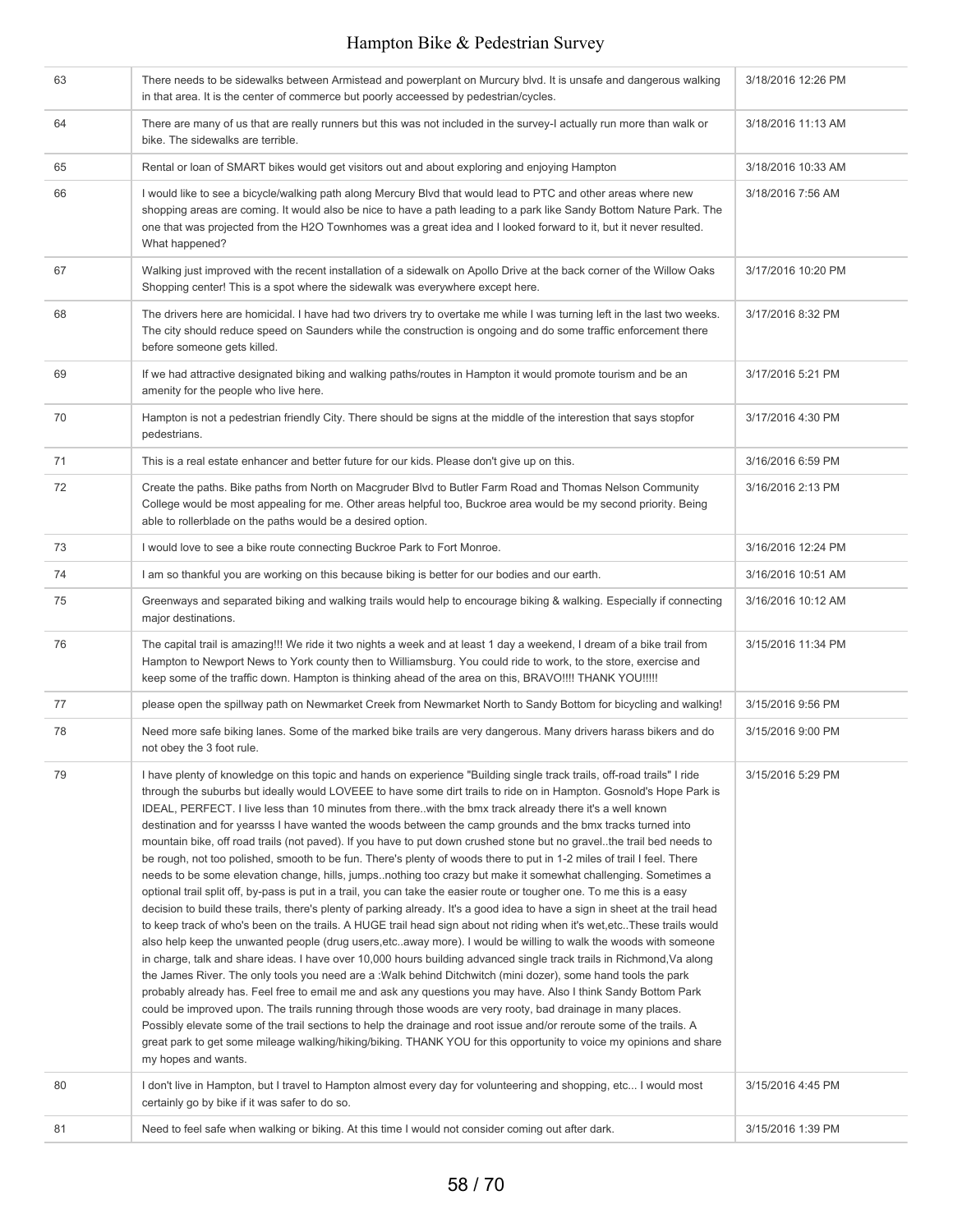| 82  | Currently NN has several sponsored running groups that frequent Tech and City Center for running and dinner<br>afterwards. Due to the poor condition of our sidewalks and no running paths, it is impossible to do that in Hampton.                                                                                                                                                                                                                                                                                                                                                                                                                      | 3/15/2016 12:51 PM |
|-----|----------------------------------------------------------------------------------------------------------------------------------------------------------------------------------------------------------------------------------------------------------------------------------------------------------------------------------------------------------------------------------------------------------------------------------------------------------------------------------------------------------------------------------------------------------------------------------------------------------------------------------------------------------|--------------------|
| 83  | Tell your peers about our Smart Cycling Class April 15-16th or schedule your own: bikeleague.club/ridesmart                                                                                                                                                                                                                                                                                                                                                                                                                                                                                                                                              | 3/15/2016 9:35 AM  |
| 84  | US, at least here in Hampton Roads, is still far from other countries about motorist's education towards pedestrians<br>and bicyclists. Everybody should keep in mind that is a pedestrian                                                                                                                                                                                                                                                                                                                                                                                                                                                               | 3/15/2016 9:15 AM  |
| 85  | I would love to bike more but feel that it is unsafe due to traffic. There needs to be dedicated areas for biking and biker<br>safety information distributed to motorists.                                                                                                                                                                                                                                                                                                                                                                                                                                                                              | 3/15/2016 9:00 AM  |
| 86  | Also very important is driver education people have little respect for people riding bikes                                                                                                                                                                                                                                                                                                                                                                                                                                                                                                                                                               | 3/15/2016 7:14 AM  |
| 87  | Parks are great and a nice place to walk. Our city owns many places or properties that are being held for one reason<br>or another. Plans for them are way in the future. Why not make them into temporary parks?                                                                                                                                                                                                                                                                                                                                                                                                                                        | 3/14/2016 9:59 PM  |
| 88  | I would love to see bike lanes in the Foxhill section of Hampton. Traffic on Beach Road is way to dangerous for bike<br>riders.                                                                                                                                                                                                                                                                                                                                                                                                                                                                                                                          | 3/14/2016 9:45 PM  |
| 89  | Some cities (i.e. Washington, DC and NYC) utilize a program called Bike Share (see capitalbikeshare.com). It is a self-<br>service place where you can pay money to rent a bike. This would be nice to have in areas like downtown or near<br>Buckroe Beach to facilitate people to ride bikes.                                                                                                                                                                                                                                                                                                                                                          | 3/14/2016 8:53 PM  |
| 90  | We often use the Capital to Capital bike trail that runs from the Jamestown ferry to Richmond simply because no<br>where any closer offers anything as nice.                                                                                                                                                                                                                                                                                                                                                                                                                                                                                             | 3/14/2016 8:24 PM  |
| 91  | The biking and walking situation in the Fox Hill area of Hampton is unsafe. That is why I never ride my bicycle or even<br>walk. Sidewalks are cracked and narrow, or non-existent and lighting is poor. There are no bike paths in the Fox Hill<br>area of Hampton.                                                                                                                                                                                                                                                                                                                                                                                     | 3/14/2016 7:57 PM  |
| 92  | I would love to bike to the Y on Fort Monroe from my home in downtown Hampton, but I take my life into my hands<br>every time I ride over the Settlers Landing Bridge. I used to work at the VA hospital and biked in almost daily and that<br>bridge was terrifying. I also don't like to ride on sidewalks for safety reasons.                                                                                                                                                                                                                                                                                                                         | 3/14/2016 7:35 PM  |
| 93  | It would be nice to have safe lighted bike paths to frequent the different shops and restaurants the area city's have you<br>offer                                                                                                                                                                                                                                                                                                                                                                                                                                                                                                                       | 3/14/2016 6:22 PM  |
| 94  | Intersections are dangerous, primarily because law enforcement honestly does not stop drivers who speed through<br>red lights. Get more bike lanes and start stopping red light runners to begin acclimating drivers to slow down when<br>they see a yellow light instead of flooring the gas pedal.                                                                                                                                                                                                                                                                                                                                                     | 3/14/2016 6:06 PM  |
| 95  | Will the pedestrian path be given a specific name? If so, please publicize extensively to ALL communities/groups in<br>Hampton so we can FAIRLY come up with an appropriate name for this path. AND. SAFETY was not given a listing<br>above and I would select PERSONAL SAFETY as option one for people using the path. We want a path that would<br>not set us up for robbery, assault and other crimes against users. Why was this left out???? We do have a crime<br>problem in Hampton.                                                                                                                                                             | 3/14/2016 5:36 PM  |
| 96  | It's important that sidewalks are closed for as short a time as possible during construction. There has been a segment<br>of sidewalk on Hampton roads center parkway closed for quite a while, with no activity to suggest it will be fixed any<br>time soon.                                                                                                                                                                                                                                                                                                                                                                                           | 3/14/2016 4:50 PM  |
| 97  | With the seemingly random crime occurring daily, there needs to be increased patrols of any new trails.                                                                                                                                                                                                                                                                                                                                                                                                                                                                                                                                                  | 3/14/2016 4:34 PM  |
| 98  | Too many areas with poor lighting. Unable to walk a long stretch without going through areas that are too dark to be<br>considered safe.                                                                                                                                                                                                                                                                                                                                                                                                                                                                                                                 | 3/13/2016 9:02 AM  |
| 99  | The sidewalks on Beach Road need improvement!                                                                                                                                                                                                                                                                                                                                                                                                                                                                                                                                                                                                            | 3/10/2016 7:32 PM  |
| 100 | Pedestrian and bike paths should be separate from the road to avoid safety issues. They should connect places of<br>business, entertainment, recreation, and residential areas. They should not start and end in strange places, like turn<br>lanes (this is the case in front of NASA Langley Research Center). Bike lanes between the Coliseum area and<br>Langley Air Force Base and NASA Langley Research Center would potentially be used by many commuters and<br>would be greatly appreciated. Bike and pedestrian paths that connect to existing trails, such as Sandy Bottom Nature<br>Park and the Hamptons Golf Course, would be widely used. | 3/8/2016 5:44 PM   |
| 101 | I would love to bike more, but there are very few shoulders/bike lanes, and the drivers are horrible and I do not feel<br>safe riding.                                                                                                                                                                                                                                                                                                                                                                                                                                                                                                                   | 3/8/2016 5:06 PM   |
| 102 | The shoulders and bike lanes that are available are not only few and far between, but they are so spread out you may<br>be able to bike or run 100 yards, then there is no space again, so it defeats the purpose of having it to begin with. Prior<br>to living in this area (previously lived in NYS) I biked quite often, and now hardly ever.                                                                                                                                                                                                                                                                                                        | 3/8/2016 4:02 PM   |
| 103 | Glad to hear there is interest in improving the city in these important areas!                                                                                                                                                                                                                                                                                                                                                                                                                                                                                                                                                                           | 3/7/2016 7:28 PM   |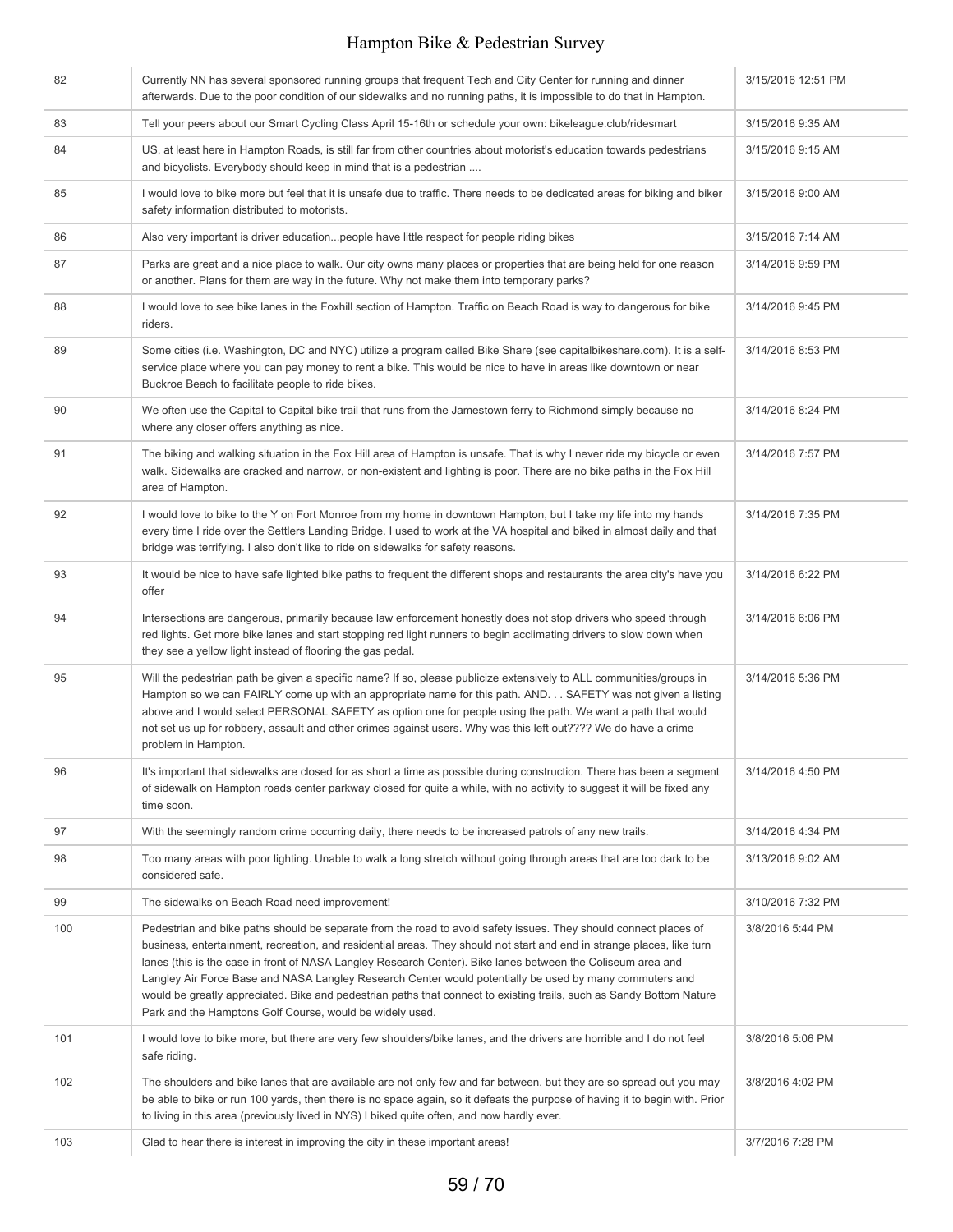| 104 | Kecoughtan is dangerous, and that's my route.                                                                                                                                                                                                                                                                                                                                                                                                                                                                                                                                                                                                                                                                                                                                                                                                                                                                                                                                                                                                                                                                                                  | 3/7/2016 3:06 PM   |
|-----|------------------------------------------------------------------------------------------------------------------------------------------------------------------------------------------------------------------------------------------------------------------------------------------------------------------------------------------------------------------------------------------------------------------------------------------------------------------------------------------------------------------------------------------------------------------------------------------------------------------------------------------------------------------------------------------------------------------------------------------------------------------------------------------------------------------------------------------------------------------------------------------------------------------------------------------------------------------------------------------------------------------------------------------------------------------------------------------------------------------------------------------------|--------------------|
| 105 | Need off road 10' or greater multi-use path added (cantilevered) onto Mugler Bridge in order to properly connect<br>Phoebus and Fort Monroe Nat'l Monument for walkers, runners and bicyclistsi                                                                                                                                                                                                                                                                                                                                                                                                                                                                                                                                                                                                                                                                                                                                                                                                                                                                                                                                                | 3/6/2016 11:39 PM  |
| 106 | What few bike-friendly routes there are are disjointed and force you onto badly maintained road shoulders. The<br>drainage ditches are often the only avoidance option if a driver chooses to force you off the road.                                                                                                                                                                                                                                                                                                                                                                                                                                                                                                                                                                                                                                                                                                                                                                                                                                                                                                                          | 3/6/2016 10:35 PM  |
| 107 | Educate and encourage the community about biking/walking and the benefits.                                                                                                                                                                                                                                                                                                                                                                                                                                                                                                                                                                                                                                                                                                                                                                                                                                                                                                                                                                                                                                                                     | 3/6/2016 1:50 PM   |
| 108 | I think that the City of Hampton should definitely improve the pedestrian and biking conditions within the city because<br>as a former college student at Virginia Commonwealth University in Richmond, I walked everywhere from my classes,<br>to jobs I had on campus, to the stores and eateries on campus. I had to take a semester off from campus to move<br>back home to Hampton, and I don't drive or have a car. I would love to walk everywhere to get where I need to go, but<br>I live near unsafe walking conditions off of West Mercury Boulevard. I have also experienced increased anxiety trying<br>to even cross the street because the walking conditions are unsafe to me. I know that I am not the only one who feels<br>this way, and I believe that this is a city wide issue, that needs to have more attention brought to it.                                                                                                                                                                                                                                                                                         | 3/5/2016 5:47 PM   |
| 109 | Scenic bike paths please, connecting middle and high schools, river and beach views please. Security officers on<br>bikes please.                                                                                                                                                                                                                                                                                                                                                                                                                                                                                                                                                                                                                                                                                                                                                                                                                                                                                                                                                                                                              | 3/3/2016 11:12 AM  |
| 110 | It just doesn't feel safe to cycle the way I'd like to in Hampton. I am most concerned about driver behavior.                                                                                                                                                                                                                                                                                                                                                                                                                                                                                                                                                                                                                                                                                                                                                                                                                                                                                                                                                                                                                                  | 3/2/2016 2:20 PM   |
| 111 | Clearly designated bike lanes which construct uninterrupted bike routes (including bridge overpasses) will greatly<br>improve biking in Hampton!                                                                                                                                                                                                                                                                                                                                                                                                                                                                                                                                                                                                                                                                                                                                                                                                                                                                                                                                                                                               | 3/2/2016 8:00 AM   |
| 112 | More input from pedestrian communities                                                                                                                                                                                                                                                                                                                                                                                                                                                                                                                                                                                                                                                                                                                                                                                                                                                                                                                                                                                                                                                                                                         | 2/29/2016 11:26 AM |
| 113 | Need more trails/paths between downtown and Buckroe Beach                                                                                                                                                                                                                                                                                                                                                                                                                                                                                                                                                                                                                                                                                                                                                                                                                                                                                                                                                                                                                                                                                      | 2/28/2016 10:16 AM |
| 114 | A commitment to health and wellness is a hallmark of a cutting edge city. A robust walking /biking plan is extremely<br>important to attracting new mid to upper income residents.                                                                                                                                                                                                                                                                                                                                                                                                                                                                                                                                                                                                                                                                                                                                                                                                                                                                                                                                                             | 2/27/2016 2:53 PM  |
| 115 | A safe and connected route to downtown Hampton from surrounding neighborhoods would be great, especially if<br>there were bike parking available.                                                                                                                                                                                                                                                                                                                                                                                                                                                                                                                                                                                                                                                                                                                                                                                                                                                                                                                                                                                              | 2/27/2016 2:17 PM  |
| 116 | Would bike and eat out more in Hampton if easier to bike in. Go to Fort Monroe and take groups and eat out in<br>Phoebus                                                                                                                                                                                                                                                                                                                                                                                                                                                                                                                                                                                                                                                                                                                                                                                                                                                                                                                                                                                                                       | 2/27/2016 10:10 AM |
| 117 | More policing so as to not get mugged or held up at gunpoint.                                                                                                                                                                                                                                                                                                                                                                                                                                                                                                                                                                                                                                                                                                                                                                                                                                                                                                                                                                                                                                                                                  | 2/26/2016 12:21 PM |
| 118 | Very few places offer a spot for walkers to sit down. Almost all stores assume you drove to their location and<br>discourage anyone on foot from "loitering" in front of their business. Even the Hampton City Library has removed their<br>park benches. Walkers are disrespected and an unwanted part of the community. If you don't own a car then proper<br>citizens do not want you around. People walking or riding bikes are considered a public nuisance.                                                                                                                                                                                                                                                                                                                                                                                                                                                                                                                                                                                                                                                                              | 2/26/2016 10:48 AM |
| 119 | Crime increase is the major deterrent in bicycle/walking safety in Hampton.                                                                                                                                                                                                                                                                                                                                                                                                                                                                                                                                                                                                                                                                                                                                                                                                                                                                                                                                                                                                                                                                    | 2/26/2016 8:48 AM  |
| 120 | 'To safely bike around town is faster than walking thus, more people would be out and about. This, in turn makes an<br>area more energized, alive and vibrant !                                                                                                                                                                                                                                                                                                                                                                                                                                                                                                                                                                                                                                                                                                                                                                                                                                                                                                                                                                                | 2/26/2016 8:27 AM  |
| 121 | I teach at Bethel High School which is directly behind our home in Farmington. My three sons and I would HAPPILY<br>walk to school/work every single day, rain or shine, if we had an easier way to get there. A foot bridge needs to<br>connect Farmington with the Phenix K-8 parking lot. Sometimes my sons hop the ravine and snake around the various<br>fences, but the way things are set up, it looks like the city is trying to prevent walkers. Michael's Woods has easy<br>access but Farmington does not. We have one neighbor at the corner of Kenilworth and Ardmoor who patiently allows<br>our sons to cut through his back yard to access the ravine, but not all neighborhood children are respectful of his<br>property. We have a son who is autistic and about to graduate. He is fully capable of walking to the store or to a<br>nearby business to work, but we fear for his safety because of the lack of walking/biking paths. We will likely move<br>eventually because of this very issue. Imagine my delight to discover that Hampton is rethinking this important issue<br>for its citizens! Way to go, Hampton! | 2/26/2016 5:16 AM  |
| 122 | It would be great if the city can construct a sidewalk/bike lane on East Little Back river Rd that runs from King Street to<br>Harris Creek Rd.                                                                                                                                                                                                                                                                                                                                                                                                                                                                                                                                                                                                                                                                                                                                                                                                                                                                                                                                                                                                | 2/25/2016 11:44 PM |
| 123 | Would love to have more options. Right now the only place I can think of is at Sandy Bottom.                                                                                                                                                                                                                                                                                                                                                                                                                                                                                                                                                                                                                                                                                                                                                                                                                                                                                                                                                                                                                                                   | 2/25/2016 9:26 PM  |
| 124 | I live in a senior apartment in the Coliseum area. It is dangerous getting across busy intersections. Cars are turning<br>when time to walk. Some seniors need more time to cross. Please consider senior citizen friendly walking areas.                                                                                                                                                                                                                                                                                                                                                                                                                                                                                                                                                                                                                                                                                                                                                                                                                                                                                                      | 2/25/2016 7:44 PM  |
| 125 | More bike lanes connecting Downtown Hampton with Wythe, Phoebus, Ft Monroe, Buckroe would be used by families.<br>But too unsafe to take kids on these roadsperiod!                                                                                                                                                                                                                                                                                                                                                                                                                                                                                                                                                                                                                                                                                                                                                                                                                                                                                                                                                                            | 2/25/2016 4:58 PM  |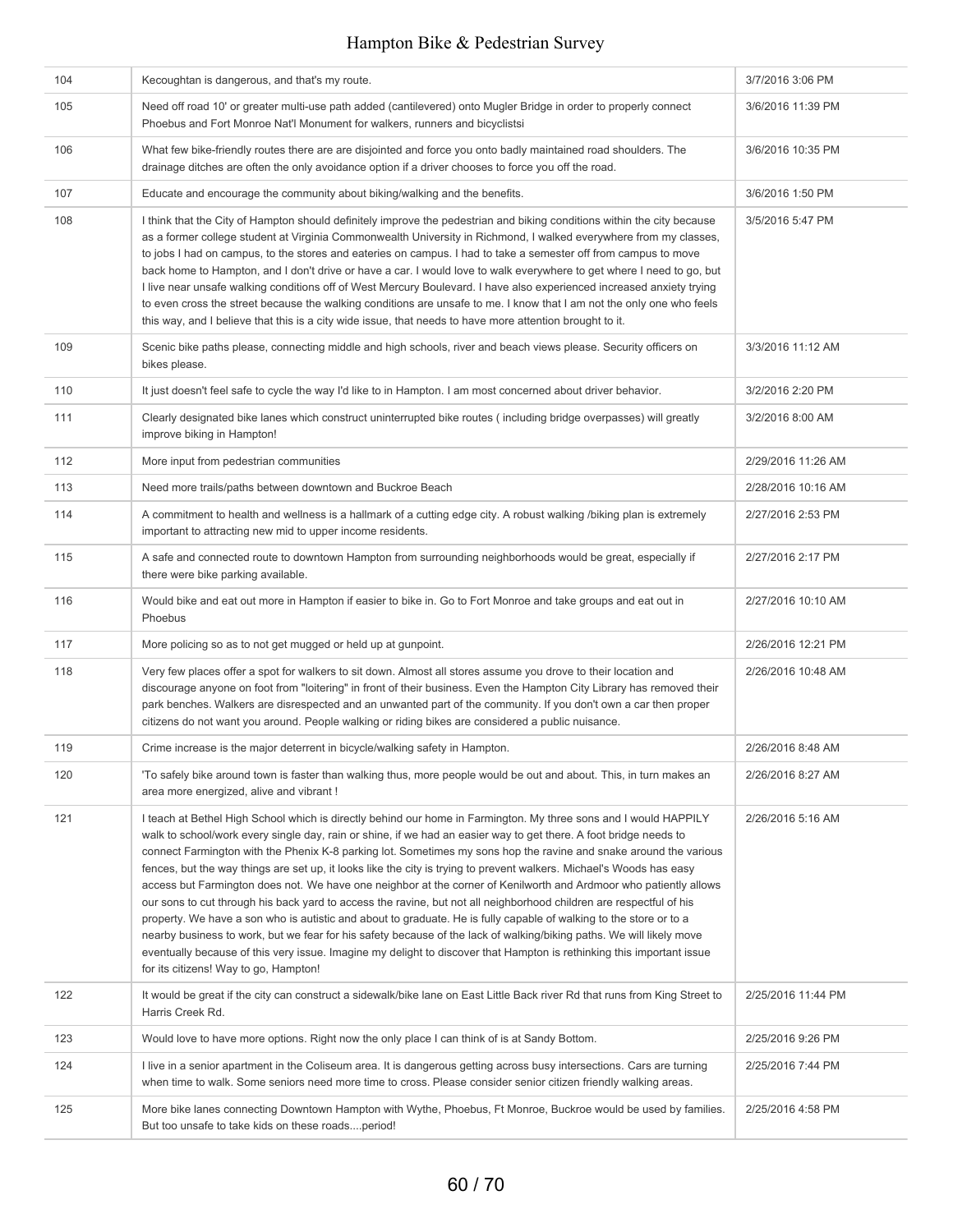| 126 | It would be great to teach our students about these methods and they be able to see how easy it could be for them                                                                                                                                                                                                                                                                                                                                                                                                                                                                                  | 2/25/2016 4:32 PM  |
|-----|----------------------------------------------------------------------------------------------------------------------------------------------------------------------------------------------------------------------------------------------------------------------------------------------------------------------------------------------------------------------------------------------------------------------------------------------------------------------------------------------------------------------------------------------------------------------------------------------------|--------------------|
| 127 | Too many 4 lane roads with No shoulders or wide sidewalks. Joints in road make for bumpy ride. (Mallory St)                                                                                                                                                                                                                                                                                                                                                                                                                                                                                        | 2/25/2016 4:15 PM  |
| 128 | There really aren't any great bike paths. It took nearly 2 years to get 'some' of King Street paved. And Fort Monroe is<br>only so bigspray some lines down and make legit bike laneslike Williamsburg, or Richmond                                                                                                                                                                                                                                                                                                                                                                                | 2/25/2016 3:59 PM  |
| 129 | I am disabled but loved to ride my bike. I wish there was an area where I could ride for exercise & fun that was safe<br>like a track used for exercise at the rec centers.                                                                                                                                                                                                                                                                                                                                                                                                                        | 2/25/2016 3:37 PM  |
| 130 | I currently walk at Sentara Fitness due to lack of walking areas. I live in the Old Buckroe area and the lack of<br>sidewalks make it very hard to walk outside. Even the Soccer Field area has no sidewalks or area to walk.                                                                                                                                                                                                                                                                                                                                                                      | 2/25/2016 3:37 PM  |
| 131 | sidewalks/crossing walks are needed in lower income areas where people do not have access to a privately owned<br>vehicle.                                                                                                                                                                                                                                                                                                                                                                                                                                                                         | 2/25/2016 3:05 PM  |
| 132 | I used to ride to/from work everyday when I lived in San Diego where the bike lanes are awesome. The majority of<br>streets in Hampton are too dangerous without bike lanes, especially during peak transit times.                                                                                                                                                                                                                                                                                                                                                                                 | 2/25/2016 2:45 PM  |
| 133 | Improve the sidewalks and add bike lanes in the minority neighborhoods not just the upper class ones as most of your<br>minorities use bikes and walk the most                                                                                                                                                                                                                                                                                                                                                                                                                                     | 2/25/2016 2:43 PM  |
| 134 | The flat terrain is a huge benefit for being able to functionally bike around town for utility rather than exercise. We need<br>to take advantage of that by having safe to use bike lanes that make it possible to reach tourist areas and employment<br>conveniently.                                                                                                                                                                                                                                                                                                                            | 2/25/2016 2:39 PM  |
| 135 | While biking and walking are great for recreation and exercise, I agree they can be helpful for others to get to and from<br>work. However, given that are streets are plenty wide, most streets have sidewalks, and improving biking routes will<br>help only a very few citizens, I think this effort is a waste of time. And if a consultant was paid to come up with this<br>survey, which any high school student could have put together in 20 minutes, then the consultant should be fired.                                                                                                 | 2/25/2016 2:14 PM  |
| 136 | Existing bike paths seem scattered and unknown.                                                                                                                                                                                                                                                                                                                                                                                                                                                                                                                                                    | 2/25/2016 2:00 PM  |
| 137 | Car/Pedestrian threats to riders as well as stalkers                                                                                                                                                                                                                                                                                                                                                                                                                                                                                                                                               | 2/25/2016 11:47 AM |
| 138 | Bike lane at Buckroe needs to be better marked and maintained. Area of Buckroe needs be completely bicycle<br>friendly/useful. Beach town                                                                                                                                                                                                                                                                                                                                                                                                                                                          | 2/24/2016 9:40 PM  |
| 139 | We need to be more bicycle friendly. Thanks for researching this and working toward a better future.                                                                                                                                                                                                                                                                                                                                                                                                                                                                                               | 2/24/2016 8:48 PM  |
| 140 | Intersections lights cycle too fast for bicycles crossing Mercury. Need better connections to Ft. Monroe.                                                                                                                                                                                                                                                                                                                                                                                                                                                                                          | 2/24/2016 8:45 PM  |
| 141 | It would be great to connect King Street to Harris Creek and have better marked bike routes in Buckroe. Additionally, if<br>cyclists could get on or through Langley to avoid mercury, that would be wonderful.                                                                                                                                                                                                                                                                                                                                                                                    | 2/24/2016 8:04 PM  |
| 142 | Let's do this please!                                                                                                                                                                                                                                                                                                                                                                                                                                                                                                                                                                              | 2/24/2016 7:52 PM  |
| 143 | Very few newly paved roads have/add any accommodation for bicyclists! Speeds are too high for narrow streets w/o<br>bicycle lanes. Vehicle drivers ignorant of bicycle rider right of way, lane, and intersection utilization.                                                                                                                                                                                                                                                                                                                                                                     | 2/24/2016 7:04 PM  |
| 144 | I would love to bike more throughout the community. If there is more education, signage, and paths, many more<br>people would consider using this alternate mode of transportation.                                                                                                                                                                                                                                                                                                                                                                                                                | 2/24/2016 4:44 PM  |
| 145 | Whenever you constructed the new bike lanes in Hampton please notify the Hampton Citizens via the local and social<br>media. Hampton is an awsome city to cycle in, but I don't know where the trails are located at in the city and I've here<br>for 11 years now. Today I just recently discovered this survey on the City of Hampton Website by chance because I<br>was researching does the City of Hampton do bike registration? Because I'm in the process of purchasing a very<br>expensive bicycle i.e. TREK and I want to register it so if it's ever stolen hopefully I can get it back. | 2/24/2016 1:57 PM  |
| 146 | Many of the roads have speed limits of 40+ mph with absolutely no room for bikers. Riding a bike on major roads<br>around here is playing roulette with one's life                                                                                                                                                                                                                                                                                                                                                                                                                                 | 2/24/2016 1:39 PM  |
| 147 | Educate motor vehicle drivers about bicycling rights and laws. Education should be provided in high schools and<br>should be mandatory instruction in all driving schools.                                                                                                                                                                                                                                                                                                                                                                                                                         | 2/24/2016 12:49 PM |
| 148 | More trails would be nice.                                                                                                                                                                                                                                                                                                                                                                                                                                                                                                                                                                         | 2/24/2016 12:47 PM |
| 149 | Education\Enforcement is so important. On the education side, I have had encounters with non-cycling motorists,<br>including a Hampton Police officer, who tried to quote the law as it pertains to cyclists and failed. I have seen too many<br>cyclists who were on the wrong side of the road and/or riding at night with no lights at all. I am not sure of the best<br>way to approach this problem, but I am willing to be part of the solution. On the enforcement side, laws need to be<br>enforce evenly. I would like to see more ticketing for motorists and cyclists alike.            | 2/24/2016 12:15 PM |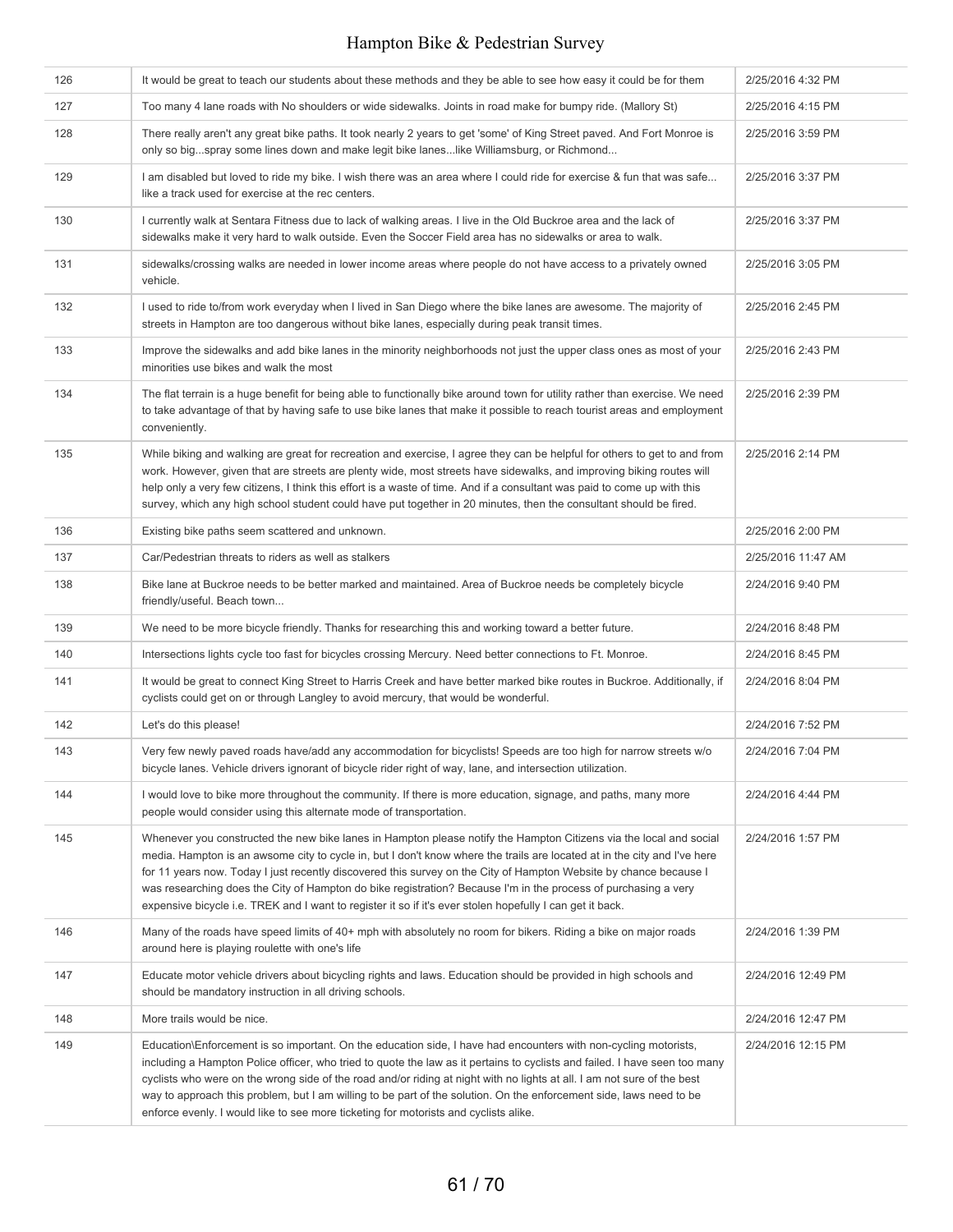| 150 | A lively city is determined by how many people are outside enjoying it. Shaded sidewalks and good lighting are great<br>ways to encourage walking and begin to activate sidewalks.                                                                                                                                                                                                                                                                                                                                                                                                                                                                                                                                                                                                                                                                                               | 2/24/2016 12:00 PM |
|-----|----------------------------------------------------------------------------------------------------------------------------------------------------------------------------------------------------------------------------------------------------------------------------------------------------------------------------------------------------------------------------------------------------------------------------------------------------------------------------------------------------------------------------------------------------------------------------------------------------------------------------------------------------------------------------------------------------------------------------------------------------------------------------------------------------------------------------------------------------------------------------------|--------------------|
| 151 | I love the idea that Hampton is taking a positive approach to improving clean and healthy modes of transportation<br>whether for recreation or other purposes. Kudos to the team!                                                                                                                                                                                                                                                                                                                                                                                                                                                                                                                                                                                                                                                                                                | 2/24/2016 12:00 PM |
| 152 | I think some motorist don't know the new state law when you past a cyclist. 3 feet min ! Or have respect for cyclist!                                                                                                                                                                                                                                                                                                                                                                                                                                                                                                                                                                                                                                                                                                                                                            | 2/24/2016 11:53 AM |
| 153 | Old Buckroe Rd is used by walkers but still has open ditches and no sidewalks. Yes bike lanes would be nice but not<br>till the basic safe sidewalks are in place.                                                                                                                                                                                                                                                                                                                                                                                                                                                                                                                                                                                                                                                                                                               | 2/24/2016 11:05 AM |
| 154 | Law enforcement, especially patrolmen need to be better educated on state and local laws regarding cyclists so errant<br>stoppages and ticketing are reduced and/or prevented. I have personally been stopped on several occasions for a<br>traffic violation, where the officer was not familiar with settled cycling law and I was actually in the right.                                                                                                                                                                                                                                                                                                                                                                                                                                                                                                                      | 2/24/2016 10:41 AM |
| 155 | Need to enforce the law about bicycle riders.                                                                                                                                                                                                                                                                                                                                                                                                                                                                                                                                                                                                                                                                                                                                                                                                                                    | 2/24/2016 10:03 AM |
| 156 | The more people we can get on bikes, the safer it will become (because more and more motorists will know what is<br>like to try to safely bike on Hampton streets), and the healthier the citizenry will be.                                                                                                                                                                                                                                                                                                                                                                                                                                                                                                                                                                                                                                                                     | 2/24/2016 9:55 AM  |
| 157 | we need heavy education for motorists AND cyclist about safety                                                                                                                                                                                                                                                                                                                                                                                                                                                                                                                                                                                                                                                                                                                                                                                                                   | 2/24/2016 9:44 AM  |
| 158 | Improved road conditions would make a huge difference in our city for cyclist.                                                                                                                                                                                                                                                                                                                                                                                                                                                                                                                                                                                                                                                                                                                                                                                                   | 2/24/2016 9:40 AM  |
| 159 | Cycling continues to gain popularity with individuals as a low impact activity in which one can participate as they age,<br>when running and even walking are no longer viable exercise options. I know many individuals that think I am crazy to<br>ride a bicycle in Hampton due to safety concerns and the lack of adequate bike lanes. The dangers of riding a bicycle<br>where tragically highlihted a few years ago when a gentlemen was killed on Mallory Street while riding. Consideration<br>to the immediate installation of on-road and roadside signage that promotes sharing the road with cyclist even when<br>there are no bicycle lanes would be great starts while bike lanes and easy to follow bike routes are developed. There<br>may even be positive economic development and quality of life outcomes as a result of enhanced bicylce<br>infrastructure. | 2/24/2016 9:35 AM  |
| 160 | If you really want to promote cycling as more than just recreation, you have to have better transit connection. I can't<br>bring my bike to a bus stop, wait an hour for the bus, and when it arrives find two bikes already on front and I have to<br>wait an hour to get the next bus, which could have the same problem.                                                                                                                                                                                                                                                                                                                                                                                                                                                                                                                                                      | 2/24/2016 9:21 AM  |
| 161 | When I lived in Gettysburg, PA I used my bicycle as my primary form of transportation. Since moving to Hampton<br>Roads I rarely ride because it is not bike friendly. Safety is a concern, lack of riding lanes, etc.                                                                                                                                                                                                                                                                                                                                                                                                                                                                                                                                                                                                                                                           | 2/24/2016 8:18 AM  |
| 162 | I would Commute to work everyday if there was a safer route from Wythe to Thomas Nelson area.                                                                                                                                                                                                                                                                                                                                                                                                                                                                                                                                                                                                                                                                                                                                                                                    | 2/24/2016 8:00 AM  |
| 163 | In some areas, Hampton has quality bike lanes which are indicative of the city's desire to make progress. Yet there is<br>considerable room to either connect or expand some of these areas such as connecting the Commander Shepherd<br>Boulevard lanes, and to create something along Big Bethel Road and Hampton Highway. Both of the latter two<br>roadways have significant grassy areas into which even minimal bike lanes can be extended. This will dramatically<br>increase safety and riders. I am a regular commuter on both of these roads from Yorktown and when I speak to others<br>who would like to also commute, the number one reason cited for not doing so is the lack of space on the roads.                                                                                                                                                               | 2/23/2016 10:33 PM |
| 164 | Hard tyo commute through certain areas with bad traffic and rush hour issues - ALSO very important to teach drivers<br>how to pass etc.                                                                                                                                                                                                                                                                                                                                                                                                                                                                                                                                                                                                                                                                                                                                          | 2/23/2016 10:26 PM |
| 165 | With developing this plan, has the city considered the cost's that it will take to maintain this site? Will there be trash,<br>recycling, and cigarette butt disposal terminals that encourage anti litter behavior? What does the Hampton Clean City<br>Commission, or City council have to say about this?                                                                                                                                                                                                                                                                                                                                                                                                                                                                                                                                                                     | 2/23/2016 4:11 PM  |
| 166 | Fox Hill Road lanes are narrow, traffic heavy, and bicycling is dangerous. suggest parallel route on Fort Worth Dr and<br>other streets, with pedestrian/bike shortcuts to enable Mercury to Grandview route                                                                                                                                                                                                                                                                                                                                                                                                                                                                                                                                                                                                                                                                     | 2/23/2016 3:42 PM  |
| 167 | Planning along with Newport News and York County is important to insure continuous connections for bicycle riders<br>throughout the Peninsula. Bicycle paths that are completely separate from roadways are much safer than bike lanes in<br>roadways and are necessary for busy routes, especially whenever the speed limit exceeds 25 mph. Routes that<br>connect parks and other attractions are especially good for recreational riding.                                                                                                                                                                                                                                                                                                                                                                                                                                     | 2/23/2016 3:25 PM  |
| 168 | Money you are going to spend on this should go to help improve the police dept. an it's training of the officers. Also the<br>police chief needs to realize when he answers questions to tell the truth because he never knows when he is<br>answering questions from some one that was in law enforcement. The city really needs to stop wasting the taxpayers<br>money and increasing our taxes for their stupid projects.                                                                                                                                                                                                                                                                                                                                                                                                                                                     | 2/23/2016 3:07 PM  |
| 169 | Sidewalks on Mallory, going towards Buckroe come to an end. Riders must ride in the street near "Al" street leading<br>up to Buckroe beach.                                                                                                                                                                                                                                                                                                                                                                                                                                                                                                                                                                                                                                                                                                                                      | 2/23/2016 1:56 PM  |
| 170 | Bike route from Buckroe Beach area to Fort Monroe would be an awesome addition.                                                                                                                                                                                                                                                                                                                                                                                                                                                                                                                                                                                                                                                                                                                                                                                                  | 2/23/2016 11:12 AM |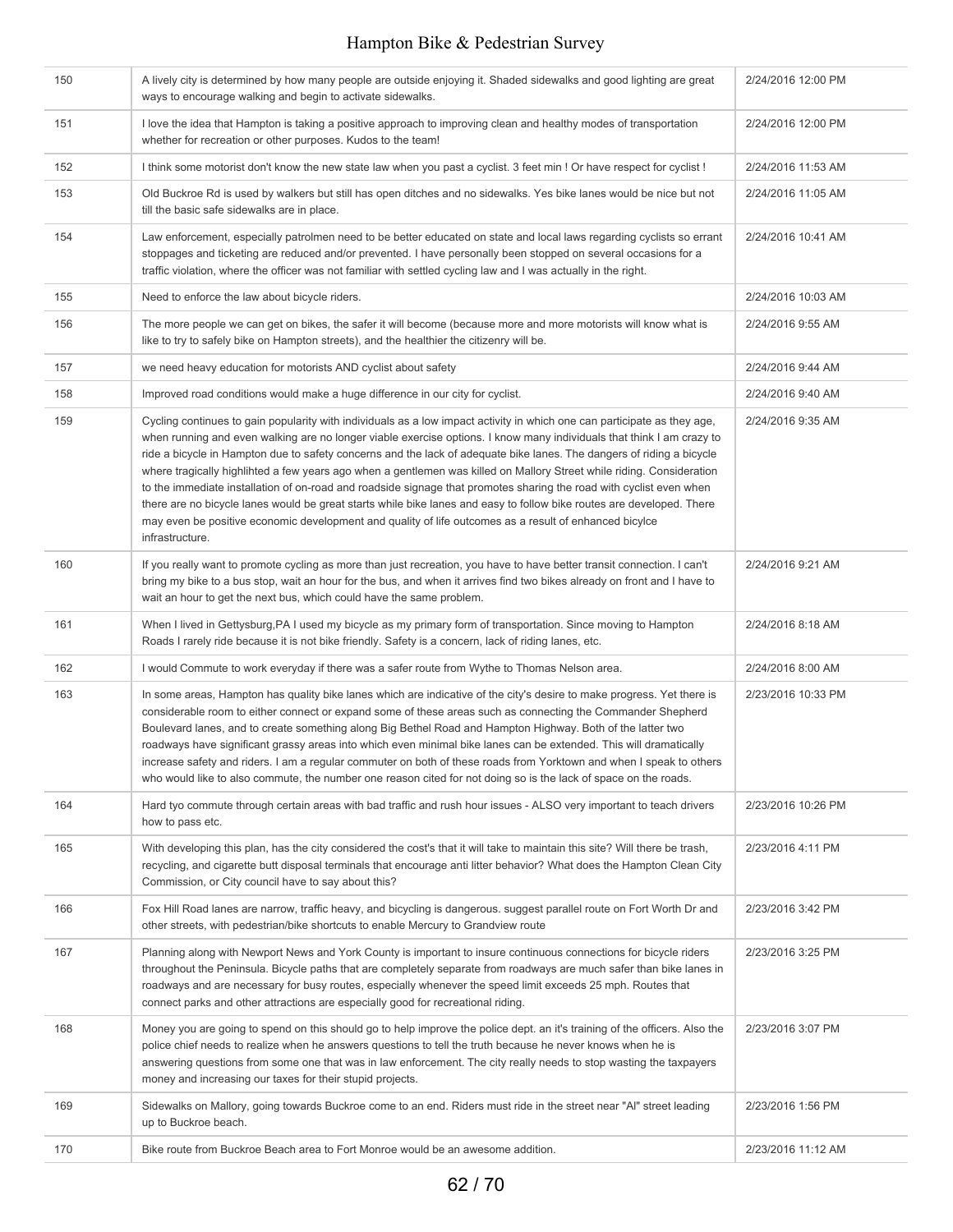| 171 | More patrols at Ft. Monroe and Grandview State Park. Grandview is a wonderful place to walk, but I won't go there<br>alone.                                                                                                                                                                                                                                                                                                                                                                                                                                                                                                                                                                                                                                                                                                                                                                                                                                                                                                                                                                      | 2/23/2016 9:52 AM  |
|-----|--------------------------------------------------------------------------------------------------------------------------------------------------------------------------------------------------------------------------------------------------------------------------------------------------------------------------------------------------------------------------------------------------------------------------------------------------------------------------------------------------------------------------------------------------------------------------------------------------------------------------------------------------------------------------------------------------------------------------------------------------------------------------------------------------------------------------------------------------------------------------------------------------------------------------------------------------------------------------------------------------------------------------------------------------------------------------------------------------|--------------------|
| 172 | I don't feel comfortable walking by myself during the day around downtown Hampton, or I would walk during breaks at<br>work. I find it sad that I don't feel comfortable walking in public during daylight hours, because of safety reasons.                                                                                                                                                                                                                                                                                                                                                                                                                                                                                                                                                                                                                                                                                                                                                                                                                                                     | 2/23/2016 9:08 AM  |
| 173 | Safety alarms or safety pulls in visible areas in case a walker or biker ends up in harms way.                                                                                                                                                                                                                                                                                                                                                                                                                                                                                                                                                                                                                                                                                                                                                                                                                                                                                                                                                                                                   | 2/22/2016 11:40 PM |
| 174 | Bicycling is very much the lowest priority transportation alternative, i.e. signage, lane markings, secure short and long<br>term parking, safe access on Hampton Roads Center Parkway,                                                                                                                                                                                                                                                                                                                                                                                                                                                                                                                                                                                                                                                                                                                                                                                                                                                                                                          | 2/22/2016 8:19 PM  |
| 175 | I don't know how to ride a bike.                                                                                                                                                                                                                                                                                                                                                                                                                                                                                                                                                                                                                                                                                                                                                                                                                                                                                                                                                                                                                                                                 | 2/22/2016 7:36 PM  |
| 176 | The city does not maintain it street cleaning schedule, glass, gravel and debris along the roads is a danger to cyclist.<br>Street sweeping needs to be accomplished regularly on all bike routes.                                                                                                                                                                                                                                                                                                                                                                                                                                                                                                                                                                                                                                                                                                                                                                                                                                                                                               | 2/22/2016 4:41 PM  |
| 177 | For older people, it is important to have seating along the walking paths, and probably the bike baths, too. We need to<br>sit and rest sometimes.                                                                                                                                                                                                                                                                                                                                                                                                                                                                                                                                                                                                                                                                                                                                                                                                                                                                                                                                               | 2/22/2016 3:19 PM  |
| 178 | 'Frequency of biking' answers will be skewed lower for all surveys because of limited biking options in Hampton.                                                                                                                                                                                                                                                                                                                                                                                                                                                                                                                                                                                                                                                                                                                                                                                                                                                                                                                                                                                 | 2/22/2016 3:03 PM  |
| 179 | Current bike routes are seldom swept making them unsafe. This is a failed commitment made by the city when the<br>bike routes were created. Area around Langley Speedway is horrendous.                                                                                                                                                                                                                                                                                                                                                                                                                                                                                                                                                                                                                                                                                                                                                                                                                                                                                                          | 2/22/2016 2:45 PM  |
| 180 | I ride just about every inch of Hampton most weeks and the only real issue is the conditions of the roads. While they<br>are better now than they used to be, there are still a lot of potholes that don't like cyclists.                                                                                                                                                                                                                                                                                                                                                                                                                                                                                                                                                                                                                                                                                                                                                                                                                                                                        | 2/22/2016 2:40 PM  |
| 181 | Add to the list above as importantSecure bicycle parking and bicycle route map. Thank you for considering bike<br>lanes. Bike lanes connecting all the different parts of the city are long overdue!                                                                                                                                                                                                                                                                                                                                                                                                                                                                                                                                                                                                                                                                                                                                                                                                                                                                                             | 2/22/2016 2:35 PM  |
| 182 | Would like the ft Monroe path to happen. Also more city parks with playgrounds with options to ride or walk to them.<br>Something downtown where the apartments were torn down would be good. Bring back more events to Mill point<br>park, weekly music in the spring and summer after work etc                                                                                                                                                                                                                                                                                                                                                                                                                                                                                                                                                                                                                                                                                                                                                                                                 | 2/22/2016 2:27 PM  |
| 183 | Our experience with other biking communities shows that a good trail brings more business to the community.                                                                                                                                                                                                                                                                                                                                                                                                                                                                                                                                                                                                                                                                                                                                                                                                                                                                                                                                                                                      | 2/22/2016 2:12 PM  |
| 184 | Will you consider a path connecting Buckroe Beach and Fort. Monroe? Dedicated bike lanes are important. Also, look<br>at the bikeshare programs of the bigger cities. They have been very successful.                                                                                                                                                                                                                                                                                                                                                                                                                                                                                                                                                                                                                                                                                                                                                                                                                                                                                            | 2/22/2016 2:10 PM  |
| 185 | Require, Require, Require City of Hampton traffic engineers & operations and street maintenance personnel to amend<br>the City's Public Works Design and Construction Standards to incorporate adequate pavement and pavement<br>markings adjacent to motorized vehicle lanes and to enforce the standards in design, construction and maintenance of<br>public streets / rights-of-way. Educate police officers on proper enforcement of laws and encourage action.                                                                                                                                                                                                                                                                                                                                                                                                                                                                                                                                                                                                                             | 2/22/2016 9:58 AM  |
| 186 | Making Hampton more bike and pedestrian friendly improves our quality of life and makes it a better place to live, work<br>and play!                                                                                                                                                                                                                                                                                                                                                                                                                                                                                                                                                                                                                                                                                                                                                                                                                                                                                                                                                             | 2/21/2016 5:23 PM  |
| 187 | Right now there is no public transit access at Fort Monroe--not good for tourism unless you want everyone to drive.<br>Also, walking/biking is fairly easy within many areas of the city (Phoebus, for example, where I live) but travel between<br>those areas is difficult.                                                                                                                                                                                                                                                                                                                                                                                                                                                                                                                                                                                                                                                                                                                                                                                                                    | 2/21/2016 2:41 PM  |
| 188 | Rank and complete projects so that routes actually take you to a destination. Nothing more frustrating than having a<br>bike lane end before you get to a destination. Long term planning, link Ft. Monroe with Yorktown Battlefields. Tourism<br>dollars are associated with linking to Yorktown and USBR 76 and the Virginia Capital Trail. What you plan in the near<br>term, could be utilized to complete that link.                                                                                                                                                                                                                                                                                                                                                                                                                                                                                                                                                                                                                                                                        | 2/19/2016 2:40 PM  |
| 189 | I would walk and bike to small businesses and locations of interest if any existed besides downtown Hampton! I think<br>there is an implicit assumption that people who live in Hampton do not have disposable income and/or don't want to be<br>outside. Some type of marketing needs to occur to change community attitude about Hampton City. This issue<br>interacts with other problems such as the lack of small businesses located on pedestrian and biker-friendly routes, etc.<br>For example, Olde Wythe should have nice little shops, pubs, and restaurants lining Kecoughtan. Instead it is run<br>down buildings, mini marts with bars on the windows, and churches -- none of which inspire me to go for a walk. I love<br>getting outside and I walk and bike down Chesapeake almost exclusively. If more effort were placed on reducing some<br>of the crime and just cleaning up the place a bit, I think it would be a start to increasing more environmentally friendly<br>ways of transportation. Thus interest in establishing businesses along these routes would follow. | 2/18/2016 10:57 AM |
| 190 | Share the lane arrows                                                                                                                                                                                                                                                                                                                                                                                                                                                                                                                                                                                                                                                                                                                                                                                                                                                                                                                                                                                                                                                                            | 2/17/2016 7:34 PM  |
| 191 | -Too many people block sidewalks with automobiles and police refuse to ticket offending vehicles. Police treat it like<br>an inconvenience to them when called about it. -Many cyclist commuters travel on the wrong side of the road against<br>traffic and need to be educated that this is very dangerous. Cars turning right, myself, an avid cyclist included, often do<br>not see them. I have had one very close call where I nearly hit a cyclist like this. Police need to not ticket but warn and<br>educate.                                                                                                                                                                                                                                                                                                                                                                                                                                                                                                                                                                          | 2/17/2016 2:52 PM  |